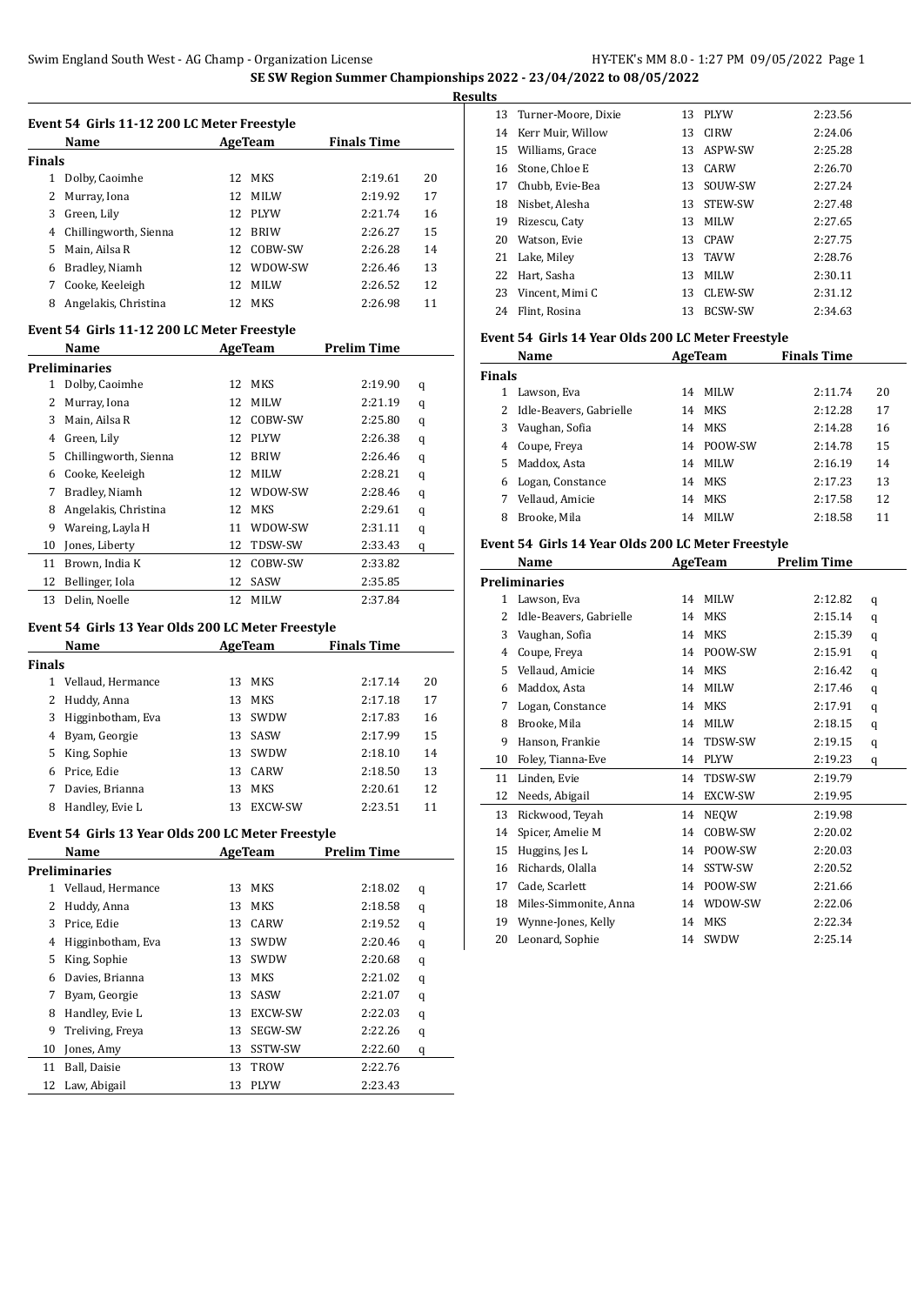|               | Event 55 Boys 11-12 100 LC Meter Breaststroke        |          |                |                    |        |
|---------------|------------------------------------------------------|----------|----------------|--------------------|--------|
|               | Name                                                 |          | <b>AgeTeam</b> | <b>Finals Time</b> |        |
| <b>Finals</b> |                                                      |          |                |                    |        |
| 1             | Silvey, Harry                                        | 12       | <b>BLFW</b>    | 1:26.20            | 20     |
| 2             | Bernal-Mezzetti, Philip                              | 12       | POOW-SW        | 1:26.21            | 17     |
| 3             | Macpherson, Freddie                                  | 12       | STEW-SW        | 1:26.57            | 16     |
|               | 4 Crook, Caleb                                       | 12       | TDSW-SW        | 1:29.33            | 15     |
|               | 5 Woodford, Harry                                    |          | 12 BOAW        | 1:29.50            | 14     |
|               | 6 Palmer, Jack D                                     |          | 12 POOW-SW     | 1:29.75            | 13     |
| 7             | Burns, Leo A                                         |          | 12 ASPW-SW     | 1:30.74            | 12     |
| 8             | Hallett, Oli                                         | 12       | STEW-SW        | 1:33.63            | 11     |
|               | Event 55 Boys 11-12 100 LC Meter Breaststroke        |          |                |                    |        |
|               | Name                                                 |          | <b>AgeTeam</b> | <b>Prelim Time</b> |        |
|               | <b>Preliminaries</b>                                 |          |                |                    |        |
| 1             | Silvey, Harry                                        | 12       | <b>BLFW</b>    | 1:26.96            | q      |
| 2             | Macpherson, Freddie                                  | 12       | STEW-SW        | 1:27.67            | q      |
| 3             | Bernal-Mezzetti, Philip                              |          | 12 POOW-SW     | 1:27.71            | q      |
| 4             | Palmer, Jack D                                       | 12       | POOW-SW        | 1:29.93            | q      |
| 5             | Woodford, Harry                                      | 12       | BOAW           | 1:30.10            | q      |
| 6             | Hallett, Oli                                         | 12       | STEW-SW        | 1:30.20            | q      |
| 7             | Crook, Caleb                                         | 12       | TDSW-SW        | 1:30.60            | q      |
| 8             | Burns, Leo A                                         |          | 12 ASPW-SW     | 1:31.01            | q      |
| 9             | Grocott, Connor M                                    | 12       | SBOW           | 1:31.25            |        |
| 10            | Partridge, Freddie                                   |          | 12 PLYW        | 1:31.73            | q<br>q |
| 11            | Braine, Toby                                         | 12       | MKS            | 1:32.18            |        |
| 12            | An, Lucas                                            |          | 12 PLYW        | 1:33.11            |        |
| 13            |                                                      | 12       | TDSW-SW        | 1:33.50            |        |
|               | Barnett, Tom                                         |          |                |                    |        |
| 14<br>15      | Darling, Jack                                        | 11<br>12 | <b>WAMW</b>    | 1:33.73            |        |
|               | Bown, David                                          |          | TDSW-SW        | 1:33.86            |        |
| 16            | Leoviriyakit, Wilbur                                 | 12       | BPOW-SW        | 1:33.98            |        |
| 17            | Smith, Theo                                          | 12<br>12 | <b>BRNW</b>    | 1:34.66            |        |
| 18            | Farnfield, Rohan                                     |          | <b>BRHW</b>    | 1:35.52            |        |
| 19            | Nellis, Leo D                                        | 12       | GLOW           | 1:36.05            |        |
| 20            | Barnett, Joseph W                                    | 12       | EXCW-SW        | 1:36.91            |        |
| 21            | Parish, Alex L                                       | 12       | CLEW-SW        | 1:37.22            |        |
| 22            | White, Callum                                        | 12       | COBW-SW        | 1:37.29            |        |
| 23            | Honor, Henry                                         | 12       | SEGW-SW        | 1:37.78            |        |
|               | Greenslade, Ben I                                    |          | 12 EXCW-SW     | DQ                 |        |
|               | 4.4 Start before starting signal                     |          |                |                    |        |
| ---           | Edmonds, Ashby                                       |          | 12 DAWW        | NS                 |        |
|               | Event 55 Boys 13 Year Olds 100 LC Meter Breaststroke |          |                |                    |        |
|               | Name                                                 |          | AgeTeam        | <b>Finals Time</b> |        |
| <b>Finals</b> |                                                      |          |                |                    |        |
|               | 1 Leigh, Wilf                                        | 13       | <b>BLFW</b>    | 1:16.11            | 20     |
|               | 2 Gifford-Groves, Caleb                              | 13       | MKS            | 1:21.75            | 17     |
|               | 3 Wisbey, Leo                                        | 13       | POOW-SW        | 1:23.31            | 16     |
|               | 4 George, Freddie                                    | 13       | NDTW           | 1:23.35            | 15     |
|               | 5 Dyer, John                                         | 13       | BRXW-SW        | 1:24.93            | 14     |
|               | 6 Grenardo, Sebastian                                |          | 13 DDAW        | 1:25.48            | 13     |
| 7             | Thring, Isaac                                        | 13       | SEGW-SW        | 1:27.35            | 12     |
| 8             | Owen, Charlie                                        | 13       | THAW           | 1:27.67            | 11     |

|    | Event 55 Boys 13 Year Olds 100 LC Meter Breaststroke |    |             |                    |   |
|----|------------------------------------------------------|----|-------------|--------------------|---|
|    | Name                                                 |    | AgeTeam     | <b>Prelim Time</b> |   |
|    | <b>Preliminaries</b>                                 |    |             |                    |   |
|    | 1 Leigh, Wilf                                        | 13 | <b>BLFW</b> | 1:15.25            | q |
|    | 2 Gifford-Groves, Caleb                              | 13 | MKS         | 1:21.97            | q |
|    | 3 Wisbey, Leo                                        | 13 | POOW-SW     | 1:23.98            | q |
|    | 4 Dyer, John                                         | 13 | BRXW-SW     | 1:24.33            | q |
|    | 5 Grenardo, Sebastian                                | 13 | DDAW        | 1:24.63            | q |
|    | 6 Thring, Isaac                                      | 13 | SEGW-SW     | 1:24.74            | q |
| 7  | George, Freddie                                      | 13 | NDTW        | 1:25.35            | q |
| 8  | Owen, Charlie                                        | 13 | THAW        | 1:25.54            | q |
| 9  | Murphy, Reuben                                       | 13 | EXCW-SW     | 1:26.12            | q |
|    | 10 Perrin, Theodore                                  | 13 | YEOW        | 1:26.59            | q |
| 11 | Cocks, Charlie                                       | 13 | <b>BACW</b> | 1:26.66            |   |
| 12 | Garel-Jones, Lucas A                                 | 13 | SBOW        | 1:26.92            |   |
| 13 | Johnson, Tom                                         | 13 | SOTW        | 1:27.08            |   |
| 14 | Hamilton, William                                    | 13 | PLYW        | 1:27.99            |   |
| 15 | Belcher, Stanley R                                   | 13 | THAW        | 1:28.10            |   |
|    | 16 Workman, Alfie                                    | 13 | SWDW        | 1:28.26            |   |
|    | 17 Walmsley, Ewan J                                  | 13 | THAW        | 1:28.64            |   |
| 18 | Chatterjee, Billy                                    | 13 | MILW        | 1:28.70            |   |
| 19 | Cheung, Daniel                                       | 13 | EXCW-SW     | 1:29.03            |   |
| 20 | Rolls, Stirling                                      | 13 | SSTW-SW     | 1:29.04            |   |
| 21 | Penny, Tobias J                                      | 13 | THAW        | 1:29.36            |   |
| 22 | Skordis, Luke                                        | 13 | MARW        | 1:29.74            |   |
| 23 | Wyatt, Ethan                                         | 13 | SASW        | 1:29.76            |   |
| 24 | Bernal-Mezzetti, Christopher                         | 13 | POOW-SW     | 1:29.97            |   |
| 25 | Aspinall, Tristan                                    | 13 | MILW        | 1:30.24            |   |
| 26 | Keeping, Ben                                         | 13 | WDOW-SW     | 1:30.25            |   |
| 27 | Liddell, Alex                                        | 13 | BACW        | 1:30.30            |   |
| 28 | Holtan, Aron                                         | 13 | MKS         | 1:30.40            |   |
|    | 29 Wozniak, Miron                                    | 13 | POOW-SW     | 1:30.66            |   |
| 30 | Bayliss, Sully                                       | 13 | POOW-SW     | 1:30.82            |   |
| 31 | Finlay, Freddie N                                    | 13 | GLOW        | 1:31.19            |   |
| 32 | Nicholls, Harley                                     | 13 | ASPW-SW     | 1:31.41            |   |
| 33 | Rijvers, Lucas                                       | 13 | BCSW-SW     | 1:31.63            |   |
| 34 | Seager, Joshua                                       | 13 | MILW        | 1:31.68            |   |
| 35 | Beale, Toby                                          | 13 | <b>NDTW</b> | 1:31.77            |   |
|    | 36 Marrison, Solomon                                 |    | 13 OKEW     | 1:32.04            |   |
| 37 | Watt, Evan                                           | 13 | CHIW        | 1:32.19            |   |
| 38 | Robinson, Charles                                    | 13 | MILW        | 1:32.34            |   |
| 39 | Brummitt, Joshua                                     | 13 | CAFW        | 1:32.47            |   |
| 40 | Holder, Finlay                                       | 13 | SWDW        | 1:33.31            |   |
| 41 | Lee, Aiden                                           | 13 | BRNW        | 1:33.57            |   |
| 42 | Hidalgo-Curtis, Xavier                               | 13 | TROW        | 1:33.79            |   |
| 43 | Westcott, Sam                                        | 13 | BBAW        | 1:33.81            |   |
| 44 | Graham, Sam                                          | 13 | WEYW        | 1:34.60            |   |
| 45 | Freeman, Tom                                         | 13 | MARW        | 1:34.95            |   |
| 46 | Coutts, Oliver B                                     | 13 | BPOW-SW     | 1:34.98            |   |
| 47 | Soverall, Isaac                                      | 13 | COBW-SW     | 1:35.00            |   |
|    |                                                      |    |             |                    |   |

# **Event 55 Boys 14 Year Olds 100 LC Meter Breaststroke**

| Name             | AgeTeam    | <b>Finals Time</b> |    |
|------------------|------------|--------------------|----|
| <b>Finals</b>    |            |                    |    |
| 1 Davis, Roger L | 14 SOUW-SW | 1:10.33            | 20 |
| 2 Haigh, Marcus  | 14 MKS     | 1:11.45            | 17 |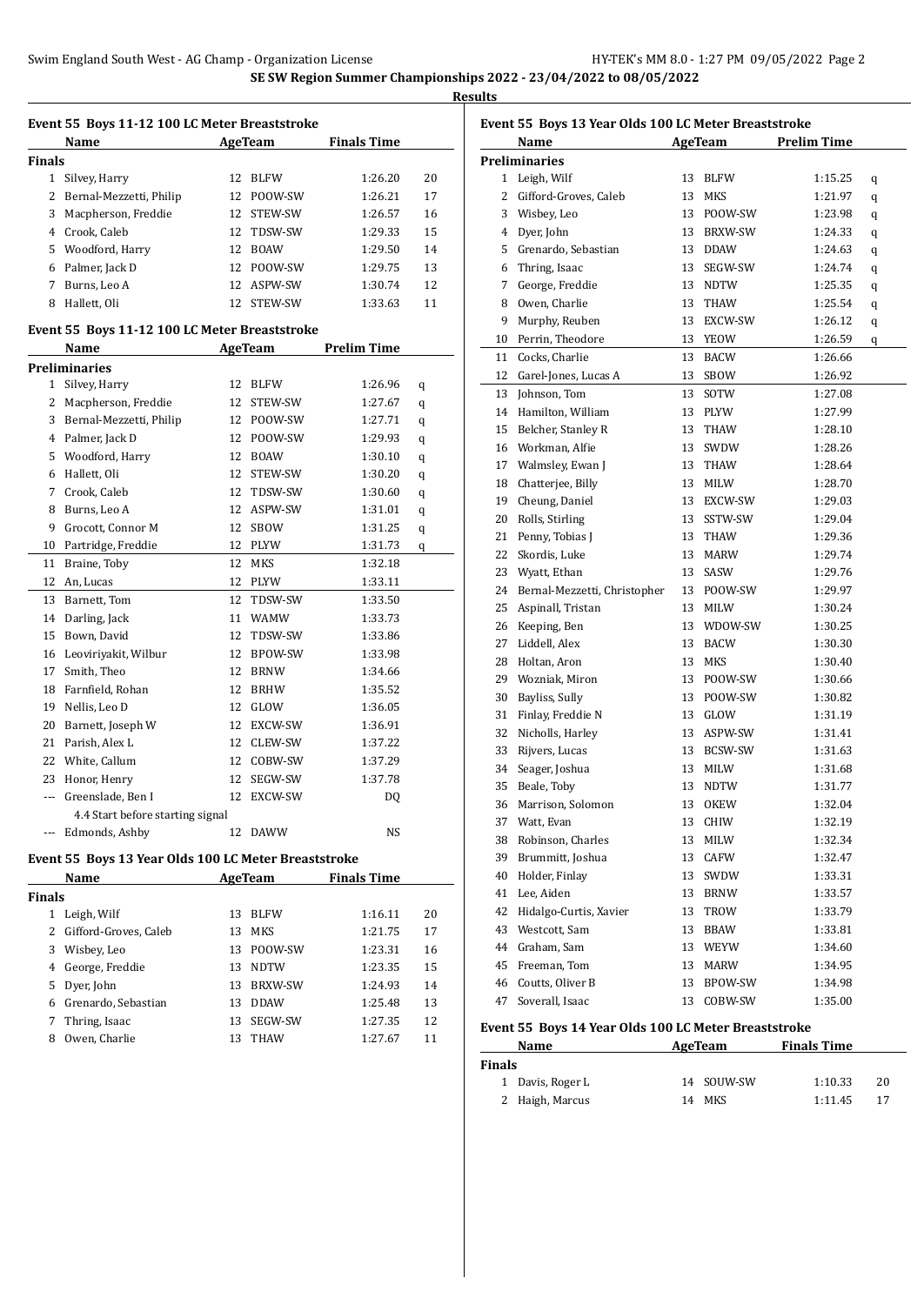|     |                                                      |    |                | SE SW Region Summer Championships 2022 - 23/04/2022 to 08/05/2022 |                |
|-----|------------------------------------------------------|----|----------------|-------------------------------------------------------------------|----------------|
|     |                                                      |    |                |                                                                   | <b>Results</b> |
| 3   | Stafford-Davies, Max                                 |    | 14 PLYW        | 1:12.23                                                           | 16             |
|     | 4 Higgins, Max                                       |    | 14 MILW        | 1:13.14                                                           | 15             |
| 5   | Carter, Lucas                                        |    | 14 SWDW        | 1:14.28                                                           | 14             |
|     | 6 Price, Riley                                       |    | 14 CLEW-SW     | 1:16.10                                                           | 13             |
| 7   | Williams, Jack                                       |    | 14 ASPW-SW     | 1:17.08                                                           | 12             |
|     | 8 Uff, Ben                                           |    | 14 MKS         | 1:18.22                                                           | 11             |
|     | Event 55 Boys 14 Year Olds 100 LC Meter Breaststroke |    |                |                                                                   |                |
|     | Name                                                 |    | <b>AgeTeam</b> | <b>Prelim Time</b>                                                |                |
|     | <b>Preliminaries</b>                                 |    |                |                                                                   |                |
|     | 1 Haigh, Marcus                                      |    | 14 MKS         | 1:11.54                                                           | q              |
|     | 2 Adama, Abduljabar                                  | 14 | MKS            | 1:11.90                                                           | q              |
| 3   | Davis, Roger L                                       |    | 14 SOUW-SW     | 1:12.20                                                           | q              |
| 4   | Stafford-Davies, Max                                 | 14 | PLYW           | 1:12.69                                                           | q              |
| 5   | Uff, Ben                                             |    | 14 MKS         | 1:13.12                                                           | q              |
| 6   | Higgins, Max                                         |    | 14 MILW        | 1:13.42                                                           | q              |
| 7   | Carter, Lucas                                        |    | 14 SWDW        | 1:14.91                                                           | q              |
| 8   | Price, Riley                                         |    | 14 CLEW-SW     | 1:15.27                                                           | q              |
| 9   | Williams, Jack                                       |    | 14 ASPW-SW     | 1:16.31                                                           | q              |
|     | 10 Honor, George                                     | 14 | SEGW-SW        | 1:16.84                                                           | q              |
| 11  | Guppy, Henry                                         |    | 14 MILW        | 1:17.42                                                           |                |
|     | 12 Belt, Thomas                                      |    | 14 PENW        | 1:17.50                                                           |                |
| 13  | Davey, Edward W                                      | 14 | ASPW-SW        | 1:17.73                                                           |                |
| 14  | Taylor, Lachlan W                                    | 14 | COBW-SW        | 1:18.37                                                           |                |
| 15  | Sturt, Daniel                                        |    | 14 MKS         | 1:19.00                                                           |                |
| 16  | Merrill, Henry                                       |    | 14 COBW-SW     | 1:19.06                                                           |                |
|     | 17 Essmann, Jakob                                    | 14 | PLYW           | 1:19.17                                                           |                |
| 18  | D'Onofrio, Alex                                      |    | 14 MKS         | 1:20.02                                                           |                |
| 19  | Lock, Finley                                         |    | 14 SEGW-SW     | 1:20.03                                                           |                |
| 20  | Guler, Deniz                                         |    | 14 COBW-SW     | 1:20.17                                                           |                |
|     | 21 Hill, Ronan L                                     |    | 14 TDSW-SW     | 1:20.71                                                           |                |
|     | 22 Preece, Edward                                    |    | 14 TDSW-SW     | 1:20.81                                                           |                |
|     | 23 Brown, Oliver                                     |    | 14 CHIW        | 1:21.97                                                           |                |
| *24 | Dunnett, Elliott M                                   |    | 14 SBOW        | 1:22.89                                                           |                |
|     | *24 Frost, Oliver                                    |    | 14 YEOW        | 1:22.89                                                           |                |
|     | 26 Pearson, George                                   |    | 14 SSTW-SW     | 1:23.20                                                           |                |
| 27  | Galloway, Harry                                      |    | 14 COBW-SW     | 1:23.49                                                           |                |
| 28  | Gunn, Jamie J                                        |    | 14 WDOW-SW     | 1:23.55                                                           |                |
| 29  | Johnson, Alex C                                      |    | 14 EXCW-SW     | 1:25.10                                                           |                |
|     |                                                      |    |                |                                                                   |                |
| 30  | Carey, Toby                                          | 14 | NDTW           | 1:25.35                                                           |                |
|     | 31 Lacey, Toby C                                     | 14 | SBOW           | 1:25.68                                                           |                |
| --- | Ryland-Day, Oscar                                    |    | 14 MILW        | NS                                                                |                |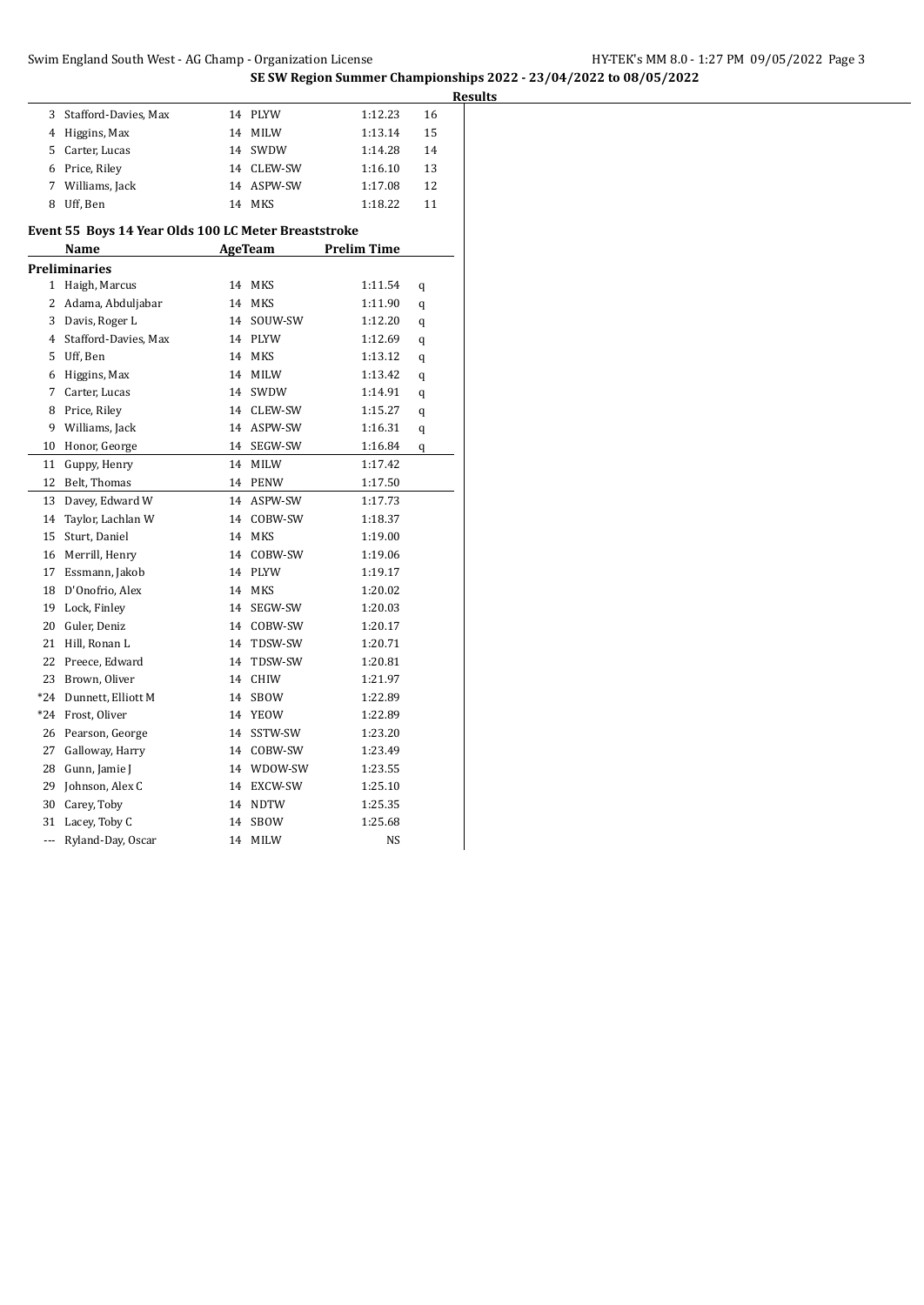|               | Name                                              |    | AgeTeam        | <b>Finals Time</b> |    |
|---------------|---------------------------------------------------|----|----------------|--------------------|----|
| <b>Finals</b> |                                                   |    |                |                    |    |
|               | 1 Jones, Liberty                                  | 12 | TDSW-SW        | 31.13              | 20 |
| 2             | Makinde, Tumi                                     | 12 | <b>MILW</b>    | 32.10              | 17 |
|               | 3 Daniel, Megan                                   |    | 12 CRNW        | 32.19              | 16 |
|               | 4 Green, Lily                                     |    | 12 PLYW        | 32.35              | 15 |
|               | 5 Main, Ailsa R                                   |    | 12 COBW-SW     | 32.78              | 14 |
|               | 6 Chillingworth, Sienna                           |    | 12 BRIW        | 33.58              | 13 |
|               | 7 Puszkarska, Betina                              |    | 12 SWDW        | 34.26              | 12 |
| 8             | Godson, Annabelle S                               |    | 11 ASPW-SW     | 34.27              | 11 |
|               | Event 56 Girls 11-12 50 LC Meter Butterfly        |    |                |                    |    |
|               | Name                                              |    | AgeTeam        | <b>Prelim Time</b> |    |
|               | <b>Preliminaries</b>                              |    |                |                    |    |
|               | 1 Jones, Liberty                                  | 12 | TDSW-SW        | 31.49              | q  |
| $\mathbf{2}$  | Makinde, Tumi                                     | 12 | <b>MILW</b>    | 32.30              | q  |
| 3             | Green, Lily                                       |    | 12 PLYW        | 33.02              | q  |
|               | 4 Main, Ailsa R                                   |    | 12 COBW-SW     | 33.45              | q  |
|               | 5 Daniel, Megan                                   |    | 12 CRNW        | 33.77              | q  |
|               | 6 Godson, Annabelle S                             |    | 11 ASPW-SW     | 33.89              | q  |
|               | 7 Chillingworth, Sienna                           |    | 12 BRIW        | 33.98              | q  |
| 8             | Puszkarska, Betina                                |    | 12 SWDW        | 34.05              | q  |
| 9             | Dolby, Caoimhe                                    |    | 12 MKS         | 34.08              | q  |
| 10            | Wareing, Layla H                                  |    | 11 WDOW-SW     | 34.33              | q  |
| 11            | Chapman, Isabelle                                 |    | 12 BRIW        | 34.40              |    |
|               | 12 Brown, India K                                 |    | 12 COBW-SW     | 34.46              |    |
| 13            | Lubbe, Vivienne                                   |    | 12 MILW        | 34.49              |    |
| 14            | Ovens, Charli                                     | 12 | TDSW-SW        | 34.51              |    |
|               | 15 Perman, Erin A                                 |    | 12 EXCW-SW     | 34.56              |    |
|               | 16 Turner, Ayushi                                 |    | 12 BRHW        | 34.62              |    |
|               | 17 Barkholt, Florence                             |    | 12 MARW        | 35.12              |    |
|               | 18 Bellinger, Iola                                |    | 12 SASW        | 35.16              |    |
|               | 19 Robinson, Halle                                |    | 12 POOW-SW     | 35.27              |    |
|               | 20 Mohammed, Neda                                 |    | 12 GLOW        | 35.43              |    |
|               | *21 Evans, Evie L                                 |    | 12 NEWW        | 36.13              |    |
| $*21$         | Angelakis, Christina                              |    | 12 MKS         | 36.13              |    |
| 23            | Bradley, Niamh                                    | 12 | WDOW-SW        | 36.37              |    |
| 24            | Schulze, Paula M                                  |    | 11 MKS         | 36.43              |    |
| 25            | Edwards, Ava                                      | 11 | PLYW           | 36.70              |    |
| 26            | Fowler, Lola                                      | 12 | STEW-SW        | 37.09              |    |
| 27            | Hall, Scarlet                                     |    | 12 PLYW        | 37.13              |    |
| 28            | Blacker, Amelie                                   |    | 12 ASPW-SW     | 37.40              |    |
| 29            | Cooper, Bella                                     |    | 12 WAMW        | 37.96              |    |
| 30            | Delin, Noelle                                     | 12 | MILW           | 38.01              |    |
| 31            | Wills, Phoebe                                     | 12 | PAIW           | 40.03              |    |
| ---           | Fisher, Maisie                                    | 12 | MILW           | NS                 |    |
|               | Event 56 Girls 13 Year Olds 50 LC Meter Butterfly |    |                |                    |    |
|               | Name                                              |    | <b>AgeTeam</b> | <b>Finals Time</b> |    |
|               |                                                   |    |                |                    |    |

| Name          |                    |     | AgeTeam        | <b>Finals Time</b> |    |
|---------------|--------------------|-----|----------------|--------------------|----|
| <b>Finals</b> |                    |     |                |                    |    |
|               | Price, Edie        | 13. | CARW           | 30.10              | 20 |
| 2             | Jones, Amy         |     | 13 SSTW-SW     | 30.18              | 17 |
| 3             | Huddy, Anna        | 13  | MKS            | 31.31              | 16 |
| 4             | Ball, Laura        | 13  | <b>KEYW-SW</b> | 31.80              | 15 |
|               | 5 Twelvetree, Evie | 13  | <b>MILW</b>    | 31.93              | 14 |
|               |                    |     |                |                    |    |

|     | Finals  (Event 56 Girls 13 Year Olds 50 LC Meter Butterfly) |    |                    |                    |    |
|-----|-------------------------------------------------------------|----|--------------------|--------------------|----|
|     | Name                                                        |    | AgeTeam            | <b>Finals Time</b> |    |
|     | 6 Williams, Grace                                           |    | 13 ASPW-SW         | 32.30              | 13 |
|     | 7 Rizescu, Caty                                             | 13 | MILW               | 32.37              | 12 |
|     | 8 Knights-Hume, India H                                     |    | 13 BRHW            | 32.42              | 11 |
|     | Event 56 Girls 13 Year Olds 50 LC Meter Butterfly           |    |                    |                    |    |
|     | Name                                                        |    | <b>AgeTeam</b>     | <b>Prelim Time</b> |    |
|     | <b>Preliminaries</b>                                        |    |                    |                    |    |
|     | 1 Price, Edie                                               | 13 | CARW               | 30.58              | q  |
|     | 2 Jones, Amy                                                | 13 | SSTW-SW            | 30.72              | q  |
|     | 3 Huddy, Anna                                               |    | 13 MKS             | 31.85              | q  |
|     | 4 Knights-Hume, India H                                     |    | 13 BRHW            | 31.90              | q  |
|     | 5 Ball, Laura                                               |    | 13 KEYW-SW         | 32.24              | q  |
|     | 6 Twelvetree, Evie                                          |    | 13 MILW            | 32.36              | q  |
|     | 7 Rizescu, Caty                                             |    | 13 MILW            | 32.42              | q  |
|     | 8 Williams, Grace                                           |    | 13 ASPW-SW         | 32.56              | q  |
| 9   | Robinson, Sadie A                                           |    | 13 WDOW-SW         | 32.59              | q  |
|     | 10 Law, Abigail                                             |    | 13 PLYW            | 32.66              | q  |
| 11  | Higginbotham, Eva                                           | 13 | SWDW               | 32.67              |    |
|     | 12 Taylor, Lexie                                            |    | 13 WARW            | 33.08              |    |
| 13  | Hart, Sasha                                                 | 13 | <b>MILW</b>        | 33.12              |    |
|     | 14 Chubb, Evie-Bea                                          | 13 | SOUW-SW            | 33.15              |    |
|     | 15 Watson, Evie                                             | 13 | CPAW               | 33.24              |    |
|     | 16 Hindell, Ruby M                                          | 13 | SBOW               | 33.32              |    |
|     | 17 Byam, Georgie                                            | 13 | SASW               | 33.42              |    |
|     | 18 Kerr Muir, Willow                                        |    |                    |                    |    |
|     | 19 Farquharson, Aela                                        | 13 | CIRW<br>13 BRXW-SW | 33.44              |    |
|     | 20 Ball, Daisie                                             |    | 13 TROW            | 33.53<br>33.66     |    |
| 21  | McLean, Erin I                                              |    | 13 POOW-SW         | 33.79              |    |
|     | 22 Clark, Willow                                            |    | 13 TIVW            | 33.86              |    |
|     | 23 Turner-Moore, Dixie                                      |    |                    |                    |    |
|     |                                                             |    | 13 PLYW            | 33.93              |    |
|     | 24 Fitzpatrick, Sophia A                                    |    | 13 BPOW-SW         | 34.04              |    |
| 25  | Billing, Hannah                                             | 13 | <b>FROW</b>        | 34.05              |    |
| 26  | Griffee-Hatcher, Jasmine                                    | 13 | COBW-SW            | 34.10              |    |
| 27  | Hall, Holly F                                               | 13 | TDSW-SW            | 34.11              |    |
|     | 28 Huckett, Laila L                                         | 13 | BPOW-SW            | 34.25              |    |
|     | 29 Stone, Chloe E                                           | 13 | CARW               | 34.37              |    |
| 30  | Handley, Evie L                                             | 13 | EXCW-SW            | 34.55              |    |
| 31  | Poole, Phoebe                                               | 13 | ASBW               | 34.56              |    |
| 32  | Hay, Daisy                                                  | 13 | WAMW               | 34.64              |    |
| *33 | Montague, Grace                                             | 13 | POOW-SW            | 34.67              |    |
| *33 | Zhou, Lisa                                                  | 13 | MKS                | 34.67              |    |
| *35 | Poole, Florence I                                           | 13 | ASPW-SW            | 34.88              |    |
| *35 | Shum, Audrey                                                | 13 | BPOW-SW            | 34.88              |    |
| 37  | Nisbet, Alesha                                              | 13 | STEW-SW            | 34.98              |    |
| 38  | Crosby, Hattie                                              | 13 | DAWW               | 35.00              |    |
| 39  | Hazell, Lily A                                              | 13 | THAW               | 35.08              |    |
| 40  | Moss, Ella                                                  | 13 | DINW-SW            | 35.34              |    |
| 41  | Helps, Elise                                                | 13 | TASC               | 35.44              |    |
| --- | Wood, Sophie                                                | 13 | TDSW-SW            | DQ                 |    |
|     | 4.4 Start before starting signal                            |    |                    |                    |    |
| --- | Bryson, Bertie                                              | 13 | POOW-SW            | NS                 |    |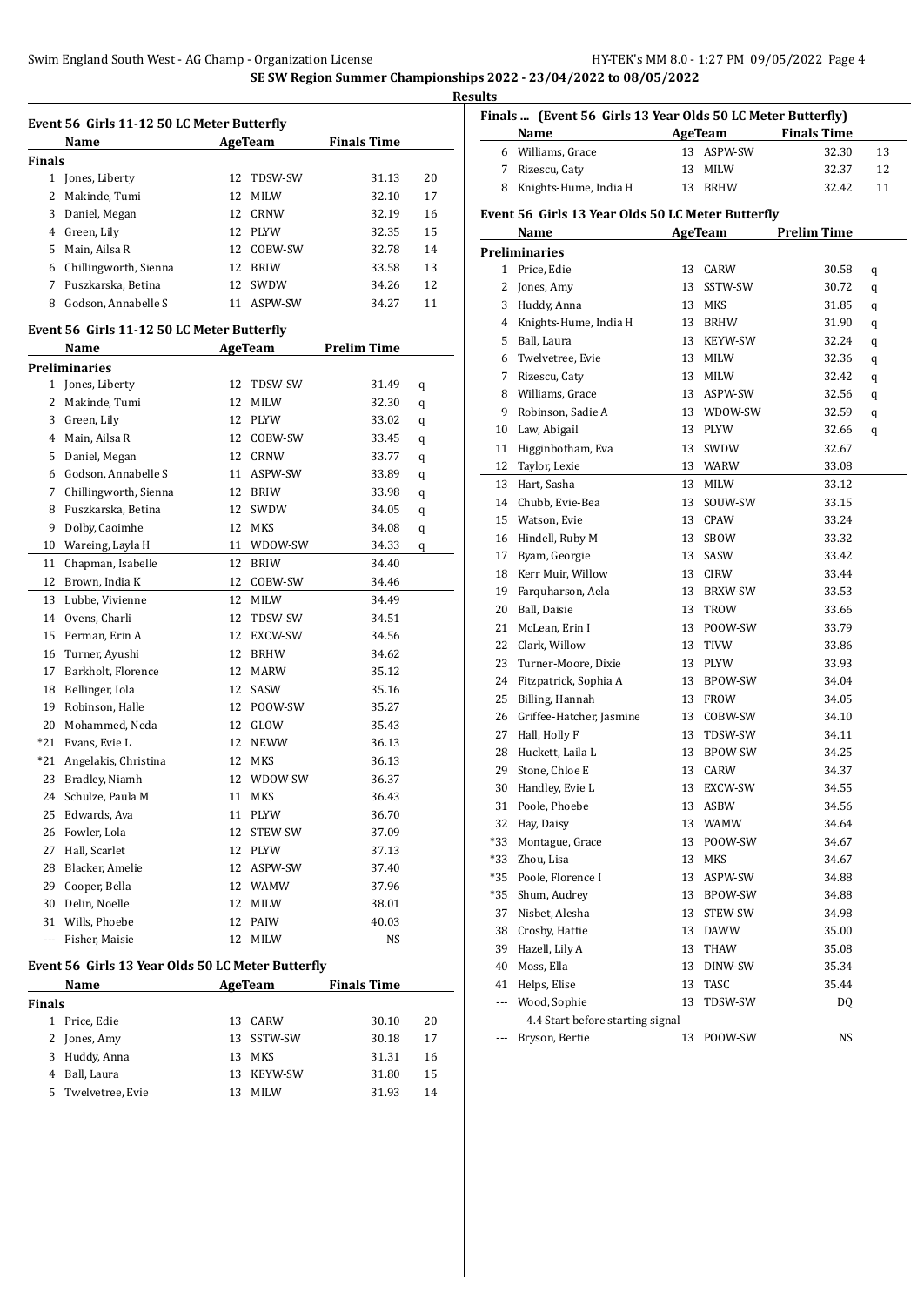|                          | Event 56 Girls 14 Year Olds 50 LC Meter Butterfly |    |             |                                      |    |
|--------------------------|---------------------------------------------------|----|-------------|--------------------------------------|----|
|                          | Name                                              |    | AgeTeam     | <b>Finals Time</b>                   |    |
| <b>Finals</b>            |                                                   |    |             |                                      |    |
| 1                        | Huggins, Jes L                                    |    | 14 POOW-SW  | 29.59                                | 20 |
| 2                        | Hayward, Bryony                                   |    | 14 DAWW     | 29.62                                | 17 |
| 3                        | Higgs, Meghan                                     |    | 14 MILW     | 29.88                                | 16 |
| 4                        | Bolton, Katherine                                 |    | 14 MILW     | 30.14                                | 15 |
| 5                        | Spicer, Amelie M                                  |    | 14 COBW-SW  | 30.39                                | 14 |
| 6                        | Cox, Evie E                                       |    | 14 BPOW-SW  | 30.50                                | 13 |
| 7                        | Maddox. Asta                                      |    | 14 MILW     | 30.73                                | 12 |
| 8                        | Toy, Evie J                                       |    | 14 BPOW-SW  | 31.18                                | 11 |
|                          | Event 56 Girls 14 Year Olds 50 LC Meter Butterfly |    |             |                                      |    |
|                          | Name                                              |    |             | <b>Example 2 AgeTeam</b> Prelim Time |    |
|                          | <b>Preliminaries</b>                              |    |             |                                      |    |
|                          | 1 Higgs, Meghan                                   |    | 14 MILW     | 29.87                                | q  |
| 2                        | Huggins, Jes L                                    |    | 14 POOW-SW  | 29.92                                | q  |
| 3                        | Hayward, Bryony                                   |    | 14 DAWW     | 30.18                                | q  |
| 4                        | Bolton, Katherine                                 |    | 14 MILW     | 30.31                                | q  |
| 5                        | Spicer, Amelie M                                  |    | 14 COBW-SW  | 30.39                                | q  |
| 6                        | Maddox, Asta                                      |    | 14 MILW     | 31.09                                | q  |
| 7                        | Toy, Evie J                                       |    | 14 BPOW-SW  | 31.15                                | q  |
| 8                        | Cox, Evie E                                       |    | 14 BPOW-SW  | 31.16                                | q  |
| 9                        | Meech, Lola                                       |    | 14 TASC     | 31.29                                | q  |
| 10                       | Vaughan, Sofia                                    |    | 14 MKS      | 31.44                                | q  |
| 11                       | Watts, Megan                                      |    | 14 SWDW     | 31.48                                |    |
| 12                       | Logan, Constance                                  |    | 14 MKS      | 31.53                                |    |
| 13                       | Brooke, Mila                                      |    | 14 MILW     | 31.76                                |    |
| 14                       | Gallego-Cooper, Frida                             |    | 14 DINW-SW  | 31.84                                |    |
| 15                       | Baker, Lottie                                     |    | 14 NEQW     | 32.03                                |    |
| 16                       | Hodges, Harriet                                   |    | 14 ANTW     | 32.06                                |    |
| $*17$                    | Miles-Simmonite, Anna                             |    | 14 WDOW-SW  | 32.12                                |    |
| *17                      | Hanson, Frankie                                   |    | 14 TDSW-SW  | 32.12                                |    |
| 19                       | Idle-Beavers, Gabrielle                           |    | 14 MKS      | 32.22                                |    |
| 20                       | Rickwood, Teyah                                   |    | 14 NEQW     | 32.23                                |    |
| *21                      | Howells, Ishi                                     |    | 14 CIRW     | 32.33                                |    |
| *21                      | Smith, Molly L                                    |    | 14 BRHW     | 32.33                                |    |
| 23                       | Babbington, Julianna                              |    | 14 PLYW     | 32.37                                |    |
|                          | 24 Washer, India                                  |    | 14 MKS      | 32.51                                |    |
|                          | 25 Porton, Neve J                                 |    | 14 THAW     | 32.62                                |    |
| 26                       | Jezard, Charlotte E                               | 14 | COBW-SW     | 32.71                                |    |
| 27                       | Dudman, Lizzie                                    | 14 | MKS         | 32.88                                |    |
| 28                       | Kelly, Martha                                     | 14 | ASPW-SW     | 32.91                                |    |
| 29                       | Bell, Amelia                                      | 14 | SSTW-SW     | 32.93                                |    |
| 30                       | Harrison, Rose                                    | 14 | TIVW        | 32.99                                |    |
| 31                       | Wilkinson, Anna                                   | 14 | MKS         | 33.18                                |    |
| 32                       | Webb, Eve                                         | 14 | MKS         | 33.20                                |    |
| 33                       | Birds, Belle                                      | 14 | <b>BRHW</b> | 33.24                                |    |
| *34                      | Linden, Evie                                      | 14 | TDSW-SW     | 33.31                                |    |
| $*34$                    | Babbage, Maisie                                   | 14 | COBW-SW     | 33.31                                |    |
| 36                       | Leonard, Sophie                                   | 14 | SWDW        | 33.72                                |    |
| 37                       | Philipson, Isabel                                 | 14 | DERW        | 34.12                                |    |
| 38                       | Dolby, Caitlin                                    | 14 | MKS         | 34.22                                |    |
| $\overline{\phantom{a}}$ | Davis, Tilly                                      | 14 | MKS         | NS                                   |    |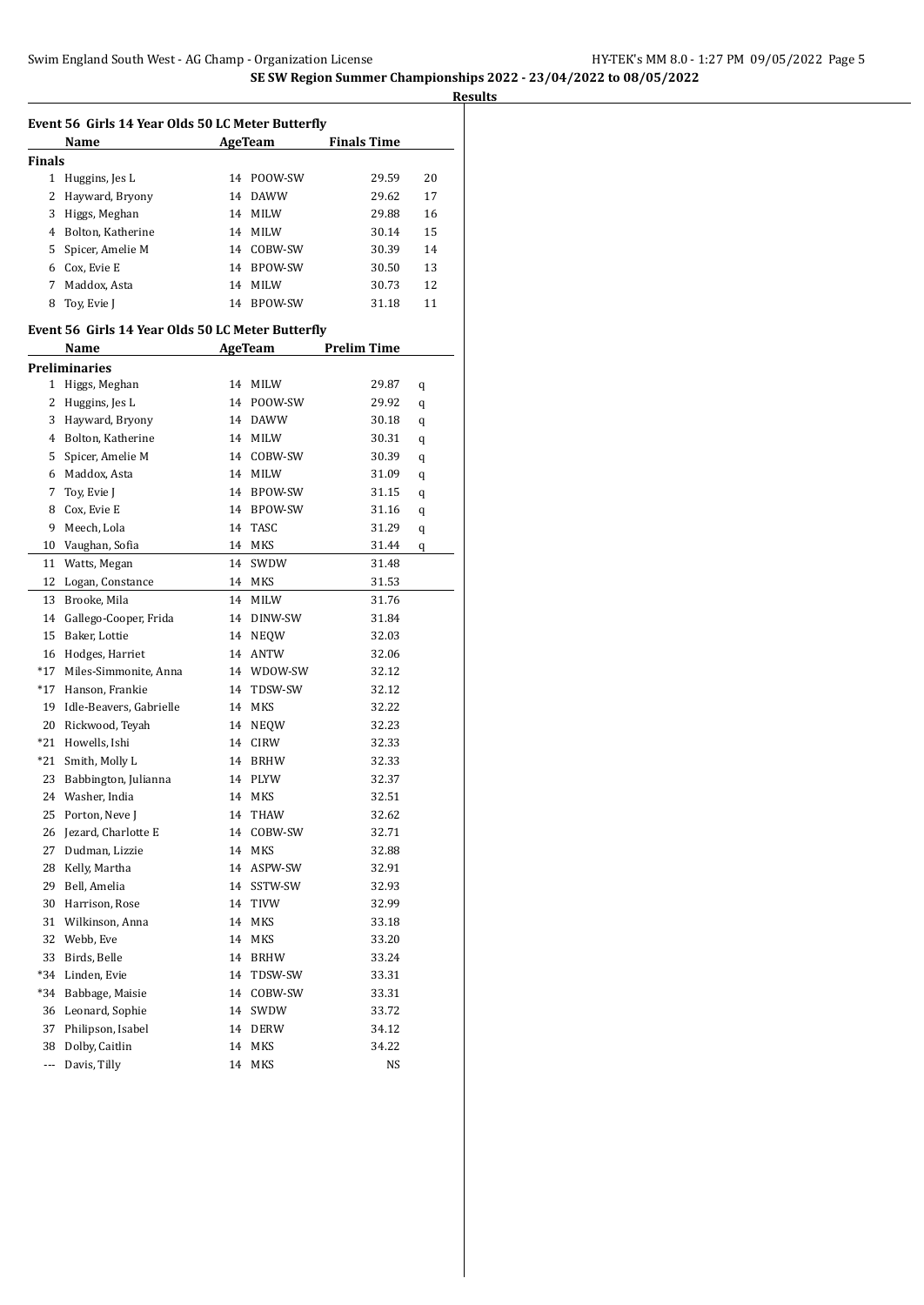**Results**

 $\overline{a}$ 

#### **Event 57 Boys 11-12 400 LC Meter IM**

|   | Name                  | AgeTeam |                | <b>Finals Time</b> |    |
|---|-----------------------|---------|----------------|--------------------|----|
| 1 | Bartoletti, Dominik C | 12.     | THAW           | 5:44.29            | 20 |
|   | 2 Hartley, Jonah S    |         | 12 SOUW-SW     | 5:48.52            | 17 |
|   | 3 Palmer, Jack D      |         | 12 POOW-SW     | 5:52.78            | 16 |
| 4 | Barnett, Tom          |         | 12 TDSW-SW     | 5:55.99            | 15 |
|   | 5 Biddick, James W    | 12.     | <b>EXCW-SW</b> | 6:04.58            | 14 |
| 6 | Edwards, Arran        | 12.     | SASW           | 6:17.73            | 13 |
|   | Parish, Alex L        | 12.     | CLEW-SW        | 6:30.83            | 12 |

### **Event 57 Boys 13 Year Olds 400 LC Meter IM**

|              | Name                                                                           |    | AgeTeam     | <b>Finals Time</b> |    |                |
|--------------|--------------------------------------------------------------------------------|----|-------------|--------------------|----|----------------|
| $\mathbf{1}$ | Allen, Harry                                                                   | 13 | EXCW-SW     | 5:28.52            | 20 | E١             |
| 2            | Owen, Charlie                                                                  | 13 | <b>THAW</b> | 5:39.69            | 17 |                |
| 3            | Collin, James                                                                  | 13 | SSTW-SW     | 5:40.87            | 16 | Fi             |
| 4            | Thomas, Reuben                                                                 | 13 | TDSW-SW     | 5:47.03            | 15 |                |
| 5            | Bernal-Mezzetti, Christopher                                                   | 13 | POOW-SW     | 5:53.58            | 14 |                |
| 6            | Hamilton, William                                                              | 13 | <b>PLYW</b> | 5:55.03            | 13 |                |
| 7            | Belcher, Stanley R                                                             | 13 | THAW        | 5:56.16            | 12 |                |
| 8            | Skordis, Luke                                                                  | 13 | <b>MARW</b> | 5:58.36            | 11 |                |
| 9            | Workman, Alfie                                                                 | 13 | <b>SWDW</b> | 6:01.29            | 9  |                |
| 10           | Penny, Tobias J                                                                | 13 | THAW        | 6:01.92            | 7  |                |
| 11           | Amter-Collins, Charlie                                                         | 13 | SSTW-SW     | 6:05.29            | 6  |                |
| 12           | England, Alfie A                                                               | 13 | SOUW-SW     | 6:06.90            | 5  |                |
| 13           | Toase, Max                                                                     | 13 | GLOW        | 6:12.28            | 4  | E١             |
|              | Thring, Isaac                                                                  | 13 | SEGW-SW     | D <sub>0</sub>     |    |                |
|              | 9.4 Finish of each stroke not in accordance with rules for the particular stro |    |             |                    |    | P <sub>1</sub> |
|              | McMeekin, Jack                                                                 | 13 | MKS         | NS                 |    |                |
|              | Gifford-Groves, Caleb                                                          |    | 13 MKS      | NS                 |    |                |

#### **Event 57 Boys 14 Year Olds 400 LC Meter IM**

|    | Name               | AgeTeam |             | <b>Finals Time</b> |    |
|----|--------------------|---------|-------------|--------------------|----|
| 1  | Uff, Ben           |         | 14 MKS      | 4:59.63            | 20 |
| 2  | Phillips, Tain     |         | 14 PLYW     | 5:08.35            | 17 |
| 3  | Jones, Timmy       | 14      | <b>NEOW</b> | 5:08.94            | 16 |
| 4  | Belt, Thomas       | 14      | <b>PENW</b> | 5:09.52            | 15 |
| 5. | Parker-Minty, Theo |         | 14 SASW     | 5:12.33            | 14 |
| 6  | Galloway, Harry    | 14      | COBW-SW     | 5:13.38            | 13 |
| 7  | Bellinger, Oscar   | 14      | SASW        | 5:15.58            | 12 |
| 8  | Merrill, Henry     |         | 14 COBW-SW  | 5:21.33            | 11 |
| 9  | Powell, Zachary    | 14      | <b>ASBW</b> | 5:24.58            | 9  |
| 10 | Essmann, Jakob     | 14      | <b>PLYW</b> | 5:28.21            | 7  |
| 11 | Taylor, Lachlan W  | 14      | COBW-SW     | 5:31.43            | 6  |
| 12 | Pearson, George    | 14      | SSTW-SW     | 5:39.28            | 5  |
| 13 | Johnson, Alex C    | 14      | EXCW-SW     | 5:55.36            | 4  |

#### **Event 58 Boys 11-12 100 LC Meter Butterfly**

| Name          |                       |     | AgeTeam        | <b>Finals Time</b> |    |
|---------------|-----------------------|-----|----------------|--------------------|----|
| <b>Finals</b> |                       |     |                |                    |    |
| 1             | Tibbatts, Monty       | 12. | <b>BCSW-SW</b> | 1:12.18            | 20 |
|               | 2 Hague, Freddie      | 12  | <b>NEOW</b>    | 1:16.62            | 17 |
|               | 3 McLaughlin, Lewis   | 12. | SEGW-SW        | 1:19.69            | 16 |
| 4             | Barnett, Tom          | 12  | TDSW-SW        | 1:20.51            | 15 |
|               | 5 Macpherson, Freddie | 12  | STEW-SW        | 1:23.22            | 14 |
| 6             | Allsop, Henry A       | 12  | <b>EXCW-SW</b> | 1:23.29            | 13 |
|               | Hordern, Adam A       | 12  | ASPW-SW        | 1:25.61            | 12 |
| 8             | Biddick, James W      | 12  | <b>EXCW-SW</b> | 1:28.11            | 11 |

# **Event 58 Boys 11-12 100 LC Meter Butterfly**

|   | Name                | AgeTeam |                | <b>Prelim Time</b> |   |
|---|---------------------|---------|----------------|--------------------|---|
|   | Preliminaries       |         |                |                    |   |
| 1 | Tibbatts, Monty     | 12.     | BCSW-SW        | 1:13.28            | q |
|   | Hague, Freddie      | 12      | NEOW           | 1:17.83            | q |
| 3 | Barnett, Tom        | 12.     | TDSW-SW        | 1:19.60            | q |
| 4 | McLaughlin, Lewis   | 12.     | SEGW-SW        | 1:20.62            | q |
| 5 | Allsop, Henry A     | 12.     | EXCW-SW        | 1:21.25            | q |
| 6 | Biddick, James W    | 12      | <b>EXCW-SW</b> | 1:23.74            | q |
|   | Macpherson, Freddie | 12      | STEW-SW        | 1:24.22            | q |
| 8 | Hordern, Adam A     |         | ASPW-SW        | 1:25.28            | q |

### **Event 58 Boys 13 Year Olds 100 LC Meter Butterfly**

| Name          |                   |    | AgeTeam        | <b>Finals Time</b> |    |
|---------------|-------------------|----|----------------|--------------------|----|
| <b>Finals</b> |                   |    |                |                    |    |
|               | Marshall, Tom J   | 13 | EXCW-SW        | 1:08.76            | 20 |
|               | 2 Chesworth, Ted  | 13 | <b>BARW-SW</b> | 1:10.80            | 17 |
| 3.            | Johnson, Tom      | 13 | SOTW           | 1:11.23            | 16 |
| 4             | Skordis, Luke     | 13 | MARW           | 1:11.31            | 15 |
| 5.            | Stoddard, Toby L  | 13 | <b>TRUW-SW</b> | 1:11.39            | 14 |
| 6             | Collin, James     | 13 | SSTW-SW        | 1:13.75            | 13 |
|               | Owen, Charlie     | 13 | <b>THAW</b>    | 1:14.61            | 12 |
| 8             | Chatterjee, Billy |    | <b>MILW</b>    | 1:14.77            | 11 |

# **Event 58 Boys 13 Year Olds 100 LC Meter Butterfly**

|                | Name                         | AgeTeam |                | <b>Prelim Time</b> |   |  |
|----------------|------------------------------|---------|----------------|--------------------|---|--|
|                | <b>Preliminaries</b>         |         |                |                    |   |  |
| $\mathbf{1}$   | Marshall, Tom J              | 13      | EXCW-SW        | 1:10.64            | q |  |
| 2              | Johnson, Tom                 | 13      | SOTW           | 1:12.11            | q |  |
| 3              | Chesworth, Ted               | 13      | <b>BARW-SW</b> | 1:12.64            | q |  |
| $\overline{4}$ | Stoddard, Toby L             | 13      | TRUW-SW        | 1:13.37            | q |  |
| 5              | Skordis, Luke                | 13      | <b>MARW</b>    | 1:14.24            | q |  |
| 6              | Owen, Charlie                | 13      | <b>THAW</b>    | 1:15.11            | q |  |
| 7              | Chatterjee, Billy            | 13      | <b>MILW</b>    | 1:15.28            | q |  |
| 8              | Collin, James                | 13      | SSTW-SW        | 1:15.32            | q |  |
| 9              | Vallez, Arsene               | 13      | EXCW-SW        | 1:15.52            | q |  |
| 10             | Grenardo, Sebastian          | 13      | <b>DDAW</b>    | 1:15.63            | q |  |
| 11             | Mixer, Leo                   | 13      | MILW           | 1:16.13            |   |  |
| 12             | Wisbey, Leo                  | 13      | POOW-SW        | 1:16.40            |   |  |
| 13             | Symons, Oscar Z              | 13      | <b>THAW</b>    | 1:16.49            |   |  |
| 14             | Robinson, Toby               | 13      | <b>CIRW</b>    | 1:17.24            |   |  |
| 15             | Eschle, Martin               | 13      | <b>BARW-SW</b> | 1:17.30            |   |  |
| 16             | Grocott, Scott D             | 13      | <b>SBOW</b>    | 1:19.06            |   |  |
| 17             | Bernal-Mezzetti, Christopher | 13      | POOW-SW        | 1:19.37            |   |  |
| 18             | Gifford-Groves, Caleb        | 13      | <b>MKS</b>     | 1:19.55            |   |  |
| 19             | Probyn, Patrick J            | 13      | THAW           | 1:19.97            |   |  |
| 20             | Cheung, Daniel               | 13      | EXCW-SW        | 1:20.48            |   |  |
| 21             | Graham, Sam                  | 13      | WEYW           | 1:20.72            |   |  |
| 22             | Toase, Max                   | 13      | GLOW           | 1:20.87            |   |  |
| 23             | Guppy, Jack                  | 13      | MILW           | 1:23.45            |   |  |
| 24             | Aspinall, Tristan            | 13      | <b>MILW</b>    | 1:28.11            |   |  |
|                |                              |         |                |                    |   |  |

#### **Event 58 Boys 14 Year Olds 100 LC Meter Butterfly**

| Name          |                     | AgeTeam | <b>Finals Time</b> |    |  |
|---------------|---------------------|---------|--------------------|----|--|
| <b>Finals</b> |                     |         |                    |    |  |
|               | 1 Adama, Abduljabar | 14 MKS  | 58.56              | 20 |  |
|               | 2 D'Onofrio, Alex   | 14 MKS  | 1:00.97            |    |  |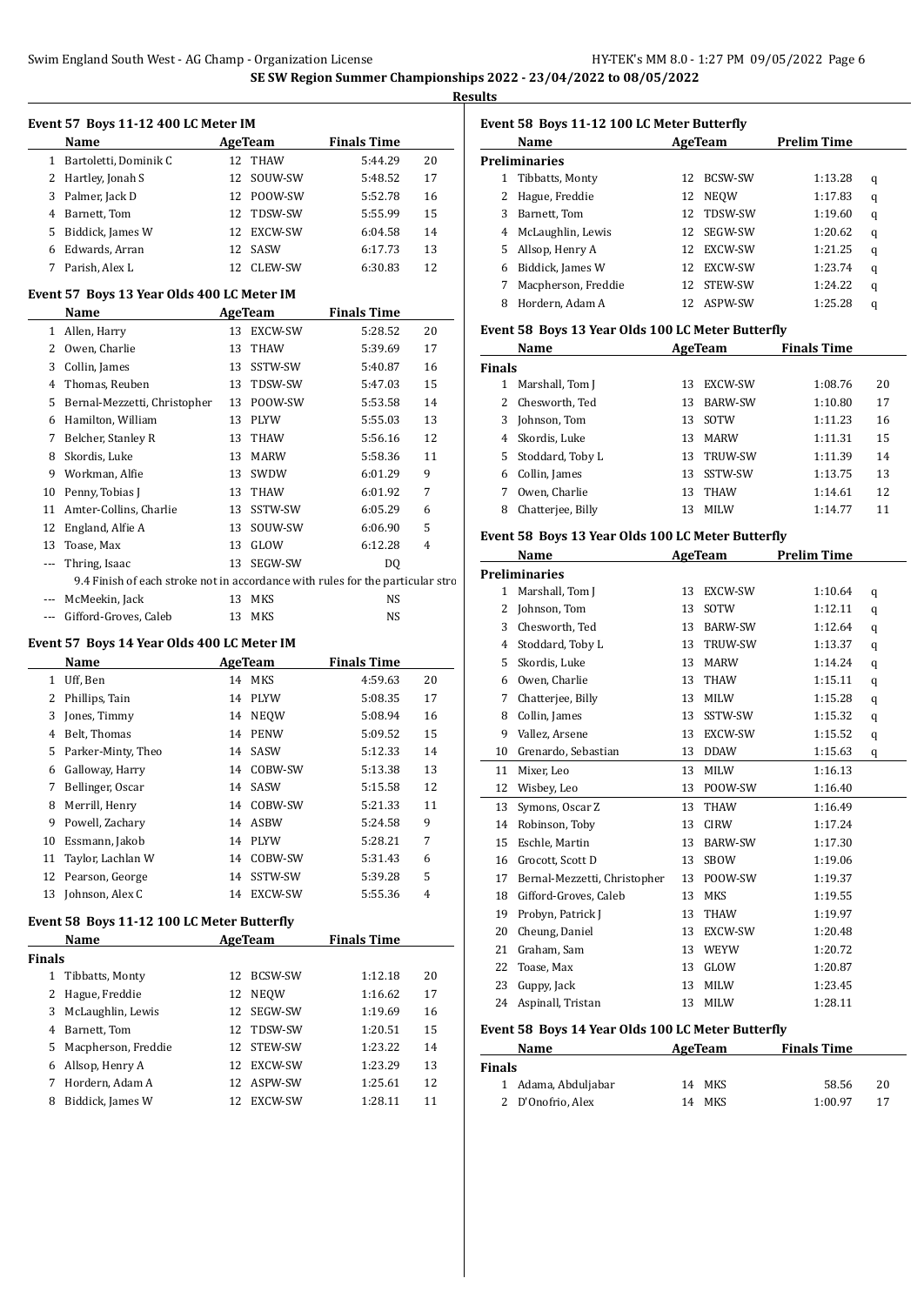| Finals  (Event 58 Boys 14 Year Olds 100 LC Meter Butterfly) |                                                       |    |                |                    |    |  |
|-------------------------------------------------------------|-------------------------------------------------------|----|----------------|--------------------|----|--|
|                                                             | AgeTeam<br><b>Finals Time</b><br>Name                 |    |                |                    |    |  |
| 3                                                           | Mooney, Finley                                        | 14 | <b>CIRW</b>    | 1:03.08            | 16 |  |
| $^*4$                                                       | Higgins, Max                                          | 14 | MILW           | 1:03.80            | 14 |  |
| $*4$                                                        | Merrill, Henry                                        | 14 | COBW-SW        | 1:03.80            | 14 |  |
| $^*4$                                                       | Alty, Reuben                                          | 14 | <b>MILW</b>    | 1:03.80            | 14 |  |
| 7                                                           | Bellinger, Oscar                                      | 14 | SASW           | 1:04.09            | 12 |  |
| 8                                                           | Jones, Timmy                                          |    | 14 NEQW        | 1:04.36            | 11 |  |
|                                                             | Event 58 Boys 14 Year Olds 100 LC Meter Butterfly     |    |                |                    |    |  |
|                                                             | Name                                                  |    | <b>AgeTeam</b> | <b>Prelim Time</b> |    |  |
|                                                             | <b>Preliminaries</b>                                  |    |                |                    |    |  |
|                                                             | 1 Adama, Abduljabar                                   |    | 14 MKS         | 59.53              | q  |  |
| $\overline{2}$                                              | D'Onofrio, Alex                                       | 14 | MKS            | 1:00.92            | q  |  |
| 3                                                           | Alty, Reuben                                          |    | 14 MILW        | 1:02.02            | q  |  |
| 4                                                           | Merrill, Henry                                        |    | 14 COBW-SW     | 1:03.17            | q  |  |
| 5                                                           | Mooney, Finley                                        |    | 14 CIRW        | 1:03.84            | q  |  |
| 6                                                           | Jones, Timmy                                          | 14 | <b>NEQW</b>    | 1:04.04            | q  |  |
| 7                                                           | Higgins, Max                                          | 14 | <b>MILW</b>    | 1:04.38            | q  |  |
| 8                                                           | Bellinger, Oscar                                      | 14 | SASW           | 1:04.49            | q  |  |
| 9                                                           | Galloway, Harry                                       |    | 14 COBW-SW     | 1:04.98            |    |  |
| 10                                                          | Ulyatt, Joshua                                        |    | 14 MILW        | 1:05.27            | q  |  |
|                                                             | Dunnett, Elliott M                                    |    | 14 SBOW        |                    | q  |  |
| 11                                                          |                                                       | 14 |                | 1:05.78            |    |  |
| 12                                                          | Cleary, Ethan                                         |    | SASW           | 1:07.63            |    |  |
| 13                                                          | Townsend, Dexter                                      |    | 14 MILW        | 1:08.12            |    |  |
| 14                                                          | Phillips, Tain                                        |    | 14 PLYW        | 1:08.22            |    |  |
| 15                                                          | Stafford-Davies, Max                                  |    | 14 PLYW        | 1:08.32            |    |  |
| 16                                                          | Gow, Lewis                                            | 14 | TIVW           | 1:08.67            |    |  |
| 17                                                          | Dean, Henry                                           |    | 14 WARW        | 1:09.03            |    |  |
| 18                                                          | Matthews, Ethan                                       | 14 | <b>SIBW</b>    | 1:09.09            |    |  |
| 19                                                          | Miles, Joshua M                                       | 14 | SOUW-SW        | 1:09.10            |    |  |
| 20                                                          | Talalaykin, Mark A                                    |    | 14 POOW-SW     | 1:09.48            |    |  |
| 21                                                          | Hill, Ronan L                                         |    | 14 TDSW-SW     | 1:09.52            |    |  |
| 22                                                          | Rundle, Oliver H                                      |    | 14 THAW        | 1:09.75            |    |  |
| 23                                                          | Thairs, Noah                                          |    | 14 TIVW        | 1:10.33            |    |  |
| 24                                                          | Rey, Jorge                                            |    | 14 SSTW-SW     | 1:10.54            |    |  |
| 25                                                          | Whetstone, Toby                                       |    | 14 POOW-SW     | 1:10.70            |    |  |
| 26                                                          | Hay, Ethan                                            |    | 14 CPAW        | 1:11.96            |    |  |
| 27                                                          | Wiles, Archie F                                       | 14 | TRUW-SW        | 1:12.38            |    |  |
| 28                                                          | Jeffrey, Finn B                                       | 14 | TRUW-SW        | 1:12.54            |    |  |
| 29                                                          | Davis, Roger L                                        | 14 | SOUW-SW        | 1:12.72            |    |  |
| 30                                                          | Hague, Douglas                                        | 14 | <b>NEQW</b>    | 1:13.29            |    |  |
| 31                                                          | Tomlinson, Oliver                                     | 14 | MILW           | 1:13.50            |    |  |
| 32                                                          | Molyneux, Finley                                      | 14 | OKEW           | 1:15.03            |    |  |
| ---                                                         | Gillett, Sebastian                                    | 14 | ASPW-SW        | DQ                 |    |  |
|                                                             | 10.2 A swimmer did not cover the whole distance - DNF |    |                |                    |    |  |
| ---                                                         | Ryland-Day, Oscar                                     |    | 14 MILW        | NS                 |    |  |
| ---                                                         | Herring-Green, Zak                                    |    | 14 PLYW        | NS                 |    |  |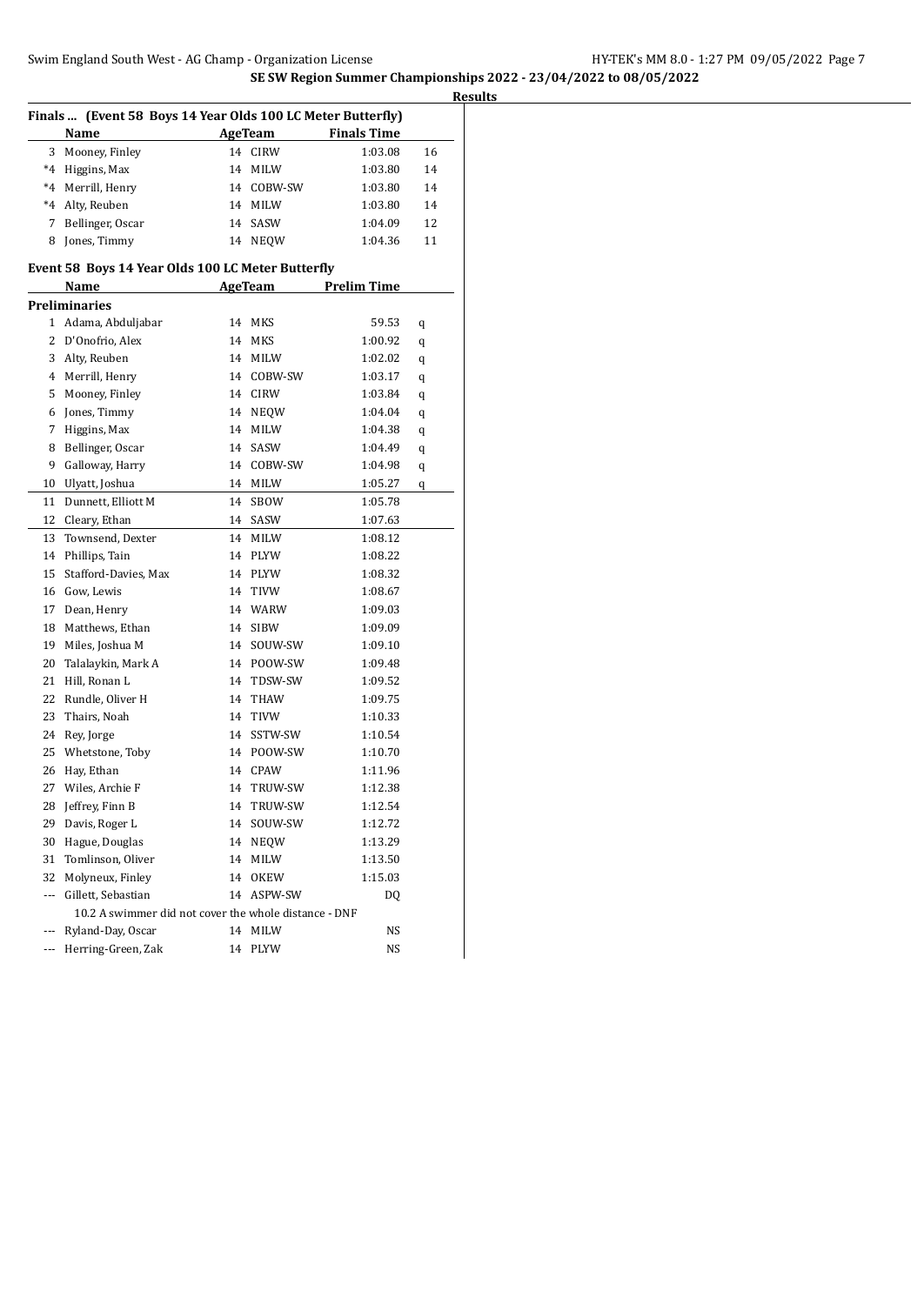$\overline{\phantom{a}}$ 

 $\overline{\phantom{a}}$ 

|               | Event 59 Girls 11-12 50 LC Meter Freestyle        |    |             |                    |    |
|---------------|---------------------------------------------------|----|-------------|--------------------|----|
|               | Name                                              |    | AgeTeam     | <b>Finals Time</b> |    |
| <b>Finals</b> |                                                   |    |             |                    |    |
|               | 1 Green, Lily                                     | 12 | PLYW        | 29.71              | 20 |
| 2             | Dolby, Caoimhe                                    | 12 | <b>MKS</b>  | 29.74              | 17 |
| 3             | Makinde, Tumi                                     | 12 | MILW        | 29.76              | 16 |
| 4             | Jones, Liberty                                    |    | 12 TDSW-SW  | 30.09              | 15 |
| 5.            | Hargreaves, Mollie                                |    | 12 WAMW     | 30.17              | 14 |
| 6             | Murray, Iona                                      | 12 | <b>MILW</b> | 30.63              | 13 |
| 7             | Daniel, Megan                                     | 12 | <b>CRNW</b> | 30.72              | 12 |
|               | 8 Fisher, Maisie                                  | 12 | MILW        | 32.34              | 11 |
|               |                                                   |    |             |                    |    |
|               | Event 59 Girls 11-12 50 LC Meter Freestyle        |    |             |                    |    |
|               | Name                                              |    | AgeTeam     | <b>Prelim Time</b> |    |
|               | <b>Preliminaries</b>                              |    |             |                    |    |
|               | 1 Green, Lily                                     |    | 12 PLYW     | 29.99              | q  |
| $\mathbf{2}$  | Hargreaves, Mollie                                |    | 12 WAMW     | 30.07              | q  |
|               | 3 Makinde, Tumi                                   | 12 | <b>MILW</b> | 30.08              | q  |
|               | 4 Dolby, Caoimhe                                  |    | 12 MKS      | 30.44              | q  |
| 5             | Jones, Liberty                                    | 12 | TDSW-SW     | 30.57              | q  |
| 6             | Daniel, Megan                                     | 12 | <b>CRNW</b> | 30.93              | q  |
| 7             | Murray, Iona                                      | 12 | MILW        | 31.04              | q  |
| 8             | Fisher, Maisie                                    | 12 | MILW        | 31.08              | q  |
| 9             | Wareing, Layla H                                  | 11 | WDOW-SW     | 31.14              | q  |
|               | 10 Brown, India K                                 | 12 | COBW-SW     | 31.17              | q  |
| 11            | Cooke, Keeleigh                                   | 12 | MILW        | 31.26              |    |
| 12            | Chillingworth, Sienna                             | 12 | <b>BRIW</b> | 31.34              |    |
| 13            | Luke, Elsie                                       | 12 | <b>NEQW</b> | 31.35              |    |
| 14            | Main, Ailsa R                                     | 12 | COBW-SW     | 31.53              |    |
|               | 15 Bellinger, Iola                                | 12 | SASW        | 31.54              |    |
|               | 16 Robinson, Halle                                |    | 12 POOW-SW  | 31.58              |    |
|               | 17 Le Roux, Sophie                                |    | 12 POOW-SW  | 31.64              |    |
| 18            | Barkholt, Florence                                |    | 12 MARW     | 31.67              |    |
| 19            | Townsend, Vienna                                  |    | 12 MILW     | 31.70              |    |
| 20            | Chapman, Isabelle                                 | 12 | <b>BRIW</b> | 31.73              |    |
| 21            | Bradley, Niamh                                    |    | 12 WDOW-SW  | 31.91              |    |
| 22            | Hourigan, Ruby                                    |    | 12 CIRW     | 31.99              |    |
| 23            | Edwards, Ava                                      | 11 | PLYW        | 32.14              |    |
| 24            | Bissett, Eva                                      | 12 | BRXW-SW     | 32.15              |    |
| 25            | Dodd, Maia                                        | 12 | SOUW-SW     | 32.18              |    |
| 26            | Cooper, Bella                                     | 12 | WAMW        | 32.52              |    |
| 27            | Godson, Annabelle S                               | 11 | ASPW-SW     | 32.63              |    |
| 28            | Delin, Noelle                                     | 12 | MILW        | 32.69              |    |
|               | 29 Hall, Scarlet                                  |    | 12 PLYW     | 32.78              |    |
|               | 30 Farley, Alexa                                  |    | 12 TDSW-SW  | 32.88              |    |
| 31            | Lubbe, Vivienne                                   | 12 | MILW        | 32.99              |    |
|               | 32 Turner, Ayushi                                 | 12 | <b>BRHW</b> | 33.32              |    |
|               |                                                   |    |             |                    |    |
|               | Event 59 Girls 13 Year Olds 50 LC Meter Freestyle |    |             |                    |    |
|               | Name                                              |    | AgeTeam     | <b>Finals Time</b> |    |
| <b>Finals</b> |                                                   |    |             |                    |    |
|               | 1 Ball, Daisie                                    | 13 | TROW        | 28.85              | 20 |
|               | 2 Huddy, Anna                                     |    | 13 MKS      | 29.24              | 17 |

 Higginbotham, Eva 13 SWDW 29.39 16 King, Sophie 13 SWDW 29.57 15 Chubb, Evie-Bea 13 SOUW-SW 29.84 14

| 6     | Knights-Hume, India H                             |    | 13 BRHW    | 29.94              | 13 |
|-------|---------------------------------------------------|----|------------|--------------------|----|
| 7     | Watson, Evie                                      |    | 13 CPAW    | 30.09              | 12 |
|       | 8 Wood, Sophie                                    |    | 13 TDSW-SW | 30.20              | 11 |
|       | Event 59 Girls 13 Year Olds 50 LC Meter Freestyle |    |            |                    |    |
|       | Name                                              |    | AgeTeam    | <b>Prelim Time</b> |    |
|       | Preliminaries                                     |    |            |                    |    |
| 1     | Ball, Daisie                                      |    | 13 TROW    | 29.19              | q  |
| 2     | Higginbotham, Eva                                 | 13 | SWDW       | 29.58              | q  |
| 3     | Huddy, Anna                                       |    | 13 MKS     | 29.60              | q  |
| 4     | Knights-Hume, India H                             |    | 13 BRHW    | 29.81              | q  |
| 5     | King, Sophie                                      |    | 13 SWDW    | 29.85              | q  |
| 6     | Chubb, Evie-Bea                                   |    | 13 SOUW-SW | 29.89              | q  |
| 7     | Wood, Sophie                                      |    | 13 TDSW-SW | 30.14              | q  |
| 8     | Watson, Evie                                      |    | 13 CPAW    | 30.16              | q  |
| 9     | Jones, Amy                                        |    | 13 SSTW-SW | 30.20              | q  |
| 10    | Declerck, Lotte                                   |    | 13 TIVW    | 30.24              | q  |
| 11    | Poole, Florence I                                 |    | 13 ASPW-SW | 30.26              |    |
| 12    | Holmes, Ruby                                      |    | 13 PENW    | 30.38              |    |
| 13    | Nisbet, Alesha                                    |    | 13 STEW-SW | 30.39              |    |
| $*14$ | Hindell, Ruby M                                   |    | 13 SBOW    | 30.41              |    |
| $*14$ | Law, Abigail                                      |    | 13 PLYW    | 30.41              |    |
| $*14$ | Griffee-Hatcher, Jasmine                          |    | 13 COBW-SW | 30.41              |    |
| $*17$ | Price, Edie                                       |    | 13 CARW    | 30.49              |    |
| $*17$ | Hay, Daisy                                        |    | 13 WAMW    | 30.49              |    |
| 19    | Bennett, Jasmine                                  |    | 13 PLYW    | 30.56              |    |
| $*20$ | Hart, Sasha                                       |    | 13 MILW    | 30.60              |    |
| $*20$ | Turner-Moore, Dixie                               |    | 13 PLYW    | 30.60              |    |
| 22    | Treliving, Freya                                  |    | 13 SEGW-SW | 30.69              |    |
| 23    | Williams, Grace                                   |    | 13 ASPW-SW | 30.71              |    |
| 24    | Vellaud, Hermance                                 |    | 13 MKS     | 30.72              |    |
| 25    | Hall, Holly F                                     |    | 13 TDSW-SW | 30.75              |    |
| 26    | Huckett, Laila L                                  |    | 13 BPOW-SW | 30.80              |    |
| 27    | Kerr Muir, Willow                                 |    | 13 CIRW    | 30.90              |    |
| 28    | Robinson, Sadie A                                 |    | 13 WDOW-SW | 31.01              |    |
| 29    | Stone, Chloe E                                    |    | 13 CARW    | 31.06              |    |
| 30    | Davies, Brianna                                   |    | 13 MKS     | 31.07              |    |
| 31    | Byam, Georgie                                     |    | 13 SASW    | 31.09              |    |
| 32    | Rizescu, Caty                                     |    | 13 MILW    | 31.27              |    |
| 33    | Goodwin, Hollie                                   |    | 13 NCDW    | 31.28              |    |
| 34    | Daw, Alexandra                                    |    | 13 MKS     | 31.36              |    |
| 35    | Crosby, Hattie                                    |    | 13 DAWW    | 31.39              |    |
| 36    | Vincent, Mimi C                                   | 13 | CLEW-SW    | 31.58              |    |
| 37    | Moss, Ella                                        |    | 13 DINW-SW | 32.05              |    |
|       |                                                   |    |            |                    |    |

# **Event 59 Girls 14 Year Olds 50 LC Meter Freestyle**

|               | Name                      |    | AgeTeam     | <b>Finals Time</b> |    |
|---------------|---------------------------|----|-------------|--------------------|----|
| <b>Finals</b> |                           |    |             |                    |    |
|               | Higgs, Meghan             | 14 | <b>MILW</b> | 27.35              | 20 |
|               | 2 Idle-Beavers, Gabrielle | 14 | MKS         | 28.27              | 17 |
| 3             | Bolton, Katherine         | 14 | <b>MILW</b> | 28.46              | 16 |
| 4             | Maddox, Asta              | 14 | <b>MILW</b> | 28.60              | 15 |
| 5.            | Lawson, Eva               | 14 | <b>MILW</b> | 28.78              | 14 |
| 6             | Cox. Evie E               | 14 | BPOW-SW     | 28.85              | 13 |
|               | Spicer, Amelie M          | 14 | COBW-SW     | 29.05              | 12 |
| 8             | Gallego-Cooper, Frida     | 14 | DINW-SW     | 29.08              | 11 |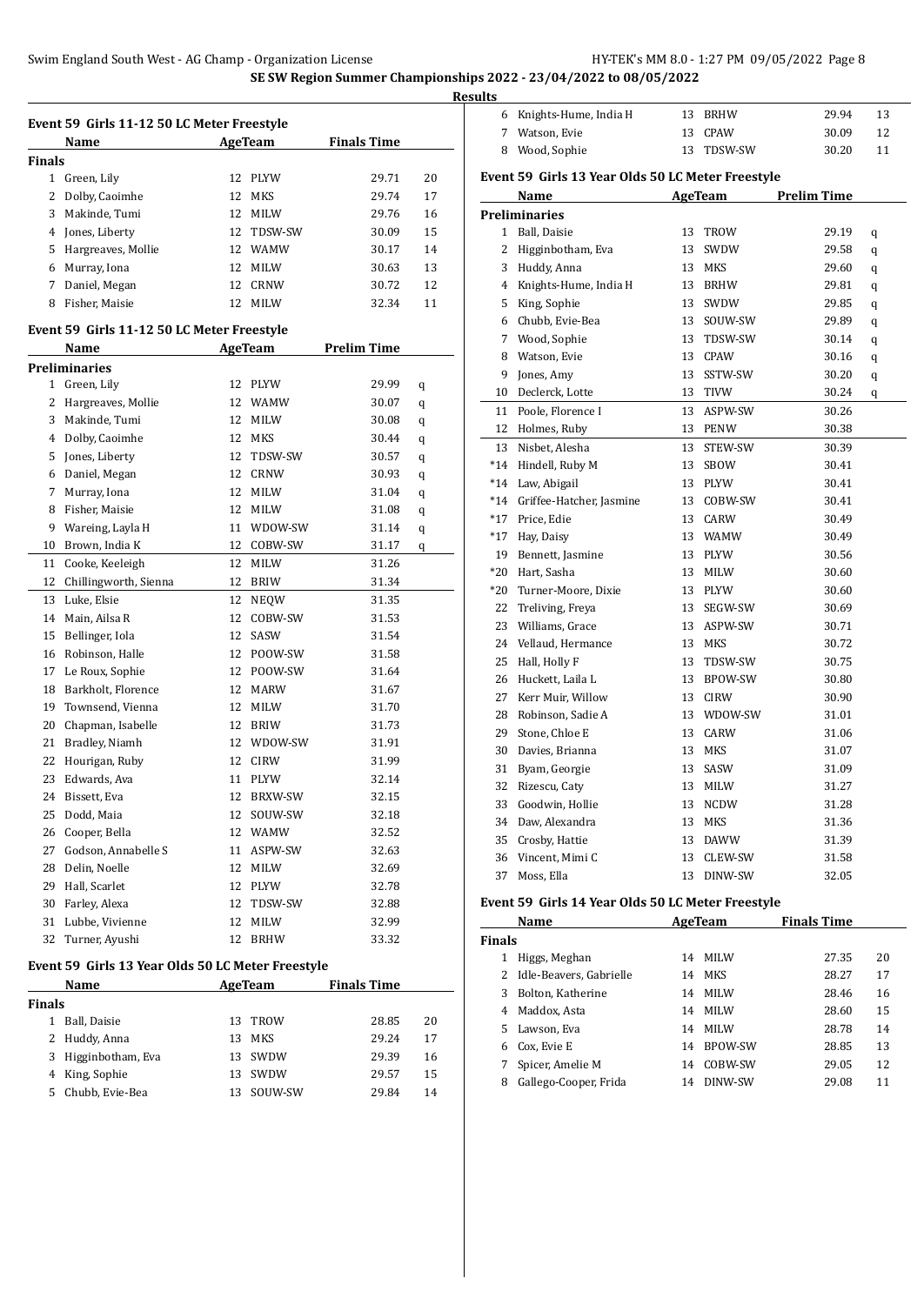|                | Event 59 Girls 14 Year Olds 50 LC Meter Freestyle |    |                 |                    |   |
|----------------|---------------------------------------------------|----|-----------------|--------------------|---|
|                | Name                                              |    | AgeTeam         | <b>Prelim Time</b> |   |
|                | Preliminaries                                     |    |                 |                    |   |
| 1              | Higgs, Meghan                                     | 14 | MILW            | 27.81              | q |
| 2              | Idle-Beavers, Gabrielle                           |    | 14 MKS          | 28.30              | q |
| 3              | Lawson, Eva                                       |    | 14 MILW         | 28.56              | q |
| $\overline{4}$ | Maddox, Asta                                      |    | 14 MILW         | 28.67              | q |
| 5              | Spicer, Amelie M                                  |    | 14 COBW-SW      | 28.70              | q |
| 6              | Bolton, Katherine                                 |    | 14 MILW         | 28.73              | q |
| 7              | Cox, Evie E                                       |    | 14 BPOW-SW      | 28.81              | q |
| 8              | Gallego-Cooper, Frida                             |    | 14 DINW-SW      | 28.86              | q |
| 9              | Coupe, Freya                                      |    | 14 POOW-SW      | 28.91              | q |
| 10             | Porton, Neve J                                    |    | 14 THAW         | 29.10              | q |
| 11             | Needs, Abigail                                    |    | 14 EXCW-SW      | 29.22              |   |
| $*12$          | Vaughan, Sofia                                    | 14 | <b>MKS</b>      | 29.31              |   |
| $*12$          | Palmer, Evie                                      | 14 | <b>TAVW</b>     | 29.31              |   |
|                | <b>Swim-Off Required</b>                          |    |                 |                    |   |
|                | 14 Barnett, Evie                                  |    | 14 EXCW-SW      | 29.34              |   |
| 15             | Brooke, Mila                                      |    | 14 MILW         | 29.37              |   |
| 16             | Huggins, Jes L                                    |    | 14 POOW-SW      | 29.39              |   |
| 17             | Wilkinson, Anna                                   | 14 | MKS             | 29.63              |   |
| 18             | Cade, Scarlett                                    |    | 14 POOW-SW      | 29.66              |   |
| 19             | Washer, India                                     |    | 14 MKS          | 29.72              |   |
| 20             | Gove, Ruby G                                      |    | 14 DINW-SW      | 29.79              |   |
| 21             | Maguire, Elsie                                    |    | 14 TAVW         | 29.80              |   |
| 22             | Leonard, Sophie                                   |    | 14 SWDW         | 29.83              |   |
| $*23$          | Babbington, Julianna                              |    | 14 PLYW         | 29.86              |   |
| $*23$          | Foley, Tianna-Eve                                 |    | 14 PLYW         | 29.86              |   |
| 25             | Harrison, Rose                                    |    | 14 TIVW         | 29.96              |   |
| 26             | Linden, Evie                                      | 14 | TDSW-SW         | 30.01              |   |
| 27             | Wynne-Jones, Kelly                                | 14 | MKS             | 30.11              |   |
| 28             | Hayward, Bryony                                   |    | 14 DAWW         | 30.34              |   |
| 29             | Birds, Belle                                      |    | 14 BRHW         | 30.36              |   |
| 30             | Holding, Liv M                                    |    | 14 ASPW-SW      | 30.37              |   |
| 31             | Webb, Eve                                         |    | 14 MKS          | 30.44              |   |
| 32             | Baker, Lottie                                     |    | 14 NEQW         | 30.88              |   |
|                | --- Davis, Tilly                                  |    | 14 MKS          | NS                 |   |
|                | Event 59 Girls 50 LC Meter Freestyle Multi-Class  |    |                 |                    |   |
|                | Name                                              |    | AgeTeam         | <b>Prelim Time</b> |   |
|                | <b>Preliminaries</b>                              |    |                 |                    |   |
| 1              | %Haynes, Isabella S9                              | 14 | SBOW/Exceptions | 38.39              | q |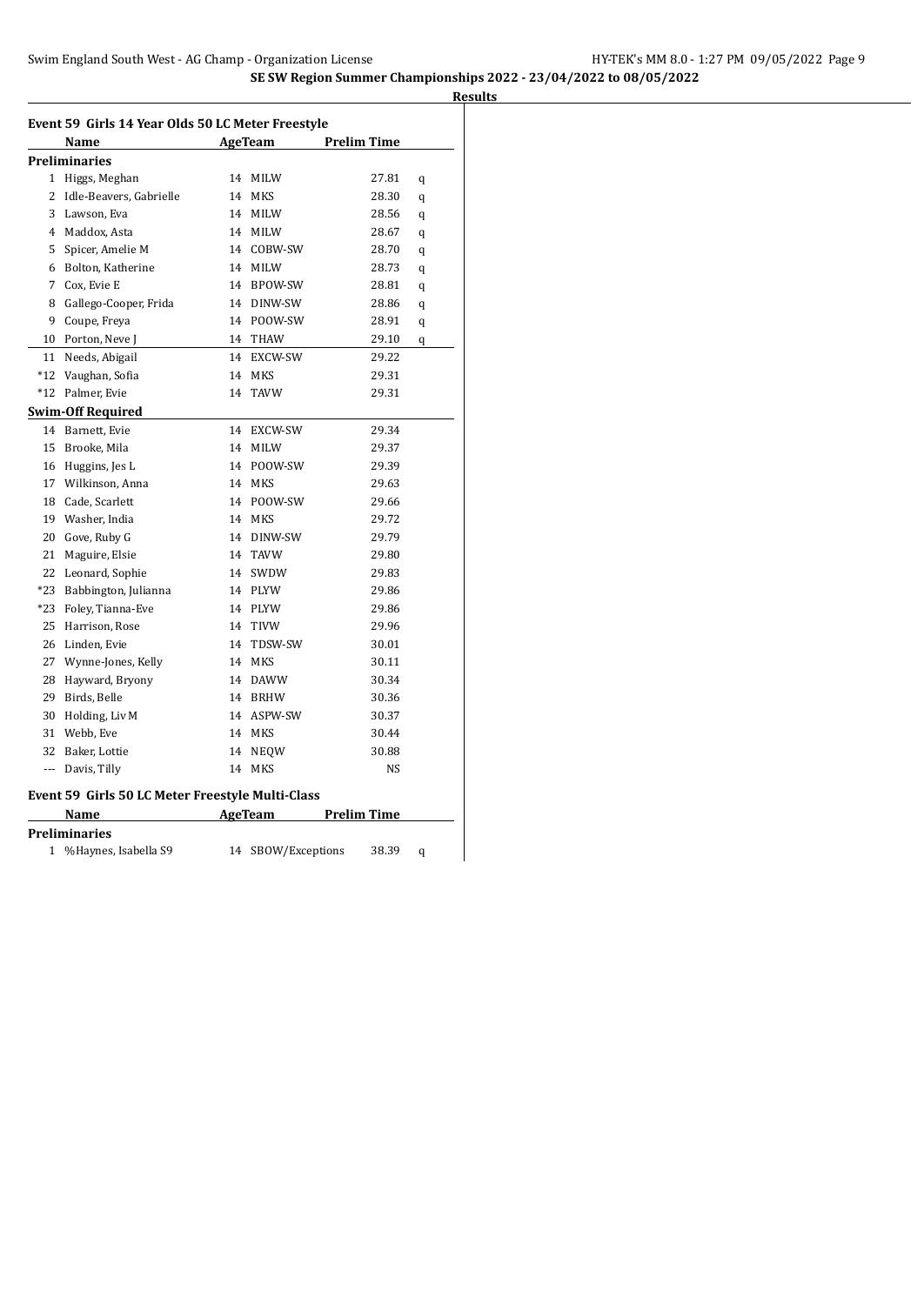$\overline{a}$ 

 $\overline{a}$ 

|        | Event 60 Boys 11-12 200 LC Meter Backstroke |     |                |                    |    |
|--------|---------------------------------------------|-----|----------------|--------------------|----|
|        | Name                                        |     | AgeTeam        | <b>Finals Time</b> |    |
| Finals |                                             |     |                |                    |    |
| 1      | Bartoletti, Dominik C                       |     | 12 THAW        | 2:31.41            | 20 |
| 2      | Davies, William                             | 12  | <b>NEOW</b>    | 2:36.24            | 17 |
| 3      | Palmer, Jack D                              | 12  | POOW-SW        | 2:38.10            | 16 |
| 4      | Hartley, Jonah S                            | 12. | SOUW-SW        | 2:43.26            | 15 |
| 5      | Edmonds, Ashby                              | 12. | <b>DAWW</b>    | 2:43.50            | 14 |
| 6      | Greenslade, Ben I                           | 12. | <b>EXCW-SW</b> | 2:43.81            | 13 |
|        | Barnett, Tom                                | 12. | TDSW-SW        | 2:46.70            | 12 |
| 8      | Grimwood, Will                              | 12. | EXCW-SW        | 2:48.27            | 11 |

### **Event 60 Boys 11-12 200 LC Meter Backstroke**

|    | Name                    |    | AgeTeam     | <b>Prelim Time</b> |   |
|----|-------------------------|----|-------------|--------------------|---|
|    | Preliminaries           |    |             |                    |   |
| 1  | Bartoletti, Dominik C   | 12 | <b>THAW</b> | 2:36.21            | q |
| 2  | Davies, William         | 12 | <b>NEOW</b> | 2:37.98            | q |
| 3  | Palmer, Jack D          | 12 | POOW-SW     | 2:40.41            | q |
| 4  | Barnett, Tom            | 12 | TDSW-SW     | 2:43.57            | q |
| 5  | Edmonds, Ashby          | 12 | <b>DAWW</b> | 2:43.60            | q |
| 6  | Grimwood, Will          | 12 | EXCW-SW     | 2:43.92            | q |
| 7  | Greenslade, Ben I       | 12 | EXCW-SW     | 2:44.40            | q |
| 8  | Hartley, Jonah S        | 12 | SOUW-SW     | 2:45.25            | q |
| 9  | Powell, Xander          | 12 | <b>ASBW</b> | 2:46.42            | q |
| 10 | Partridge, Freddie      | 12 | <b>PLYW</b> | 2:46.83            | q |
| 11 | White, Callum           | 12 | COBW-SW     | 2:48.56            |   |
| 12 | Braine, Toby            | 12 | <b>MKS</b>  | 2:48.83            |   |
| 13 | Nellis, Leo D           | 12 | GLOW        | 2:50.63            |   |
| 14 | Allsop, Henry A         | 12 | EXCW-SW     | 2:59.42            |   |
| 15 | Bernal-Mezzetti, Philip | 12 | POOW-SW     | 2:59.58            |   |
| 16 | Parish, Alex L          | 12 | CLEW-SW     | 3:01.27            |   |

# **Event 60 Boys 13 Year Olds 200 LC Meter Backstroke**

|        | Name              |    | AgeTeam        | <b>Finals Time</b> |    |
|--------|-------------------|----|----------------|--------------------|----|
| Finals |                   |    |                |                    |    |
|        | Leigh, Wilf       | 13 | <b>BLFW</b>    | 2:27.95            | 20 |
| 2      | McMeekin, Jack    | 13 | <b>MKS</b>     | 2:30.96            | 17 |
| 3      | Allen, Harry      | 13 | <b>EXCW-SW</b> | 2:34.08            | 16 |
| 4      | Burch, David      | 13 | <b>CPAW</b>    | 2:38.31            | 15 |
| 5.     | Vallez, Arsene    | 13 | EXCW-SW        | 2:39.15            | 14 |
| 6      | Brinkworth, James | 13 | <b>PLYW</b>    | 2:41.54            | 13 |
|        | Robinson, Toby    | 13 | <b>CIRW</b>    | 2:41.71            | 12 |
| 8      | Thomas, Reuben    | 13 | <b>TDSW-SW</b> | 2:44.84            | 11 |
|        |                   |    |                |                    |    |

# **Event 60 Boys 13 Year Olds 200 LC Meter Backstroke**

|    | Name               |    | AgeTeam        | <b>Prelim Time</b> |   |
|----|--------------------|----|----------------|--------------------|---|
|    | Preliminaries      |    |                |                    |   |
| 1  | Leigh, Wilf        | 13 | <b>BLFW</b>    | 2:29.01            | q |
| 2  | McMeekin, Jack     | 13 | MKS            | 2:30.42            | q |
| 3  | Allen, Harry       | 13 | <b>EXCW-SW</b> | 2:35.13            | q |
| 4  | Burch, David       | 13 | <b>CPAW</b>    | 2:39.01            | q |
| 5  | Thomas, Reuben     | 13 | TDSW-SW        | 2:39.46            | q |
| 6  | Vallez, Arsene     | 13 | <b>EXCW-SW</b> | 2:39.67            | q |
| 7  | Robinson, Toby     | 13 | <b>CIRW</b>    | 2:41.45            | q |
| 8  | Brinkworth, James  | 13 | <b>PLYW</b>    | 2:41.73            | q |
| 9  | Mixer, Leo         | 13 | <b>MILW</b>    | 2:42.06            | q |
| 10 | Belcher, Stanley R | 13 | <b>THAW</b>    | 2:43.44            | q |
|    |                    |    |                |                    |   |

|    | 11 Wozniak, Miron    | 13  | POOW-SW        | 2:44.38 |
|----|----------------------|-----|----------------|---------|
|    | 12 Walmsley, Ewan J  | 13  | THAW           | 2:45.48 |
|    | 13 Lloyd, William    | 13. | <b>BRXW-SW</b> | 2:47.62 |
|    | 14 Workman, Alfie    | 13  | <b>SWDW</b>    | 2:47.86 |
|    | 15 Skordis, Luke     | 13  | <b>MARW</b>    | 2:48.86 |
|    | 16 Robinson, Charles | 13  | <b>MILW</b>    | 2:49.79 |
|    | 17 Thring, Isaac     | 13  | SEGW-SW        | 2:50.43 |
| 18 | Probyn, Patrick J    | 13  | <b>THAW</b>    | 2:52.54 |

# **Event 60 Boys 14 Year Olds 200 LC Meter Backstroke**

|               | Name               |    | AgeTeam     | <b>Finals Time</b> |    |
|---------------|--------------------|----|-------------|--------------------|----|
| <b>Finals</b> |                    |    |             |                    |    |
|               | Uff, Ben           | 14 | MKS         | 2:15.07            | 20 |
| 2             | Alty, Reuben       | 14 | <b>MILW</b> | 2:18.99            | 17 |
| 3             | Kerslake, Harry G  | 14 | SOUW-SW     | 2:19.66            | 16 |
|               | 4 Collins, Cody    | 14 | POOW-SW     | 2:22.81            | 15 |
| 5.            | Phillips, Tain     | 14 | PLYW        | 2:23.41            | 14 |
| 6             | Greaves, Farrleigh | 14 | SWDW        | 2:25.63            | 13 |
|               | Bennett, Oliver    | 14 | <b>PLYW</b> | 2:27.40            | 12 |
| 8             | Pearse, Harry      | 14 | MKS         | 2:30.36            | 11 |

# **Event 60 Boys 14 Year Olds 200 LC Meter Backstroke**

|              | Name                                                                          |    | AgeTeam     | <b>Prelim Time</b> |   |
|--------------|-------------------------------------------------------------------------------|----|-------------|--------------------|---|
|              | <b>Preliminaries</b>                                                          |    |             |                    |   |
| $\mathbf{1}$ | Alty, Reuben                                                                  | 14 | <b>MILW</b> | 2:18.51            | q |
| 2            | Uff, Ben                                                                      | 14 | <b>MKS</b>  | 2:19.62            | q |
| 3            | Kerslake, Harry G                                                             | 14 | SOUW-SW     | 2:23.27            | q |
| 4            | Collins, Cody                                                                 | 14 | POOW-SW     | 2:23.77            | q |
| 5            | Greaves, Farrleigh                                                            | 14 | SWDW        | 2:24.13            | q |
| 6            | Pearse, Harry                                                                 | 14 | <b>MKS</b>  | 2:24.88            | q |
| 7            | Bennett, Oliver                                                               | 14 | <b>PLYW</b> | 2:26.81            | q |
| 8            | Phillips, Tain                                                                | 14 | <b>PLYW</b> | 2:27.10            | q |
| 9            | Apps, Nathan                                                                  | 14 | <b>PLYW</b> | 2:27.34            | q |
| 10           | Powell, Zachary                                                               | 14 | <b>ASBW</b> | 2:32.20            | q |
| 11           | Parker-Minty, Theo                                                            | 14 | SASW        | 2:32.42            |   |
| 12           | Galloway, Harry                                                               | 14 | COBW-SW     | 2:33.24            |   |
| 13           | Taylor, Lachlan W                                                             | 14 | COBW-SW     | 2:35.20            |   |
| 14           | Rice, Cody                                                                    | 14 | MKS         | 2:35.78            |   |
| 15           | Hay, Ethan                                                                    | 14 | <b>CPAW</b> | 2:37.84            |   |
| 16           | Whetstone, Toby                                                               | 14 | POOW-SW     | 2:40.87            |   |
| 17           | Sherriffs, Connor                                                             | 14 | <b>THAW</b> | 2:41.56            |   |
| 18           | Lacey, Toby C                                                                 | 14 | <b>SBOW</b> | 2:43.03            |   |
| 19           | Johnson, Alex C                                                               | 14 | EXCW-SW     | 2:43.22            |   |
|              | Coad, Ruan                                                                    | 14 | CARW        | D <sub>0</sub>     |   |
|              | 6.4 More than one single or double simultaneous arm pull used to initiate the |    |             |                    |   |
|              | Gillett, Sebastian                                                            | 14 | ASPW-SW     | <b>NS</b>          |   |
| ---          | Maddern, Dmitri                                                               | 14 | <b>PENW</b> | NS                 |   |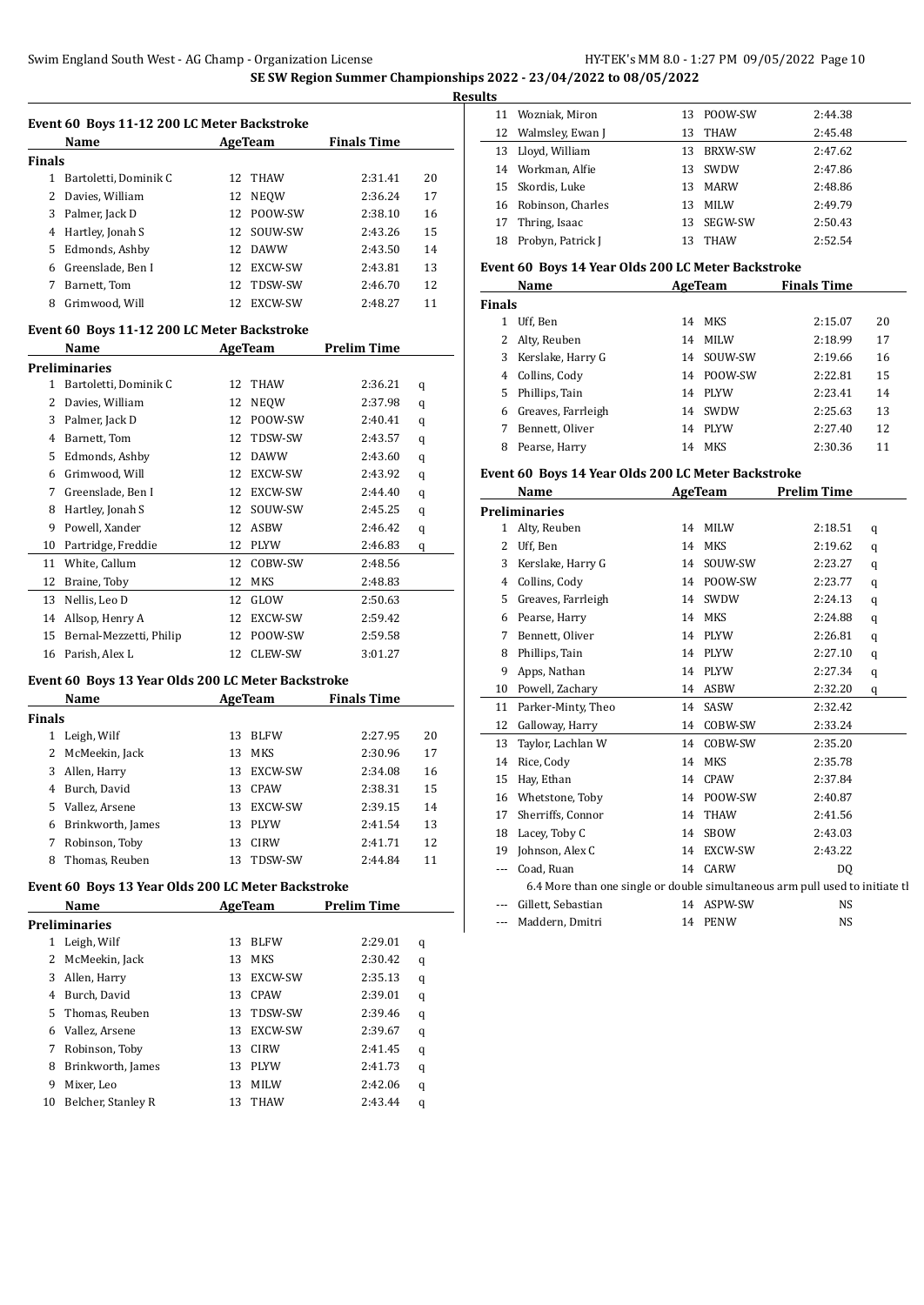| <b>Results</b> |
|----------------|
|                |

|               | Event 61 Girls 11-12 200 LC Meter Breaststroke |                 |             |                    |    |  |  |  |
|---------------|------------------------------------------------|-----------------|-------------|--------------------|----|--|--|--|
|               | Name                                           |                 | AgeTeam     | <b>Finals Time</b> |    |  |  |  |
| <b>Finals</b> |                                                |                 |             |                    |    |  |  |  |
| 1             | Robinson, Halle                                | 12.             | POOW-SW     | 2:58.53            | 20 |  |  |  |
| 2             | Daniel, Megan                                  | 12.             | CRNW        | 2:59.62            | 17 |  |  |  |
| 3             | Bellinger, Iola                                |                 | 12 SASW     | 3:02.90            | 16 |  |  |  |
| 4             | Angelakis, Christina                           | 12.             | MKS         | 3:09.12            | 15 |  |  |  |
| 5             | Fisher, Maisie                                 | $12^{\circ}$    | <b>MILW</b> | 3:11.83            | 14 |  |  |  |
| 6             | Lubbe, Vivienne                                | 12.             | <b>MILW</b> | 3:12.04            | 13 |  |  |  |
| 7             | Harvie-Pullin, Holly                           | 12 <sub>1</sub> | SSTW-SW     | 3:15.05            | 12 |  |  |  |
| 8             | Schulze. Paula M                               |                 | MKS         | 3:17.05            | 11 |  |  |  |

#### **Event 61 Girls 11-12 200 LC Meter Breaststroke**

|     | Name                  |    | AgeTeam     | <b>Prelim Time</b> |   |
|-----|-----------------------|----|-------------|--------------------|---|
|     | Preliminaries         |    |             |                    |   |
| 1   | Robinson, Halle       | 12 | POOW-SW     | 2:59.74            | q |
| 2   | Daniel, Megan         | 12 | <b>CRNW</b> | 3:05.73            | q |
| 3   | Fisher, Maisie        | 12 | <b>MILW</b> | 3:07.03            | q |
| 4   | Bellinger, Iola       | 12 | SASW        | 3:08.57            | q |
| 5   | Angelakis, Christina  | 12 | <b>MKS</b>  | 3:10.94            | q |
| 6   | Harvie-Pullin, Holly  | 12 | SSTW-SW     | 3:11.85            | q |
| 7   | Schulze, Paula M      | 11 | MKS         | 3:12.73            | q |
| 8   | Lubbe, Vivienne       | 12 | <b>MILW</b> | 3:13.02            | q |
| 9   | Green, Lily           | 12 | <b>PLYW</b> | 3:13.34            | q |
| 10  | Hanson, Josie         | 12 | TDSW-SW     | 3:15.49            | q |
| 11  | Chillingworth, Sienna | 12 | <b>BRIW</b> | 3:18.53            |   |
| 12  | Hall, Scarlet         | 12 | <b>PLYW</b> | 3:19.04            |   |
| 13  | Puszkarska, Betina    | 12 | SWDW        | 3:19.33            |   |
| 14  | Edwards, Ava          | 11 | <b>PLYW</b> | 3:25.22            |   |
| --- | Spicer, Flo B         | 12 | COBW-SW     | NS                 |   |

# **Event 61 Girls 13 Year Olds 200 LC Meter Breaststroke**

|        | Name              |     | AgeTeam        | <b>Finals Time</b> |    |
|--------|-------------------|-----|----------------|--------------------|----|
| Finals |                   |     |                |                    |    |
|        | King, Sophie      | 13. | SWDW           | 2:51.11            | 20 |
|        | Robinson, Sadie A | 13  | WDOW-SW        | 2:53.21            | 17 |
| 3      | Daw, Alexandra    | 13  | <b>MKS</b>     | 2:58.80            | 16 |
| 4      | Zhou, Lisa        | 13  | <b>MKS</b>     | 2:59.31            | 15 |
| 5.     | Twelvetree, Evie  | 13  | <b>MILW</b>    | 2:59.38            | 14 |
| 6      | Shippey, Lily     | 13  | <b>BRHW</b>    | 3:04.26            | 13 |
|        | Huckett, Laila L  | 13  | <b>BPOW-SW</b> | 3:04.83            | 12 |
| 8      | Declerck, Lotte   | 13  | <b>TIVW</b>    | 3:06.56            | 11 |

#### **Event 61 Girls 13 Year Olds 200 LC Meter Breaststroke**

|    | Name                |    | AgeTeam     | <b>Prelim Time</b> |   |  |
|----|---------------------|----|-------------|--------------------|---|--|
|    | Preliminaries       |    |             |                    |   |  |
| 1  | King, Sophie        | 13 | <b>SWDW</b> | 2:53.98            | q |  |
| 2  | Daw. Alexandra      | 13 | <b>MKS</b>  | 2:58.22            | q |  |
| 3  | Zhou, Lisa          | 13 | MKS         | 2:58.93            | q |  |
| 4  | Robinson, Sadie A   | 13 | WDOW-SW     | 2:59.69            | q |  |
| 5. | Twelvetree, Evie    | 13 | <b>MILW</b> | 3:01.76            | q |  |
| 6  | Shippey, Lily       | 13 | <b>BRHW</b> | 3:02.49            | q |  |
| 7  | Declerck, Lotte     | 13 | <b>TIVW</b> | 3:03.56            | q |  |
| 8  | Huckett, Laila L    | 13 | BPOW-SW     | 3:04.53            | q |  |
| 9  | Vellaud, Hermance   | 13 | MKS         | 3:06.17            | q |  |
| 10 | Turner-Moore, Dixie | 13 | <b>PLYW</b> | 3:06.34            | q |  |

|    | Preliminaries  (Event 61 Girls 13 Year Olds 200 LC Meter Breaststrol |    |             |                    |  |  |  |  |
|----|----------------------------------------------------------------------|----|-------------|--------------------|--|--|--|--|
|    | Name                                                                 |    | AgeTeam     | <b>Prelim Time</b> |  |  |  |  |
| 11 | Griffee-Hatcher, Jasmine                                             | 13 | COBW-SW     | 3:07.31            |  |  |  |  |
| 12 | Rizescu, Caty                                                        | 13 | <b>MILW</b> | 3:08.35            |  |  |  |  |
| 13 | Thorne, Ashton                                                       | 13 | <b>PLYW</b> | 3:09.78            |  |  |  |  |
| 14 | Davies, Sian                                                         | 13 | <b>MKS</b>  | 3:09.91            |  |  |  |  |
| 15 | Williamson-Jones, Georgie                                            | 13 | SASW        | 3:09.94            |  |  |  |  |
| 16 | Nisbet, Alesha                                                       | 13 | STEW-SW     | 3:10.39            |  |  |  |  |
| 17 | Fitzpatrick, Sophia A                                                | 13 | BPOW-SW     | 3:10.78            |  |  |  |  |
| 18 | Hay, Daisy                                                           | 13 | <b>WAMW</b> | 3:12.12            |  |  |  |  |
| 19 | Holmes, Ruby                                                         | 13 | <b>PENW</b> | 3:12.62            |  |  |  |  |
| 20 | Stone, Chloe E                                                       | 13 | CARW        | 3:13.30            |  |  |  |  |
| 21 | Hazell, Lily A                                                       | 13 | THAW        | 3:15.28            |  |  |  |  |
| 22 | Hess, Ellena                                                         | 13 | <b>MKS</b>  | 3:24.02            |  |  |  |  |
| 23 | Grant, Ava                                                           | 13 | <b>PLYW</b> | 3:28.77            |  |  |  |  |
|    | Swain, Maisie                                                        | 13 | ASPW-SW     | DQ                 |  |  |  |  |
|    | 4.4 Start before starting signal                                     |    |             |                    |  |  |  |  |
|    | Johnston, Eleanor                                                    | 13 | ASPW-SW     | <b>NS</b>          |  |  |  |  |
|    | Bryson, Bertie                                                       | 13 | POOW-SW     | <b>NS</b>          |  |  |  |  |
|    | Law, Abigail                                                         | 13 | <b>PLYW</b> | <b>NS</b>          |  |  |  |  |

#### **Event 61 Girls 14 Year Olds 200 LC Meter Breaststroke**

| Name          |                           |    | AgeTeam     | <b>Finals Time</b> |    |
|---------------|---------------------------|----|-------------|--------------------|----|
| <b>Finals</b> |                           |    |             |                    |    |
| 1             | Babbington, Julianna      | 14 | PLYW        | 2:42.74            | 20 |
|               | 2 Spicer, Amelie M        | 14 | COBW-SW     | 2:46.20            | 17 |
| 3.            | Pearson, Freya            | 14 | PLYW        | 2:50.92            | 16 |
|               | 4 Idle-Beavers, Gabrielle | 14 | MKS         | 2:51.25            | 15 |
| 5.            | Washer, India             | 14 | MKS         | 2:57.22            | 14 |
| 6             | Foley, Tianna-Eve         | 14 | <b>PLYW</b> | 2:57.78            | 13 |
|               | Richards, Olalla          | 14 | SSTW-SW     | 2:59.77            | 12 |
| 8             | Needs, Abigail            | 14 | EXCW-SW     | 3:00.80            | 11 |

#### **Event 61 Girls 14 Year Olds 200 LC Meter Breaststroke**

|    | <b>AgeTeam</b><br>Name  |    | <b>Prelim Time</b> |         |   |
|----|-------------------------|----|--------------------|---------|---|
|    | <b>Preliminaries</b>    |    |                    |         |   |
| 1  | Babbington, Julianna    | 14 | <b>PLYW</b>        | 2:44.30 | q |
| 2  | Spicer, Amelie M        | 14 | COBW-SW            | 2:48.90 | q |
| 3  | Idle-Beavers, Gabrielle | 14 | <b>MKS</b>         | 2:51.75 | q |
| 4  | Pearson, Freya          | 14 | <b>PLYW</b>        | 2:52.56 | q |
| 5  | Foley, Tianna-Eve       | 14 | <b>PLYW</b>        | 2:56.74 | q |
| 6  | Washer, India           | 14 | <b>MKS</b>         | 3:00.24 | q |
| 7  | Richards, Olalla        | 14 | SSTW-SW            | 3:00.44 | q |
| 8  | Needs, Abigail          | 14 | EXCW-SW            | 3:00.79 | q |
| 9  | Hunt, Lily              | 14 | SWDW               | 3:01.15 | q |
| 10 | Harrison, Rose          | 14 | <b>TIVW</b>        | 3:01.48 | q |
| 11 | Anderton, Tilly         | 14 | <b>MILW</b>        | 3:02.78 |   |
| 12 | Bowen, Lilly            | 14 | <b>KEYW-SW</b>     | 3:02.97 |   |
| 13 | Webb, Eve               | 14 | <b>MKS</b>         | 3:03.45 |   |
| 14 | Hautot, Hannah          | 14 | <b>NEOW</b>        | 3:03.62 |   |
| 15 | Hanson, Frankie         | 14 | TDSW-SW            | 3:03.78 |   |
| 16 | Olding, Holly           | 14 | POOW-SW            | 3:05.04 |   |
| 17 | Willshire, Erin         | 14 | SASW               | 3:06.27 |   |
| 18 | Burghart, Kira K        | 14 | <b>SBOW</b>        | 3:06.51 |   |
| 19 | Delin, Maia             | 14 | <b>MILW</b>        | 3:08.54 |   |
| 20 | Davies, Elis            | 14 | <b>MILW</b>        | 3:10.10 |   |
| 21 | Simons, Gracie          | 14 | <b>MKS</b>         | 3:11.11 |   |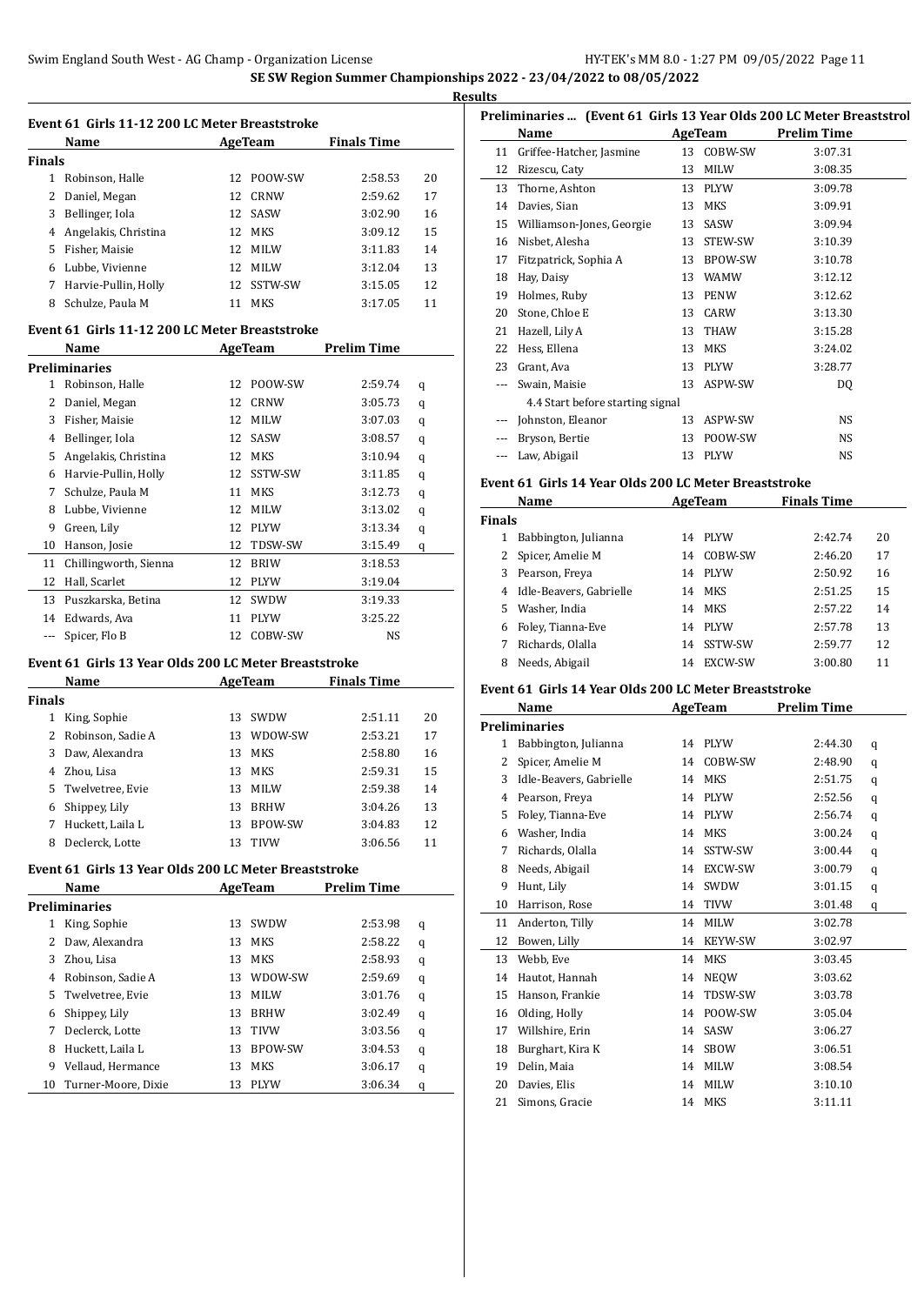| Event 62 Boys 11-12 200 LC Meter IM |  |
|-------------------------------------|--|

|        | Name                  |     | AgeTeam        | <b>Finals Time</b> |    |  |  |  |
|--------|-----------------------|-----|----------------|--------------------|----|--|--|--|
| Finals |                       |     |                |                    |    |  |  |  |
| 1      | Bartoletti, Dominik C | 12. | THAW           | 2:38.77            | 20 |  |  |  |
|        | 2 Tibbatts, Monty     | 12  | <b>BCSW-SW</b> | 2:40.56            | 17 |  |  |  |
| 3      | Greenslade, Ben I     | 12. | <b>EXCW-SW</b> | 2:42.92            | 16 |  |  |  |
| 4      | Barnett, Tom          | 12. | TDSW-SW        | 2:44.33            | 15 |  |  |  |
| 5.     | Hartley, Jonah S      |     | 12 SOUW-SW     | 2:44.48            | 14 |  |  |  |
| 6      | Macpherson, Freddie   | 12. | <b>STEW-SW</b> | 2:52.16            | 13 |  |  |  |
|        | Parish, Alex L        | 12. | <b>CLEW-SW</b> | 2:52.37            | 12 |  |  |  |
| 8      | Partridge, Freddie    | 12. | <b>PLYW</b>    | 2:52.65            | 11 |  |  |  |

#### **Event 62 Boys 11-12 200 LC Meter IM**

|    | Name                  |     | AgeTeam        | Prelim Time |   |
|----|-----------------------|-----|----------------|-------------|---|
|    | Preliminaries         |     |                |             |   |
| 1. | Tibbatts, Monty       | 12  | <b>BCSW-SW</b> | 2:40.99     | q |
| 2  | Bartoletti, Dominik C | 12. | <b>THAW</b>    | 2:42.38     | q |
| 3  | Barnett, Tom          | 12. | TDSW-SW        | 2:42.70     | q |
| 4  | Greenslade, Ben I     | 12. | EXCW-SW        | 2:45.23     | q |
| 5. | Palmer, Jack D        | 12. | POOW-SW        | 2:45.28     | q |
| 6  | Hartley, Jonah S      | 12. | SOUW-SW        | 2:47.74     | q |
| 7  | Macpherson, Freddie   | 12. | STEW-SW        | 2:52.45     | q |
| 8  | Partridge, Freddie    | 12. | <b>PLYW</b>    | 2:54.24     | q |
| 9  | Parish, Alex L        | 12  | CLEW-SW        | 2:57.72     | q |
| 10 | Biddick, James W      | 12. | EXCW-SW        | 2:58.79     | q |

# **Event 62 Boys 13 Year Olds 200 LC Meter IM**

|               | Name              |    | AgeTeam        | <b>Finals Time</b> |    |
|---------------|-------------------|----|----------------|--------------------|----|
| <b>Finals</b> |                   |    |                |                    |    |
|               | Leigh, Wilf       | 13 | <b>BLFW</b>    | 2:29.63            | 20 |
|               | Smith, Will       | 13 | <b>TROW</b>    | 2:34.57            | 17 |
| 3             | Owen, Charlie     | 13 | <b>THAW</b>    | 2:36.91            | 16 |
|               | 4 McMeekin, Jack  | 13 | MKS            | 2:37.07            | 15 |
| 5.            | Allen, Harry      | 13 | <b>EXCW-SW</b> | 2:37.72            | 14 |
| 6             | Chatteriee, Billy | 13 | MILW           | 2:39.87            | 13 |
|               | Skordis, Luke     | 13 | <b>MARW</b>    | 2:42.36            | 12 |
| 8             | Mixer, Leo        | 13 | MILW           | 2:43.77            | 11 |

# **Event 62 Boys 13 Year Olds 200 LC Meter IM**

|    | Name                         |    | AgeTeam        | <b>Prelim Time</b> |   |
|----|------------------------------|----|----------------|--------------------|---|
|    | Preliminaries                |    |                |                    |   |
| 1  | Leigh, Wilf                  | 13 | <b>BLFW</b>    | 2:28.40            | q |
| 2  | Smith, Will                  | 13 | TROW           | 2:36.34            | q |
| 3  | Wisbey, Leo                  | 13 | POOW-SW        | 2:38.62            | q |
| 4  | Owen, Charlie                | 13 | <b>THAW</b>    | 2:38.91            | q |
| 5  | Allen, Harry                 | 13 | <b>EXCW-SW</b> | 2:39.09            | q |
| 6  | McMeekin, Jack               | 13 | <b>MKS</b>     | 2:39.31            | q |
| 7  | Mixer, Leo                   | 13 | MILW           | 2:41.21            | q |
| 8  | Skordis, Luke                | 13 | <b>MARW</b>    | 2:41.65            | q |
| 9  | Chatterjee, Billy            | 13 | <b>MILW</b>    | 2:42.08            | q |
| 10 | Grenardo, Sebastian          | 13 | <b>DDAW</b>    | 2:43.83            | q |
| 11 | Gifford-Groves, Caleb        | 13 | <b>MKS</b>     | 2:43.99            |   |
| 12 | Thomas, Reuben               | 13 | TDSW-SW        | 2:44.34            |   |
| 13 | Murphy, Reuben               | 13 | EXCW-SW        | 2:44.42            |   |
| 14 | Thring, Isaac                | 13 | SEGW-SW        | 2:46.43            |   |
| 15 | Bernal-Mezzetti, Christopher | 13 | POOW-SW        | 2:46.50            |   |
| 16 | Penny, Tobias J              | 13 | <b>THAW</b>    | 2:48.14            |   |

|    | Preliminaries  (Event 62 Boys 13 Year Olds 200 LC Meter IM) |    |         |                    |
|----|-------------------------------------------------------------|----|---------|--------------------|
|    | Name                                                        |    | AgeTeam | <b>Prelim Time</b> |
|    | 17 Workman, Alfie                                           |    | 13 SWDW | 2:48.64            |
| 18 | Aspinall, Tristan                                           | 13 | MILW    | 2:50.36            |
| 19 | Belcher, Stanley R                                          |    | 13 THAW | 2:50.94            |
|    | 20 Perrin, Theodore                                         |    | 13 YEOW | 2:51.59            |
|    | 21 Hamilton, William                                        |    | 13 PLYW | 2:51.99            |
|    | 22 Garel-Jones, Lucas A                                     |    | 13 SBOW | 2:52.13            |

#### **Event 62 Boys 14 Year Olds 200 LC Meter IM**

|               | Name              |    | AgeTeam     | <b>Finals Time</b> |    |
|---------------|-------------------|----|-------------|--------------------|----|
| <b>Finals</b> |                   |    |             |                    |    |
|               | Uff, Ben          | 14 | MKS         | 2:19.43            | 20 |
|               | Higgins, Max      | 14 | <b>MILW</b> | 2:20.95            | 17 |
| 3             | Davis, Roger L    | 14 | SOUW-SW     | 2:20.99            | 16 |
| 4             | D'Onofrio, Alex   | 14 | MKS         | 2:24.06            | 15 |
|               | 5 Young, Hugo W   | 14 | <b>SBOW</b> | 2:24.21            | 14 |
| 6             | Kerslake, Harry G | 14 | SOUW-SW     | 2:27.61            | 13 |
|               | Bellinger, Oscar  | 14 | SASW        | 2:28.02            | 12 |
| 8             | Pearse, Harry     | 14 | <b>MKS</b>  | 2:31.47            | 11 |

#### **Event 62 Boys 14 Year Olds 200 LC Meter IM**

|              | Name                 |    | <b>AgeTeam</b> | <b>Prelim Time</b> |   |
|--------------|----------------------|----|----------------|--------------------|---|
|              | <b>Preliminaries</b> |    |                |                    |   |
| $\mathbf{1}$ | Uff, Ben             | 14 | <b>MKS</b>     | 2:18.42            | q |
| 2            | Alty, Reuben         | 14 | <b>MILW</b>    | 2:21.42            | q |
| 3            | Higgins, Max         | 14 | <b>MILW</b>    | 2:22.51            | q |
| 4            | D'Onofrio, Alex      | 14 | <b>MKS</b>     | 2:22.95            | q |
| 5            | Young, Hugo W        | 14 | <b>SBOW</b>    | 2:23.43            | q |
| 6            | Davis, Roger L       | 14 | SOUW-SW        | 2:24.18            | q |
| 7            | Kerslake, Harry G    | 14 | SOUW-SW        | 2:26.37            | q |
| 8            | Pearse, Harry        | 14 | <b>MKS</b>     | 2:27.30            | q |
| 9            | Jones, Timmy         | 14 | <b>NEOW</b>    | 2:27.48            | q |
| 10           | Lock, Finley         | 14 | SEGW-SW        | 2:27.74            | q |
| 11           | Bellinger, Oscar     | 14 | SASW           | 2:27.94            |   |
| 12           | Galloway, Harry      | 14 | COBW-SW        | 2:28.16            |   |
| 13           | Coad, Ruan           | 14 | CARW           | 2:28.37            |   |
| 14           | Phillips, Tain       | 14 | <b>PLYW</b>    | 2:28.84            |   |
| 15           | Collins, Cody        | 14 | POOW-SW        | 2:29.10            |   |
| 16           | Belt, Thomas         | 14 | <b>PENW</b>    | 2:29.52            |   |
| 17           | Parker-Minty, Theo   | 14 | SASW           | 2:30.07            |   |
| 18           | Merrill, Henry       | 14 | COBW-SW        | 2:30.58            |   |
| 19           | Sturt, Daniel        | 14 | <b>MKS</b>     | 2:31.89            |   |
| 20           | Pearson, George      | 14 | SSTW-SW        | 2:32.68            |   |
| 21           | Stafford-Davies, Max | 14 | <b>PLYW</b>    | 2:34.08            |   |
| 22           | Dunnett, Elliott M   | 14 | <b>SBOW</b>    | 2:34.36            |   |
| 23           | Hill, Ronan L        | 14 | TDSW-SW        | 2:34.40            |   |
| 24           | Taylor, Lachlan W    | 14 | COBW-SW        | 2:34.73            |   |
| 25           | Honor, George        | 14 | SEGW-SW        | 2:34.87            |   |
| ---          | Ryland-Day, Oscar    | 14 | <b>MILW</b>    | <b>NS</b>          |   |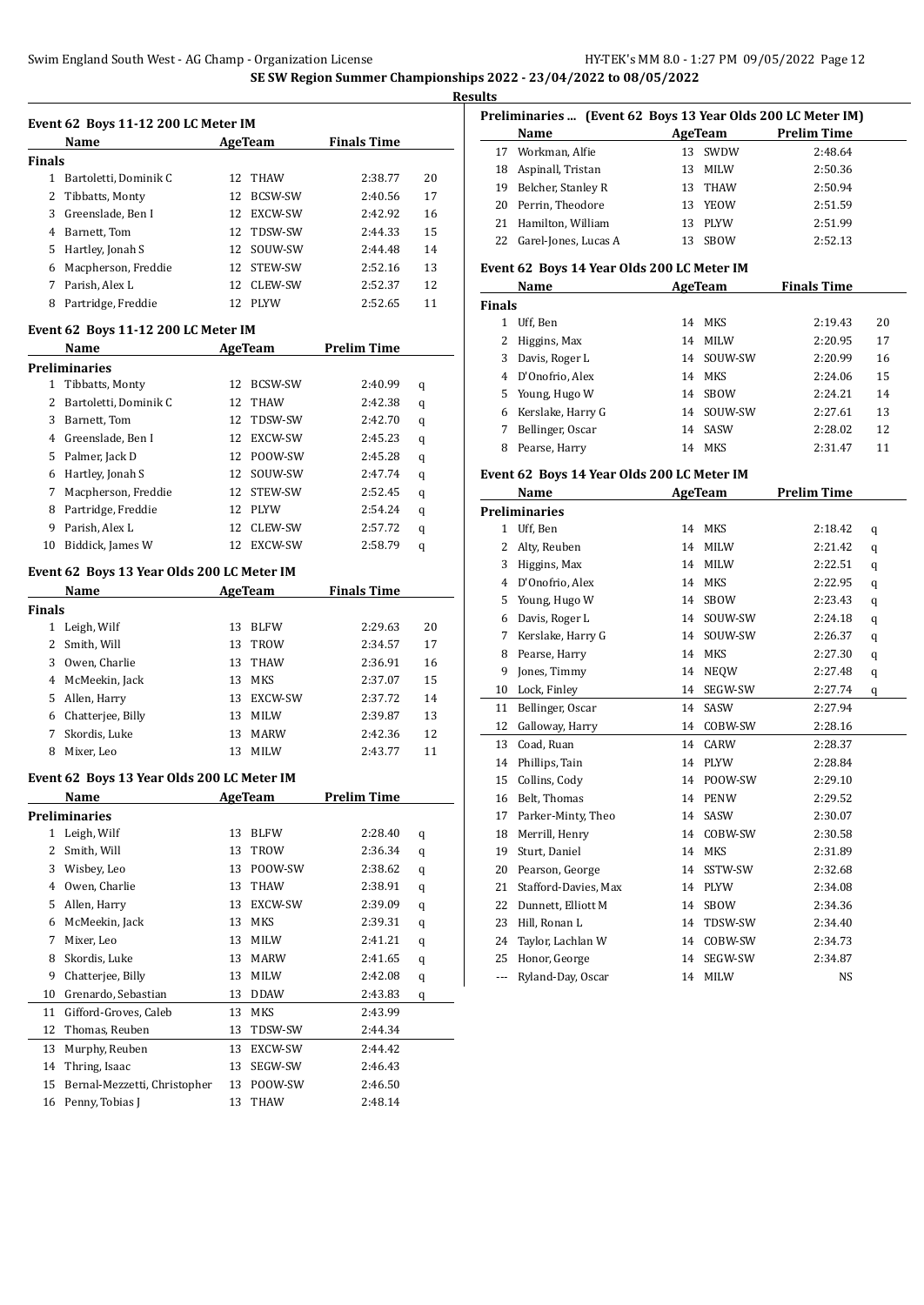**Results**

|               | Event 63 Girls 11-12 50 LC Meter Backstroke        |    |                |                    |      |
|---------------|----------------------------------------------------|----|----------------|--------------------|------|
|               | Name                                               |    | AgeTeam        | <b>Finals Time</b> |      |
| <b>Finals</b> |                                                    |    |                |                    |      |
|               | 1 Makinde, Tumi                                    |    | 12 MILW        | 32.42              | 20   |
|               | 2 Daniel, Megan                                    |    | 12 CRNW        | 33.38              | 17   |
|               | 3 Bradley, Niamh                                   |    | 12 WDOW-SW     | 34.52              | 16   |
|               | 4 Main, Ailsa R                                    |    | 12 COBW-SW     | 34.58              | 15   |
|               | *5 Hourigan, Ruby                                  |    | 12 CIRW        | 35.03              | 13.5 |
|               | *5 Lubbe, Vivienne                                 |    | 12 MILW        | 35.03              | 13.5 |
| 7             | Jones, Liberty                                     | 12 | TDSW-SW        | 35.48              | 12   |
| 8             | Cailes, Macie A                                    |    | 12 POOW-SW     | 35.52              | 11   |
|               | Event 63 Girls 11-12 50 LC Meter Backstroke        |    |                |                    |      |
|               | Name                                               |    |                |                    |      |
|               | <b>Preliminaries</b>                               |    | AgeTeam        | Prelim Time        |      |
|               | 1 Makinde, Tumi                                    |    | 12 MILW        | 32.51              |      |
|               |                                                    |    | 12 COBW-SW     |                    | q    |
|               | 2 Main, Ailsa R                                    |    |                | 34.68              | q    |
|               | 3 Daniel, Megan                                    |    | 12 CRNW        | 34.73<br>35.15     | q    |
|               | 4 Bradley, Niamh<br>5 Hourigan, Ruby               |    | 12 WDOW-SW     |                    | q    |
|               |                                                    |    | 12 CIRW        | 35.46              | q    |
|               | 6 Lubbe, Vivienne                                  |    | 12 MILW        | 35.48              | q    |
|               | 7 Cailes, Macie A                                  |    | 12 POOW-SW     | 35.56              | q    |
|               | 8 Jones, Liberty                                   |    | 12 TDSW-SW     | 35.61              | q    |
| 9             | Le Roux, Sophie                                    |    | 12 POOW-SW     | 35.73              | q    |
|               | 10 Angelakis, Christina                            |    | 12 MKS         | 35.75              | q    |
| 11            | Robinson, Halle                                    | 12 | POOW-SW        | 35.78              |      |
| 12            | Murray, Iona                                       |    | 12 MILW        | 35.81              |      |
|               | 13 Puszkarska, Betina                              | 12 | SWDW           | 36.00              |      |
|               | 14 Brown, India K                                  |    | 12 COBW-SW     | 36.13              |      |
| 15            | Green, Lily                                        |    | 12 PLYW        | 36.26              |      |
| 16            | Dolby, Caoimhe                                     |    | 12 MKS         | 36.28              |      |
| 17            | Townsend, Vienna                                   |    | 12 MILW        | 36.30              |      |
| 18            | Dodd, Maia                                         |    | 12 SOUW-SW     | 36.35              |      |
|               | 19 Fisher, Maisie                                  |    | 12 MILW        | 36.41              |      |
|               | 20 Astley, Emma                                    |    | 12 BUDW        | 37.02              |      |
|               | 21 Chillingworth, Sienna                           |    | 12 BRIW        | 37.07              |      |
|               | 22 Schulze, Paula M                                |    | 11 MKS         | 37.26              |      |
| $*23$         | Bissett, Eva                                       | 12 | <b>BRXW-SW</b> | 37.44              |      |
| *23           | Howarth, Millie                                    | 12 | PLYW           | 37.44              |      |
| 25            | Chapman, Isabelle                                  | 12 | BRIW           | 37.52              |      |
| 26            | Harvie-Pullin, Holly                               | 12 | SSTW-SW        | 37.92              |      |
| 27            | Godson, Annabelle S                                | 11 | ASPW-SW        | 38.26              |      |
| 28            | Farrell, Bella S                                   | 12 | ASPW-SW        | 39.91              |      |
| ---           | Luke, Elsie                                        | 12 | <b>NEQW</b>    | NS                 |      |
|               | Event 63 Girls 13 Year Olds 50 LC Meter Backstroke |    |                |                    |      |
|               | Name                                               |    | AgeTeam        | <b>Finals Time</b> |      |
| <b>Finals</b> |                                                    |    |                |                    |      |

|      |                 | -- |                |       |    |  |
|------|-----------------|----|----------------|-------|----|--|
| nals |                 |    |                |       |    |  |
|      | Jones, Amy      | 13 | SSTW-SW        | 32.49 | 20 |  |
| 2    | Law, Abigail    | 13 | <b>PLYW</b>    | 32.61 | 17 |  |
| 3    | Nisbet, Alesha  | 13 | <b>STEW-SW</b> | 32.87 | 16 |  |
| 4    | Huddy, Anna     | 13 | MKS            | 32.92 | 15 |  |
| 5    | Hindell, Ruby M | 13 | <b>SBOW</b>    | 32.96 | 14 |  |
| 6    | Taylor, Lexie   | 13 | <b>WARW</b>    | 33.80 | 13 |  |
| 7    | Hart, Sasha     | 13 | <b>MILW</b>    | 34.08 | 12 |  |
| 8    | King, Sophie    | 13 | SWDW           | 34.17 | 11 |  |
|      |                 |    |                |       |    |  |

| Event 63 Girls 13 Year Olds 50 LC Meter Backstroke |                             |                |                                         |                    |   |
|----------------------------------------------------|-----------------------------|----------------|-----------------------------------------|--------------------|---|
|                                                    | Name                        |                | AgeTeam                                 | <b>Prelim Time</b> |   |
|                                                    | <b>Preliminaries</b>        |                |                                         |                    |   |
|                                                    | 1 Nisbet, Alesha            | 13             | STEW-SW                                 | 32.92              | q |
|                                                    | 2 Law, Abigail              | 13             | PLYW                                    | 33.04              | q |
|                                                    | 3 Jones, Amy                | 13             | SSTW-SW                                 | 33.24              | q |
|                                                    | 4 Huddy, Anna               | 13             | MKS                                     | 33.27              | q |
| 5                                                  | Taylor, Lexie               | 13             | WARW                                    | 33.71              | q |
|                                                    | 6 King, Sophie              | 13             | SWDW                                    | 33.76              | q |
|                                                    | 7 Hindell, Ruby M           | 13             | SBOW                                    | 33.78              | q |
|                                                    | 8 Hart, Sasha               | 13             | MILW                                    | 34.31              | q |
|                                                    | 9 Price, Edie               | 13             | CARW                                    | 34.40              | q |
|                                                    | 10 Macey, Izzy              | 13             | TROW                                    | 34.49              | q |
|                                                    | *11 Stone, Chloe E          | 13             | CARW                                    | 34.63              |   |
|                                                    | *11 Watson, Evie            | 13             | CPAW                                    | 34.63              |   |
|                                                    | <b>Swim-Off Required</b>    |                |                                         |                    |   |
|                                                    | *13 Declerck, Lotte         | 13             | TIVW                                    | 34.65              |   |
|                                                    | *13 Turner-Moore, Dixie     | 13             | PLYW                                    | 34.65              |   |
|                                                    | 15 Hay, Daisy               | 13             | WAMW                                    | 34.73              |   |
|                                                    | 16 Poole, Florence I        | 13             | ASPW-SW                                 | 34.89              |   |
|                                                    | 17 McLean, Erin I           | 13             | POOW-SW                                 | 34.94              |   |
|                                                    | 18 Griffee-Hatcher, Jasmine | 13             | COBW-SW                                 | 34.99              |   |
|                                                    | 19 Swain, Maisie            | 13             | ASPW-SW                                 | 35.02              |   |
|                                                    | 20 Byam, Georgie            | 13             | SASW                                    | 35.19              |   |
| 21                                                 | Maguire, Nell               | 13             | <b>TAVW</b>                             | 35.23              |   |
| 22                                                 | Chubb, Evie-Bea             | 13             | SOUW-SW                                 | 35.26              |   |
|                                                    | 23 Davis, Amy J             | 13             | THAW                                    | 35.44              |   |
|                                                    | 24 Claridge, Abi            | 13             | <b>CIRW</b>                             | 35.54              |   |
|                                                    | *25 Bastin, Tayla           | 13             | <b>TQLW</b>                             | 35.73              |   |
|                                                    | *25 Davies, Brianna         | 13             | <b>MKS</b>                              | 35.73              |   |
|                                                    | 27 Williams, Grace          | 13             | ASPW-SW                                 | 36.07              |   |
|                                                    | 28 Bennett, Jasmine         | 13             | PLYW                                    | 36.09              |   |
|                                                    | 29 Rizescu, Caty            | 13             | MILW                                    | 36.37              |   |
|                                                    | 30 Vincent, Mimi C          | 13             | CLEW-SW                                 | 36.75              |   |
| 31                                                 | Ball, Laura                 | 13             | <b>KEYW-SW</b>                          | 38.02              |   |
|                                                    | (0.01141)                   | $\blacksquare$ | $\mathbf{r}$ and $\mathbf{r}$<br>$\sim$ |                    |   |

# **Event 63 Girls 14 Year Olds 50 LC Meter Backstroke**

|               | Name                    |    | AgeTeam     | <b>Finals Time</b> |    |
|---------------|-------------------------|----|-------------|--------------------|----|
| <b>Finals</b> |                         |    |             |                    |    |
|               | Hayward, Bryony         | 14 | <b>DAWW</b> | 31.16              | 20 |
|               | Huggins, Jes L          | 14 | POOW-SW     | 31.66              | 17 |
| 3             | Coupe, Freya            | 14 | POOW-SW     | 31.89              | 16 |
| 4             | Higgs, Meghan           | 14 | <b>MILW</b> | 32.03              | 15 |
| 5.            | Maddox, Asta            | 14 | <b>MILW</b> | 32.17              | 14 |
| 6             | Idle-Beavers, Gabrielle | 14 | MKS         | 32.54              | 13 |
|               | Kinghorn, Amber         | 14 | <b>TEWW</b> | 33.22              | 12 |
| 8             | Spicer, Amelie M        | 14 | COBW-SW     | 33.76              | 11 |

# **Event 63 Girls 14 Year Olds 50 LC Meter Backstroke**

|   | Name                    |    | AgeTeam     | <b>Prelim Time</b> |   |
|---|-------------------------|----|-------------|--------------------|---|
|   | Preliminaries           |    |             |                    |   |
|   | Hayward, Bryony         | 14 | <b>DAWW</b> | 31.56              | q |
|   | Maddox, Asta            | 14 | <b>MILW</b> | 32.30              | q |
| 3 | Coupe, Freya            | 14 | POOW-SW     | 32.37              | q |
| 4 | Higgs, Meghan           | 14 | <b>MILW</b> | 32.47              | q |
| 5 | Huggins, Jes L          | 14 | POOW-SW     | 32.53              | q |
| 6 | Idle-Beavers, Gabrielle | 14 | <b>MKS</b>  | 32.68              | q |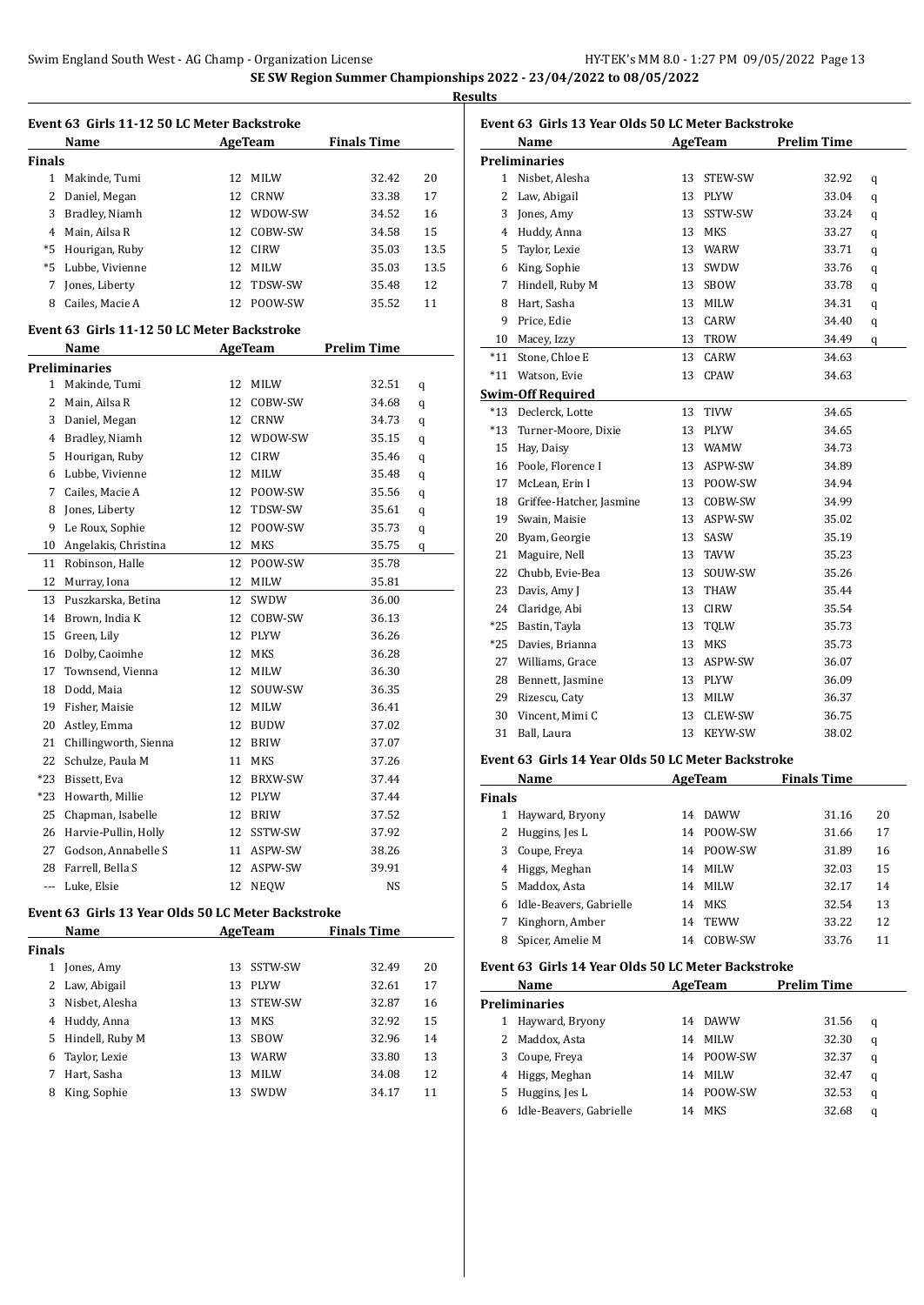| L |
|---|
|   |

|       | Preliminaries  (Event 63 Girls 14 Year Olds 50 LC Meter Backstroke) |    |             |                    |   |
|-------|---------------------------------------------------------------------|----|-------------|--------------------|---|
|       | Name                                                                |    | AgeTeam     | <b>Prelim Time</b> |   |
| 7     | Spicer, Amelie M                                                    | 14 | COBW-SW     | 33.29              | q |
| 8     | Kinghorn, Amber                                                     | 14 | TEWW        | 33.44              | q |
| 9     | Lawson, Eva                                                         | 14 | <b>MILW</b> | 33.55              | q |
| 10    | Bolton, Katherine                                                   | 14 | MILW        | 33.59              | q |
| 11    | Maguire, Elsie                                                      | 14 | TAVW        | 33.64              |   |
| 12    | Harrison, Rose                                                      | 14 | TIVW        | 33.92              |   |
| 13    | Webb, Eve                                                           | 14 | <b>MKS</b>  | 34.03              |   |
| 14    | Miles-Simmonite, Anna                                               | 14 | WDOW-SW     | 34.19              |   |
| $*15$ | Babbington, Karensa                                                 | 14 | <b>PLYW</b> | 34.26              |   |
| $*15$ | Leigh, Daisy S                                                      | 14 | TRUW-SW     | 34.26              |   |
| 17    | Jezard, Charlotte E                                                 | 14 | COBW-SW     | 34.30              |   |
| 18    | Kelly, Martha                                                       | 14 | ASPW-SW     | 34.41              |   |
| 19    | Wynne-Jones, Kelly                                                  | 14 | <b>MKS</b>  | 34.55              |   |
| 20    | Smyth, Rose                                                         | 14 | <b>TIVW</b> | 34.82              |   |
| 21    | Hodges, Harriet                                                     | 14 | ANTW        | 34.92              |   |
| 22    | Vavasour, Lottie E                                                  | 14 | POOW-SW     | 35.07              |   |
| 23    | Davis, Millie M                                                     | 14 | SOUW-SW     | 35.19              |   |
| 24    | Meech, Lola                                                         | 14 | TASC        | 35.32              |   |
| 25    | Dorrington, Amelie R                                                | 14 | CLEW-SW     | 35.42              |   |
| 26    | Delin, Maia                                                         | 14 | MILW        | 35.59              |   |
| 27    | Bain, Maisie                                                        | 14 | CRNW        | 35.76              |   |
| 28    | Hautot, Hannah                                                      | 14 | <b>NEQW</b> | 35.78              |   |
| 29    | Foley, Tianna-Eve                                                   | 14 | <b>PLYW</b> | 36.01              |   |
| ---   | Davis, Tilly                                                        | 14 | MKS         | NS                 |   |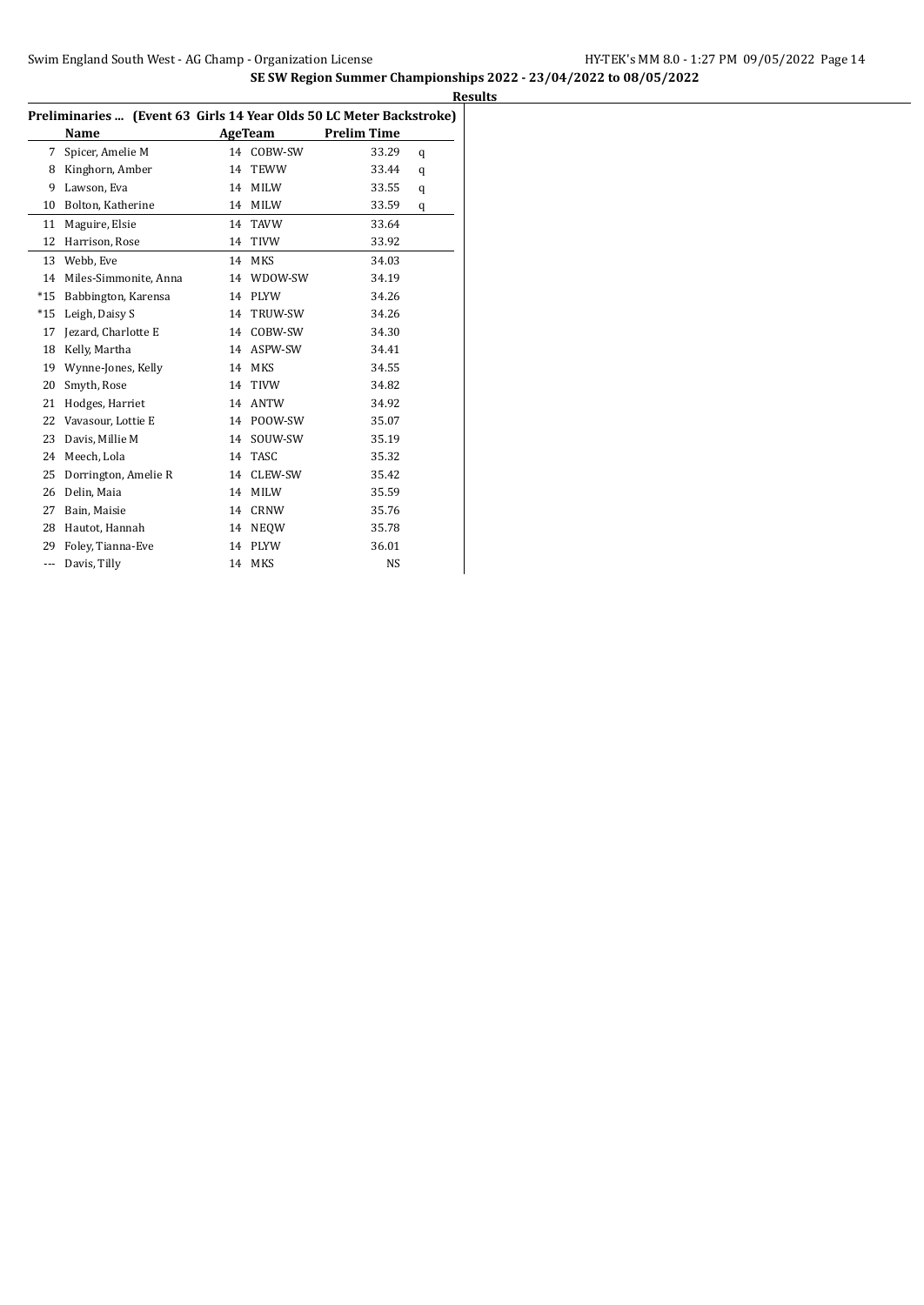|               | Name                  |     | AgeTeam     | <b>Finals Time</b> |      |
|---------------|-----------------------|-----|-------------|--------------------|------|
| <b>Finals</b> |                       |     |             |                    |      |
|               | Davies, William       | 12  | <b>NEOW</b> | 1:04.32            | 20   |
| *2            | Barnett, Tom          |     | 12 TDSW-SW  | 1:04.77            | 16.5 |
| *2            | Frampton, Kaden       | 12. | <b>MILW</b> | 1:04.77            | 16.5 |
| 4             | Palmer, Jack D        |     | 12 POOW-SW  | 1:05.27            | 15   |
| 5.            | Mathieson, Edward     |     | 12 MKS      | 1:06.74            | 14   |
| 6             | Biddick, James W      |     | 12 EXCW-SW  | 1:07.02            | 13   |
| 7             | Nellis. Leo D         | 12  | GLOW        | 1:07.41            | 12   |
| 8             | Bartoletti, Dominik C |     | 12 THAW     | 1:07.68            | 11   |

# **Event 64 Boys 11-12 100 LC Meter Freestyle**

|    | Name                  | <b>AgeTeam</b> |                | <b>Prelim Time</b> |   |  |
|----|-----------------------|----------------|----------------|--------------------|---|--|
|    | Preliminaries         |                |                |                    |   |  |
| 1  | Barnett, Tom          | 12             | TDSW-SW        | 1:04.78            | q |  |
| 2  | Davies, William       | 12             | <b>NEQW</b>    | 1:04.95            | q |  |
| 3  | Frampton, Kaden       | 12             | <b>MILW</b>    | 1:06.11            | q |  |
| 4  | Palmer, Jack D        | 12             | POOW-SW        | 1:06.40            | q |  |
| 5  | Biddick, James W      | 12             | <b>EXCW-SW</b> | 1:06.78            | q |  |
| 6  | Tibbatts, Monty       | 12             | <b>BCSW-SW</b> | 1:06.80            | q |  |
| 7  | Bartoletti, Dominik C | 12             | <b>THAW</b>    | 1:07.18            | q |  |
| 8  | Mathieson, Edward     | 12             | <b>MKS</b>     | 1:07.32            | q |  |
| 9  | Nellis, Leo D         | 12             | GLOW           | 1:08.17            | q |  |
| 10 | Grocott, Connor M     | 12             | <b>SBOW</b>    | 1:08.37            | q |  |
| 11 | Hartley, Jonah S      | 12             | SOUW-SW        | 1:08.83            |   |  |
| 12 | Macpherson, Freddie   | 12             | STEW-SW        | 1:08.88            |   |  |
| 13 | Hague, Freddie        | 12             | <b>NEOW</b>    | 1:09.25            |   |  |
| 14 | Silvey, Harry         | 12             | <b>BLFW</b>    | 1:09.80            |   |  |
| 15 | Edmonds, Ashby        | 12             | <b>DAWW</b>    | 1:10.16            |   |  |
| 16 | Baker, Lucas          | 12             | TDSW-SW        | 1:10.73            |   |  |
| 17 | Tresise, Andrew       | 12             | ASPW-SW        | 1:11.47            |   |  |
| 18 | Laws, Finlay J        | 12             | <b>SBOW</b>    | 1:11.84            |   |  |
| 19 | Shipley, William      | 12             | <b>BRNW</b>    | 1:12.55            |   |  |
| 20 | Partridge, Freddie    | 12             | <b>PLYW</b>    | 1:14.48            |   |  |
|    |                       |                |                |                    |   |  |

# **Event 64 Boys 13 Year Olds 100 LC Meter Freestyle**

|               | Name              | AgeTeam |                | <b>Finals Time</b> |    |
|---------------|-------------------|---------|----------------|--------------------|----|
| <b>Finals</b> |                   |         |                |                    |    |
| 1             | Wisbey, Leo       | 13      | POOW-SW        | 59.83              | 20 |
|               | Leigh, Wilf       | 13      | <b>BLFW</b>    | 1:00.64            | 17 |
| 3.            | Marshall, Tom J   | 13      | EXCW-SW        | 1:00.96            | 16 |
| 4             | Stoddard, Toby L  | 13      | <b>TRUW-SW</b> | 1:01.10            | 15 |
|               | 5 Johnson, Tom    | 13      | SOTW           | 1:02.73            | 14 |
|               | 6 Symons, Oscar Z | 13      | THAW           | 1:03.59            | 13 |
|               | Collin, James     | 13      | SSTW-SW        | 1:04.23            | 12 |
| 8             | Probyn, Patrick J | 13      | <b>THAW</b>    | 1:05.92            | 11 |

# **Event 64 Boys 13 Year Olds 100 LC Meter Freestyle**

|               | <b>Name</b>        | AgeTeam |             | <b>Prelim Time</b> |   |
|---------------|--------------------|---------|-------------|--------------------|---|
| Preliminaries |                    |         |             |                    |   |
|               | Wisbey, Leo        | 13.     | POOW-SW     | 1:00.03            | q |
|               | 2 Marshall, Tom J  | 13.     | EXCW-SW     | 1:01.22            | q |
| 3             | Leigh, Wilf        | 13      | <b>BLFW</b> | 1:01.66            | q |
|               | 4 Stoddard, Toby L | 13.     | TRUW-SW     | 1:02.20            | q |
| 5.            | Johnson, Tom       | 13      | SOTW        | 1:02.97            | q |
|               | Symons, Oscar Z    |         | THAW        | 1:03.20            | q |

|    | Mixer, Leo           | 13 | <b>MILW</b>    | 1:03.47 | q |
|----|----------------------|----|----------------|---------|---|
| 8  | Probyn, Patrick J    | 13 | <b>THAW</b>    | 1:04.03 | q |
| 9  | Collin, James        | 13 | SSTW-SW        | 1:04.16 | q |
| 10 | Smith, Will          | 13 | <b>TROW</b>    | 1:04.46 | q |
| 11 | Skordis, Luke        | 13 | <b>MARW</b>    | 1:04.52 |   |
| 12 | Garel-Jones, Lucas A | 13 | <b>SBOW</b>    | 1:05.38 |   |
|    | 13 Chesworth, Ted    | 13 | <b>BARW-SW</b> | 1:05.72 |   |
| 14 | Watt, Evan           | 13 | <b>CHIW</b>    | 1:05.98 |   |
| 15 | Grocott. Scott D     | 13 | <b>SBOW</b>    | 1:06.16 |   |
| 16 | Osborne, Leo         | 13 | CLEW-SW        | 1:06.44 |   |
| 17 | Cocks, Charlie       | 13 | <b>BACW</b>    | 1:06.92 |   |

#### **Event 64 Boys 14 Year Olds 100 LC Meter Freestyle**

|               | Name               | AgeTeam |                | <b>Finals Time</b> |    |
|---------------|--------------------|---------|----------------|--------------------|----|
| <b>Finals</b> |                    |         |                |                    |    |
|               | Adama, Abduljabar  | 14      | MKS            | 54.34              | 20 |
| 2             | Alty, Reuben       | 14      | MILW           | 54.80              | 17 |
| 3             | D'Onofrio, Alex    | 14      | MKS            | 56.23              | 16 |
| 4             | Young, Hugo W      | 14      | <b>SBOW</b>    | 57.33              | 15 |
| 5.            | Haigh, Marcus      | 14      | MKS            | 57.70              | 14 |
| 6             | Lock, Finley       | 14      | <b>SEGW-SW</b> | 57.93              | 13 |
|               | Greaves, Farrleigh | 14      | SWDW           | 58.57              | 12 |
| 8             | Ulyatt, Joshua     | 14      | MILW           | 58.71              | 11 |

# **Event 64 Boys 14 Year Olds 100 LC Meter Freestyle**

|              | Name                 |    | AgeTeam     | <b>Prelim Time</b> |   |
|--------------|----------------------|----|-------------|--------------------|---|
|              | <b>Preliminaries</b> |    |             |                    |   |
| $\mathbf{1}$ | Alty, Reuben         | 14 | <b>MILW</b> | 55.86              | q |
| 2            | Adama, Abduljabar    | 14 | <b>MKS</b>  | 56.48              | q |
| 3            | D'Onofrio, Alex      | 14 | <b>MKS</b>  | 57.25              | q |
| 4            | Young, Hugo W        | 14 | <b>SBOW</b> | 57.56              | q |
| 5            | Ulyatt, Joshua       | 14 | <b>MILW</b> | 57.88              | q |
| 6            | Haigh, Marcus        | 14 | <b>MKS</b>  | 57.96              | q |
| 7            | Lock, Finley         | 14 | SEGW-SW     | 58.18              | q |
| 8            | Greaves, Farrleigh   | 14 | SWDW        | 58.36              | q |
| 9            | Apps, Nathan         | 14 | <b>PLYW</b> | 58.41              | q |
| 10           | Mooney, Finley       | 14 | <b>CIRW</b> | 58.51              | q |
| 11           | Bellinger, Oscar     | 14 | SASW        | 59.26              |   |
| 12           | Merrill, Henry       | 14 | COBW-SW     | 59.33              |   |
| 13           | Hague, Douglas       | 14 | <b>NEQW</b> | 59.42              |   |
| 14           | Uff, Ben             | 14 | <b>MKS</b>  | 59.50              |   |
| 15           | Herring-Green, Zak   | 14 | <b>PLYW</b> | 59.61              |   |
| 16           | Stafford-Davies, Max | 14 | <b>PLYW</b> | 59.63              |   |
| $*17$        | Collins, Cody        | 14 | POOW-SW     | 59.67              |   |
| $*17$        | Powell, Zachary      | 14 | <b>ASBW</b> | 59.67              |   |
| 19           | Jones, Timmy         | 14 | <b>NEQW</b> | 59.90              |   |
| 20           | Galloway, Harry      | 14 | COBW-SW     | 1:00.45            |   |
| 21           | Hill, Ronan L        | 14 | TDSW-SW     | 1:00.52            |   |
| 22           | Belt, Thomas         | 14 | <b>PENW</b> | 1:01.04            |   |
| 23           | Carter, Lucas        | 14 | SWDW        | 1:01.09            |   |
| 24           | Townsend, Dexter     | 14 | <b>MILW</b> | 1:01.33            |   |
| 25           | Dunnett, Elliott M   | 14 | SBOW        | 1:01.42            |   |
| 26           | Morrissey, Aden      | 14 | TDSW-SW     | 1:01.45            |   |
| 27           | Cleary, Ethan        | 14 | SASW        | 1:01.48            |   |
| 28           | Coad, Ruan           | 14 | <b>CARW</b> | 1:01.50            |   |
| 29           | Miles, Joshua M      | 14 | SOUW-SW     | 1:01.56            |   |
| 30           | Phillips, Tain       | 14 | <b>PLYW</b> | 1:01.88            |   |
|              |                      |    |             |                    |   |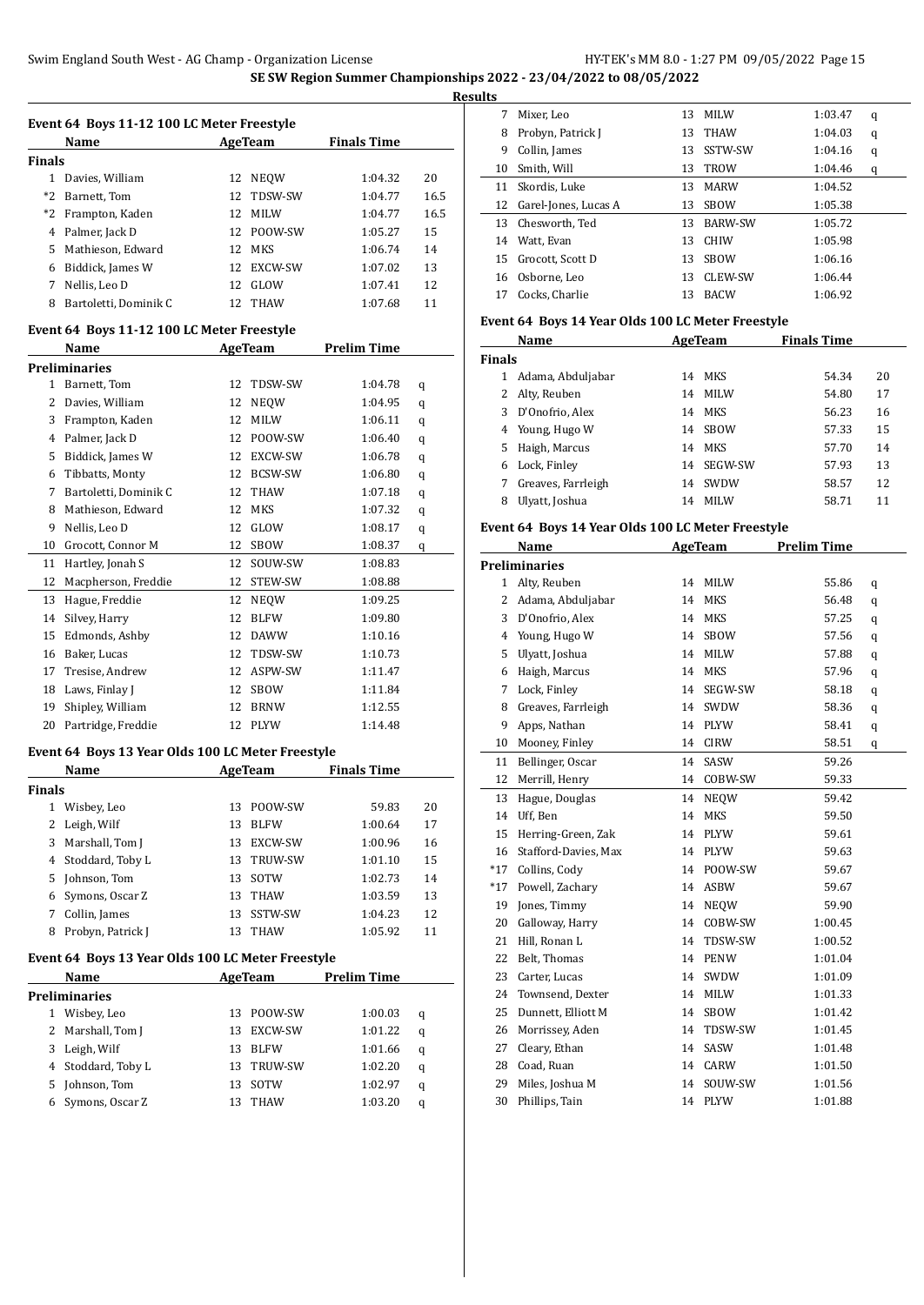| Preliminaries  (Event 64 Boys 14 Year Olds 100 LC Meter Freestyle) |  |  |  |  | <b>Results</b> |  |  |
|--------------------------------------------------------------------|--|--|--|--|----------------|--|--|
|                                                                    |  |  |  |  |                |  |  |
| <b>Prelim Time</b><br>Name<br>AgeTeam                              |  |  |  |  |                |  |  |
| 31 Smith, Oscar B<br>WDOW-SW<br>1:02.11<br>14                      |  |  |  |  |                |  |  |
| MKS<br>1:02.34<br>32 Pearse, Harry<br>14                           |  |  |  |  |                |  |  |
| SOUW-SW<br>1:02.41<br>Davis, Roger L<br>33<br>14                   |  |  |  |  |                |  |  |
| 1:03.35<br>Lacey, Toby C<br><b>SBOW</b><br>34<br>14                |  |  |  |  |                |  |  |
| SSTW-SW<br>1:04.03<br>Pearson, George<br>35<br>14                  |  |  |  |  |                |  |  |
| Ryland-Day, Oscar<br>NS<br><b>MILW</b><br>14                       |  |  |  |  |                |  |  |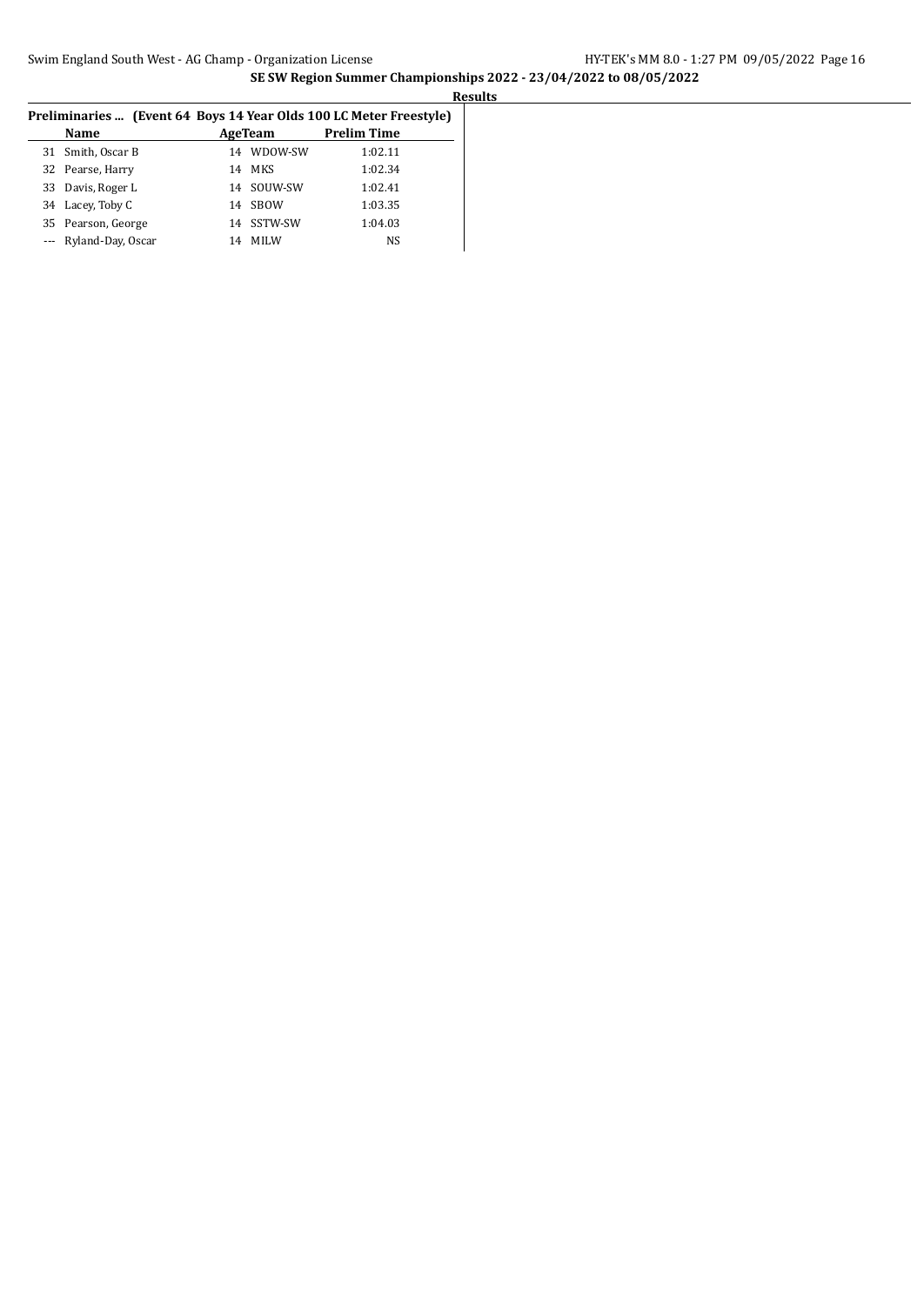**Event 65 Girls 11-12 400 LC Meter IM**

|              | Name                                         |    | AgeTeam     | <b>Finals Time</b> |    |  |  |  |
|--------------|----------------------------------------------|----|-------------|--------------------|----|--|--|--|
| 1            | Green, Lily                                  |    | 12 PLYW     | 5:42.85            | 20 |  |  |  |
| 2            | Murray, Iona                                 |    | 12 MILW     | 5:52.44            | 17 |  |  |  |
| 3            | Main, Ailsa R                                |    | 12 COBW-SW  | 5:52.85            | 16 |  |  |  |
| 4            | Angelakis, Christina                         |    | 12 MKS      | 5:53.24            | 15 |  |  |  |
| 5            | Puszkarska, Betina                           |    | 12 SWDW     | 5:55.51            | 14 |  |  |  |
| 6            | Bellinger, Iola                              |    | 12 SASW     | 5:56.77            | 13 |  |  |  |
| 7            | Robinson, Halle                              |    | 12 POOW-SW  | 5:56.90            | 12 |  |  |  |
| 8            | Cooke, Keeleigh                              | 12 | <b>MILW</b> | 6:09.19            | 11 |  |  |  |
| 9            | Brown, India K                               | 12 | COBW-SW     | 6:09.62            | 9  |  |  |  |
| 10           | Harvie-Pullin, Holly                         |    | 12 SSTW-SW  | 6:15.12            | 7  |  |  |  |
|              | Event 65  Girls 13 Year Olds 400 LC Meter IM |    |             |                    |    |  |  |  |
|              | Name                                         |    | AgeTeam     | <b>Finals Time</b> |    |  |  |  |
| $\mathbf{1}$ | Price, Edie                                  | 13 | CARW        | 5:26.19            | 20 |  |  |  |
| 2            | Vellaud, Hermance                            | 13 | MKS         | 5:33.00            | 17 |  |  |  |

|   | Vellaud, Hermance                                                            |    | 13 MKS      | 5:33.00        | 17 |               |
|---|------------------------------------------------------------------------------|----|-------------|----------------|----|---------------|
|   |                                                                              |    |             |                |    | 13            |
| 3 | Higginbotham, Eva                                                            | 13 | SWDW        | 5:33.27        | 16 | 14            |
| 4 | Griffee-Hatcher, Jasmine                                                     | 13 | COBW-SW     | 5:45.39        | 15 |               |
|   | 5 Turner-Moore, Dixie                                                        | 13 | <b>PIYW</b> | 5:49.25        | 14 | 15            |
| 6 | Davies, Sian                                                                 | 13 | <b>MKS</b>  | 5:58.11        | 13 | <b>Event</b>  |
| 7 | Munro, Blossom L                                                             | 13 | SBOW        | 5:59.99        | 12 |               |
| 8 | Hazell, Lily A                                                               | 13 | THAW        | 6:00.00        | 11 | <b>Finals</b> |
|   | --- Byam, Georgie                                                            | 13 | SASW        | D <sub>0</sub> |    |               |
|   | 7.5 Executed alternating or downward butterfly kick (except after start or a |    |             |                |    | 2             |
|   | Twelvetree, Evie                                                             | 13 | <b>MILW</b> | DO             |    | 3             |
|   | 10.2 A swimmer did not cover the whole distance - DNF - misc                 |    |             |                |    | 4             |
|   | Hart, Sasha                                                                  |    | MILW        | NS             |    | 5             |

#### **Event 65 Girls 14 Year Olds 400 LC Meter IM**

|    | Name                 |    | AgeTeam        | <b>Finals Time</b> |                |
|----|----------------------|----|----------------|--------------------|----------------|
| 1  | Logan, Constance     | 14 | MKS            | 5:14.11            | 20             |
| 2  | Spicer, Amelie M     | 14 | COBW-SW        | 5:23.67            | 17             |
| 3  | Needs, Abigail       | 14 | EXCW-SW        | 5:28.19            | 16             |
| 4  | Lawson, Eva          | 14 | <b>MILW</b>    | 5:28.29            | 15             |
| 5  | Babbington, Julianna | 14 | <b>PLYW</b>    | 5:29.91            | 14             |
| 6  | Huggins, Jes L       | 14 | POOW-SW        | 5:32.29            | 13             |
| 7  | Vellaud, Amicie      | 14 | <b>MKS</b>     | 5:32.50            | 12             |
| 8  | Hanson, Frankie      | 14 | TDSW-SW        | 5:33.69            | 11             |
| 9  | Wynne-Jones, Kelly   | 14 | MKS            | 5:35.93            | 9              |
| 10 | Pearson, Freya       | 14 | <b>PLYW</b>    | 5:35.98            | 7              |
| 11 | Brooke, Mila         | 14 | <b>MILW</b>    | 5:36.88            | 6              |
| 12 | Washer, India        | 14 | MKS            | 5:37.53            | 5              |
| 13 | Willshire, Erin      | 14 | SASW           | 5:40.67            | $\overline{4}$ |
| 14 | Skelin, Leni S       | 14 | <b>BPOW-SW</b> | 5:45.94            | 3              |
|    | Porton, Neve J       | 14 | <b>THAW</b>    | NS                 |                |
|    | Delin, Maia          | 14 | <b>MILW</b>    | NS                 |                |

#### **Event 66 Girls 11-12 100 LC Meter Butterfly**

| Name          |                      |     | AgeTeam     | <b>Finals Time</b> |    |
|---------------|----------------------|-----|-------------|--------------------|----|
| <b>Finals</b> |                      |     |             |                    |    |
| 1             | Jones, Liberty       | 12. | TDSW-SW     | 1:13.16            | 20 |
|               | 2 Dolby, Caoimhe     | 12. | <b>MKS</b>  | 1:15.07            | 17 |
|               | 3 Turner, Ayushi     | 12  | <b>BRHW</b> | 1:16.25            | 16 |
| 4             | Daniel, Megan        | 12  | CRNW        | 1:16.38            | 15 |
|               | 5 Puszkarska, Betina | 12  | <b>SWDW</b> | 1:16.76            | 14 |
| 6             | Makinde, Tumi        | 12  | MILW        | 1:17.28            | 13 |
|               | Bradley, Niamh       |     | WDOW-SW     | 1:19.50            | 12 |

| 8  | Perman, Erin A                              | 12 | <b>EXCW-SW</b> | 1:20.78            | 11 |  |
|----|---------------------------------------------|----|----------------|--------------------|----|--|
|    | Event 66 Girls 11-12 100 LC Meter Butterfly |    |                |                    |    |  |
|    | Name                                        |    | <b>AgeTeam</b> | <b>Prelim Time</b> |    |  |
|    | <b>Preliminaries</b>                        |    |                |                    |    |  |
| 1  | Jones, Liberty                              | 12 | TDSW-SW        | 1:15.01            | q  |  |
| 2  | Turner, Ayushi                              | 12 | <b>BRHW</b>    | 1:16.80            | q  |  |
| 3  | Daniel, Megan                               | 12 | <b>CRNW</b>    | 1:17.34            | q  |  |
| 4  | Dolby, Caoimhe                              | 12 | MKS            | 1:17.38            | q  |  |
| 5  | Makinde, Tumi                               | 12 | <b>MILW</b>    | 1:18.05            | q  |  |
| 6  | Puszkarska, Betina                          | 12 | SWDW           | 1:18.15            | q  |  |
| 7  | Perman, Erin A                              | 12 | EXCW-SW        | 1:18.35            | q  |  |
| 8  | Bradley, Niamh                              | 12 | WDOW-SW        | 1:18.97            | q  |  |
| 9  | Bellinger, Iola                             | 12 | <b>SASW</b>    | 1:19.71            | q  |  |
| 10 | Cailes, Macie A                             | 12 | POOW-SW        | 1:20.08            | q  |  |
| 11 | Green, Lily                                 | 12 | <b>PLYW</b>    | 1:20.45            |    |  |
| 12 | Chillingworth, Sienna                       | 12 | <b>BRIW</b>    | 1:24.02            |    |  |
| 13 | Brown, India K                              | 12 | COBW-SW        | 1:24.84            |    |  |
| 14 | Delin, Noelle                               | 12 | <b>MILW</b>    | 1:27.87            |    |  |
| 15 | Godson, Annabelle S                         | 11 | ASPW-SW        | 1:28.85            |    |  |

#### **Event 66 Girls 13 Year Olds 100 LC Meter Butterfly**

|               | Name                |    | AgeTeam        | <b>Finals Time</b> |    |
|---------------|---------------------|----|----------------|--------------------|----|
| <b>Finals</b> |                     |    |                |                    |    |
| 1             | Price, Edie         | 13 | CARW           | 1:04.59            | 20 |
|               | Jones, Amy          | 13 | SSTW-SW        | 1:06.88            | 17 |
|               | 3 Twelvetree, Evie  | 13 | <b>MILW</b>    | 1:11.42            | 16 |
|               | 4 Vellaud, Hermance | 13 | MKS            | 1:12.86            | 15 |
| 5.            | Handley, Evie L     | 13 | <b>EXCW-SW</b> | 1:12.89            | 14 |
| 6             | Watson, Evie        | 13 | <b>CPAW</b>    | 1:13.51            | 13 |
|               | Chubb, Evie-Bea     | 13 | SOUW-SW        | 1:14.82            | 12 |
| 8             | Farquharson, Aela   | 13 | <b>BRXW-SW</b> | 1:15.72            | 11 |

# **Event 66 Girls 13 Year Olds 100 LC Meter Butterfly**

|              | Name                     |    | <b>AgeTeam</b> | <b>Prelim Time</b> |   |
|--------------|--------------------------|----|----------------|--------------------|---|
|              | <b>Preliminaries</b>     |    |                |                    |   |
| $\mathbf{1}$ | Price, Edie              | 13 | CARW           | 1:05.34            | q |
| 2            | Jones, Amy               | 13 | SSTW-SW        | 1:09.68            | q |
| 3            | Twelvetree, Evie         | 13 | <b>MILW</b>    | 1:12.81            | q |
| $*4$         | Watson, Evie             | 13 | <b>CPAW</b>    | 1:13.52            | q |
| $*4$         | Handley, Evie L          | 13 | EXCW-SW        | 1:13.52            | q |
| 6            | Vellaud, Hermance        | 13 | <b>MKS</b>     | 1:13.61            | q |
| 7            | Chubb, Evie-Bea          | 13 | SOUW-SW        | 1:13.64            | q |
| 8            | Farquharson, Aela        | 13 | <b>BRXW-SW</b> | 1:14.52            | q |
| 9            | Ball, Laura              | 13 | <b>KEYW-SW</b> | 1:14.61            | q |
| 10           | Higginbotham, Eva        | 13 | SWDW           | 1:15.22            | q |
| 11           | Byam, Georgie            | 13 | SASW           | 1:15.24            |   |
| 12           | Williams, Grace          | 13 | ASPW-SW        | 1:15.67            |   |
| $*13$        | Hart, Sasha              | 13 | <b>MILW</b>    | 1:16.47            |   |
| $*13$        | Griffee-Hatcher, Jasmine | 13 | COBW-SW        | 1:16.47            |   |
| 15           | Rizescu, Caty            | 13 | <b>MILW</b>    | 1:17.15            |   |
| 16           | Poole, Phoebe            | 13 | <b>ASBW</b>    | 1:17.34            |   |
| 17           | Montague, Grace          | 13 | POOW-SW        | 1:18.25            |   |
| 18           | Francis, Ella            | 13 | SEGW-SW        | 1:18.26            |   |
| 19           | Sercombe, Katie          | 13 | TDSW-SW        | 1:19.71            |   |
| 20           | Stone, Chloe E           | 13 | <b>CARW</b>    | 1:20.14            |   |
| 21           | Turner-Moore, Dixie      | 13 | <b>PLYW</b>    | 1:20.72            |   |
|              |                          |    |                |                    |   |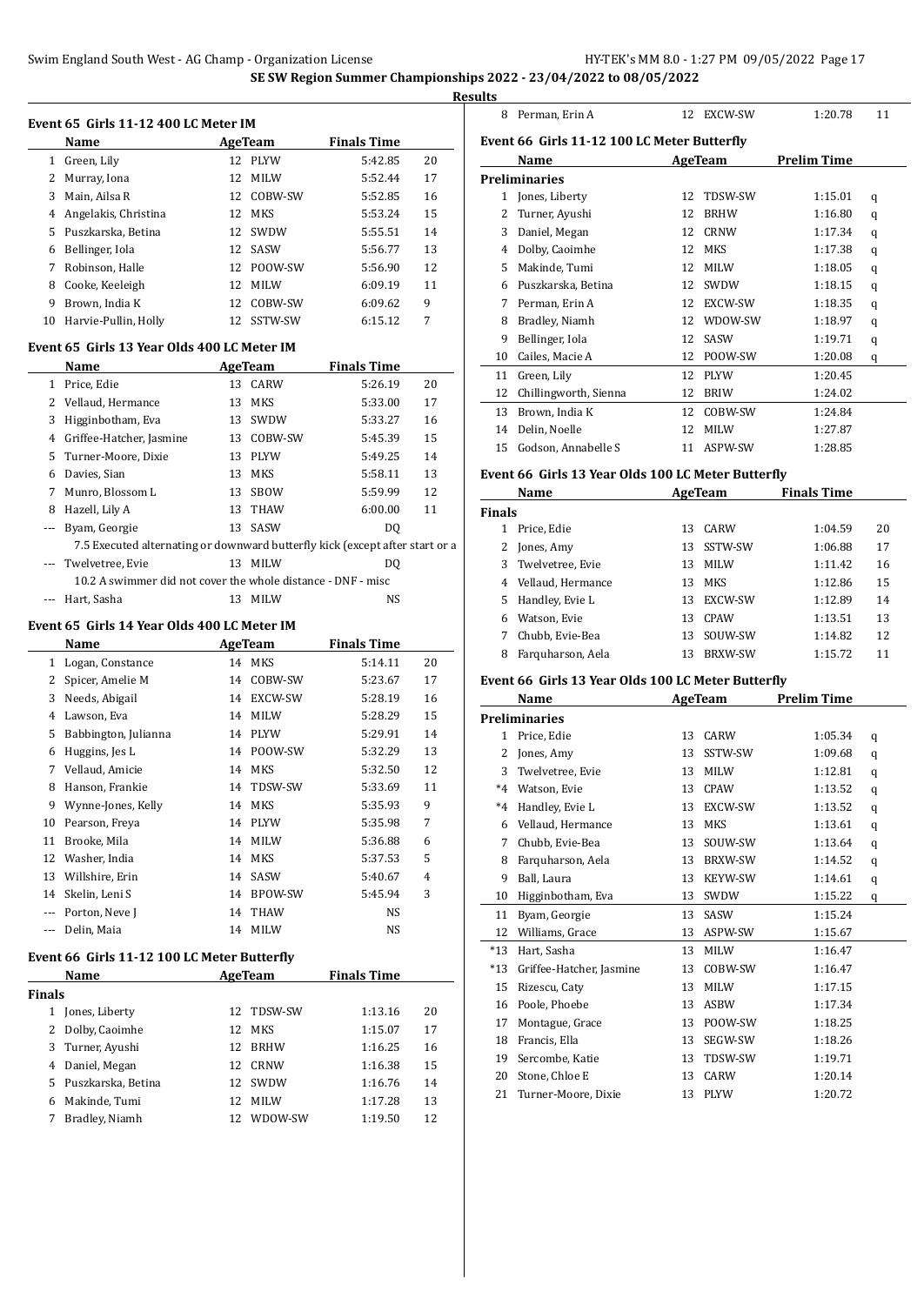|        | Preliminaries  (Event 66 Girls 13 Year Olds 100 LC Meter Butterfly) |          |                            |                    |                    |          |
|--------|---------------------------------------------------------------------|----------|----------------------------|--------------------|--------------------|----------|
|        | Name                                                                |          | AgeTeam                    | <b>Prelim Time</b> |                    |          |
| 22     | Kerr Muir, Willow                                                   | 13       | <b>CIRW</b>                |                    | 1:20.80            |          |
| 23     | Hazell, Lily A                                                      | 13       | THAW                       |                    | 1:22.64            |          |
| ---    | Knights-Hume, India H                                               | 13       | <b>BRHW</b>                |                    | NS                 |          |
|        |                                                                     |          |                            |                    |                    |          |
|        | Event 66 Girls 14 Year Olds 100 LC Meter Butterfly                  |          | <b>AgeTeam</b>             |                    | <b>Finals Time</b> |          |
| Finals | Name                                                                |          |                            |                    |                    |          |
| 1      | Huggins, Jes L                                                      | 14       | POOW-SW                    |                    | 1:06.19            | 20       |
| 2      | Watts, Megan                                                        | 14       | SWDW                       |                    | 1:08.31            | 17       |
| 3      |                                                                     |          | 14 BPOW-SW                 |                    | 1:08.71            | 16       |
|        | Toy, Evie J                                                         |          | 14 MKS                     |                    | 1:09.09            | 15       |
| 5      | 4 Vaughan, Sofia<br>Miles-Simmonite, Anna                           |          |                            |                    |                    | 14       |
|        |                                                                     |          | 14 WDOW-SW                 |                    | 1:09.10            |          |
| 6<br>7 | Hayward, Bryony                                                     |          | 14 DAWW                    |                    | 1:09.47            | 13       |
| 8      | Maddox, Asta<br>Brooke, Mila                                        | 14<br>14 | <b>MILW</b><br><b>MILW</b> |                    | 1:09.61            | 12<br>11 |
|        |                                                                     |          |                            |                    | 1:10.04            |          |
|        | Event 66 Girls 14 Year Olds 100 LC Meter Butterfly                  |          |                            |                    |                    |          |
|        | Name                                                                |          | AgeTeam Prelim Time        |                    |                    |          |
|        | Preliminaries                                                       |          |                            |                    |                    |          |
| 1      | Huggins, Jes L                                                      | 14       | POOW-SW                    |                    | 1:07.13            | q        |
| 2      | Toy, Evie J                                                         | 14       | BPOW-SW                    |                    | 1:08.45            | q        |
| 3      | Watts, Megan                                                        |          | 14 SWDW                    |                    | 1:08.77            | q        |
| 4      | Maddox, Asta                                                        | 14       | MILW                       |                    | 1:09.02            | q        |
| 5      | Vaughan, Sofia                                                      |          | 14 MKS                     |                    | 1:09.29            | q        |
| 6      | Miles-Simmonite, Anna                                               |          | 14 WDOW-SW                 |                    | 1:09.76            | q        |
| 7      | Hayward, Bryony                                                     |          | 14 DAWW                    |                    | 1:09.97            | q        |
| 8      | Brooke, Mila                                                        |          | 14 MILW                    |                    | 1:10.04            | q        |
| 9      | Spicer, Amelie M                                                    | 14       | COBW-SW                    |                    | 1:10.89            | q        |
| 10     | Vellaud, Amicie                                                     |          | 14 MKS                     |                    | 1:10.97            | q        |
| 11     | Howells, Ishi                                                       | 14       | <b>CIRW</b>                |                    | 1:11.44            |          |
| 12     | Linden, Evie                                                        |          | 14 TDSW-SW                 |                    | 1:11.57            |          |
| 13     | Hanson, Frankie                                                     | 14       | TDSW-SW                    |                    | 1:11.66            |          |
| 14     | Smith, Molly L                                                      | 14       | <b>BRHW</b>                |                    | 1:12.18            |          |
| 15     | Washer, India                                                       | 14       | <b>MKS</b>                 |                    | 1:12.40            |          |
| 16     | Meech, Lola                                                         | 14       | TASC                       |                    | 1:13.17            |          |
| 17     | Dudman, Lizzie                                                      | 14       | MKS                        |                    | 1:13.31            |          |
| 18     | Babbington, Julianna                                                |          | 14 PLYW                    |                    | 1:13.56            |          |
|        | 19 Idle-Beavers, Gabrielle                                          |          | 14 MKS                     |                    | 1:13.60            |          |
| 20     | Bolton, Katherine                                                   |          | 14 MILW                    |                    | 1:13.85            |          |
| 21     | Webb, Eve                                                           | 14       | MKS                        |                    | 1:15.22            |          |
| 22     | Porton, Neve J                                                      |          | 14 THAW                    |                    | 1:15.55            |          |
| 23     | Pearson, Freya                                                      |          | 14 PLYW                    |                    | 1:15.59            |          |
| 24     | Bell, Amelia                                                        | 14       | SSTW-SW                    |                    | 1:17.33            |          |
| 25     | Philipson, Isabel                                                   | 14       | <b>DERW</b>                |                    | 1:20.60            |          |
|        |                                                                     |          |                            |                    |                    |          |
|        | Event 66 Girls 100 LC Meter Butterfly Multi-Class                   |          |                            |                    |                    |          |
|        | Name                                                                |          | AgeTeam                    | <b>Prelim Time</b> |                    |          |
|        | Preliminaries                                                       |          |                            |                    |                    |          |
| 1      | %Haynes, Isabella S9                                                | 14       | SBOW/Exceptions            |                    | 1:47.98            | q        |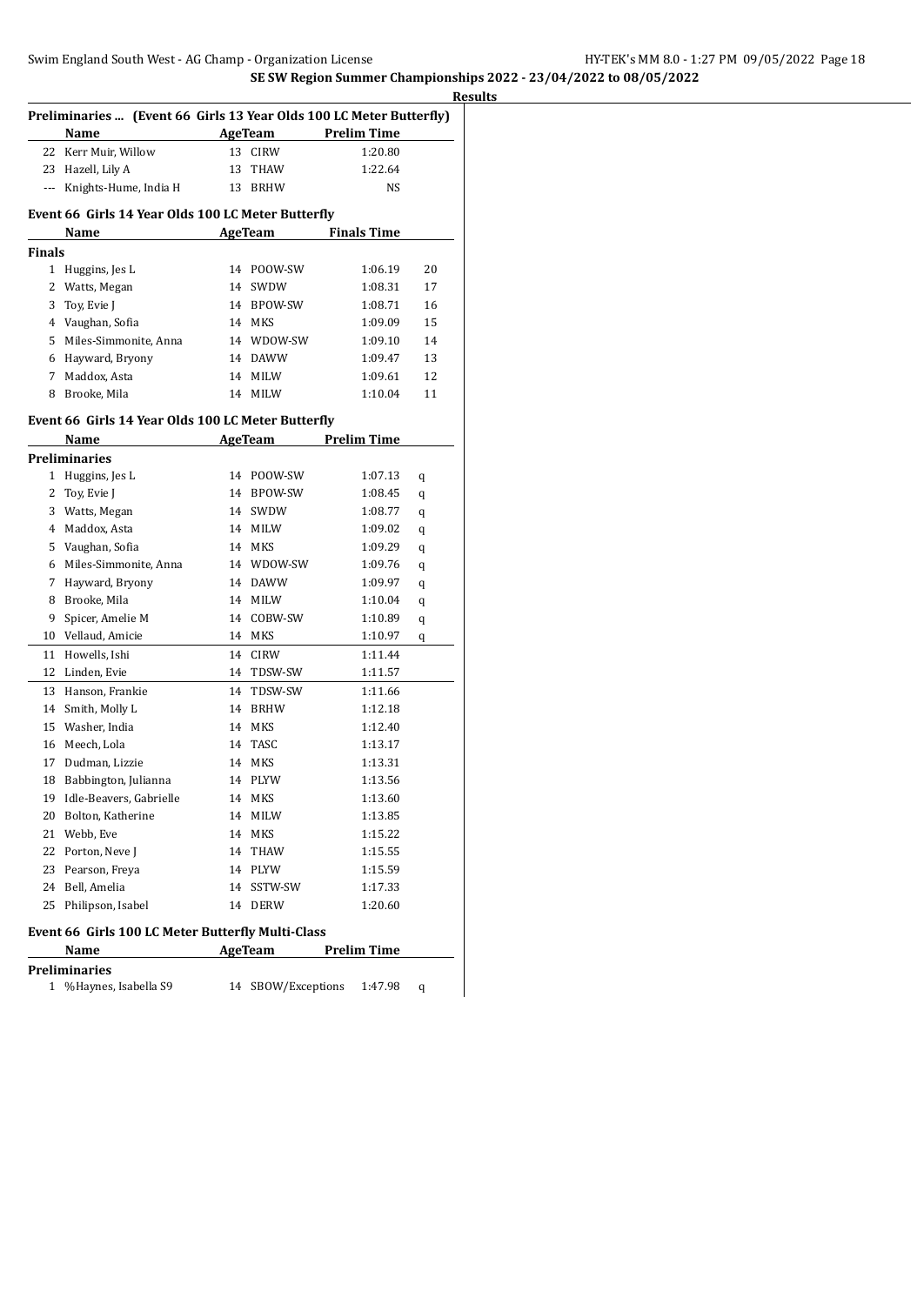$\overline{\phantom{a}}$ 

|               | Name                  |     | AgeTeam    | <b>Finals Time</b> |    |
|---------------|-----------------------|-----|------------|--------------------|----|
| <b>Finals</b> |                       |     |            |                    |    |
| 1             | Barnett, Tom          |     | 12 TDSW-SW | 29.33              | 20 |
| 2             | Tibbatts, Monty       |     | 12 BCSW-SW | 29.73              | 17 |
| 3             | Palmer, Jack D        |     | 12 POOW-SW | 29.79              | 16 |
| 4             | Bartoletti, Dominik C |     | 12 THAW    | 29.86              | 15 |
| 5             | Davies. William       |     | 12 NEOW    | 30.08              | 14 |
| 6             | McFarland. Finn H     |     | 12 ASPW-SW | 30.10              | 13 |
| 7             | Mathieson, Edward     |     | 12 MKS     | 30.30              | 12 |
| 8             | Frampton, Kaden       | 12. | MILW       | 30.64              | 11 |

#### **Event 67 Boys 11-12 50 LC Meter Freestyle**

|    | Name                  |    | <b>AgeTeam</b> | <b>Prelim Time</b> |   |
|----|-----------------------|----|----------------|--------------------|---|
|    | <b>Preliminaries</b>  |    |                |                    |   |
| 1  | Barnett, Tom          | 12 | TDSW-SW        | 29.93              | q |
| 2  | Davies, William       | 12 | <b>NEQW</b>    | 30.03              | q |
| 3  | Tibbatts, Monty       | 12 | <b>BCSW-SW</b> | 30.08              | q |
| 4  | McFarland, Finn H     | 12 | ASPW-SW        | 30.13              | q |
| 5  | Mathieson, Edward     | 12 | <b>MKS</b>     | 30.55              | q |
| 6  | Bartoletti, Dominik C | 12 | THAW           | 30.59              | q |
| 7  | Palmer, Jack D        | 12 | POOW-SW        | 30.67              | q |
| 8  | Frampton, Kaden       | 12 | MILW           | 30.84              | q |
| 9  | Nellis, Leo D         | 12 | GLOW           | 31.07              | q |
| 10 | Phipps, Charlie       | 11 | MILW           | 31.22              | q |
| 11 | White, Callum         | 12 | COBW-SW        | 31.29              |   |
| 12 | Edmonds, Ashby        | 12 | DAWW           | 31.30              |   |
| 13 | Tresise, Andrew       | 12 | ASPW-SW        | 31.40              |   |
| 14 | Braine, Toby          | 12 | <b>MKS</b>     | 31.72              |   |
| 15 | Hartley, Jonah S      | 12 | SOUW-SW        | 31.81              |   |
| 16 | Biddick, James W      | 12 | EXCW-SW        | 31.91              |   |
| 17 | Baker, Lucas          | 12 | TDSW-SW        | 31.98              |   |
| 18 | Dowding, Sam          | 12 | ASPW-SW        | 32.84              |   |
| 19 | Partridge, Freddie    | 12 | <b>PLYW</b>    | 33.46              |   |

#### **Event 67 Boys 13 Year Olds 50 LC Meter Freestyle**

|        | Name               |    | AgeTeam        | <b>Finals Time</b> |    |
|--------|--------------------|----|----------------|--------------------|----|
| Finals |                    |    |                |                    |    |
| 1      | Wisbey, Leo        | 13 | POOW-SW        | 27.11              | 20 |
|        | Symons, Oscar Z    | 13 | THAW           | 27.38              | 17 |
| 3      | Leigh, Wilf        | 13 | <b>BLFW</b>    | 27.82              | 16 |
| 4      | Stoddard, Toby L   | 13 | <b>TRUW-SW</b> | 27.97              | 15 |
| 5.     | Johnson, Tom       | 13 | SOTW           | 28.41              | 14 |
| 6      | Marshall, Tom J    | 13 | EXCW-SW        | 28.58              | 13 |
|        | Eland, Alexander M | 13 | POOW-SW        | 28.97              | 12 |
| 8      | Probyn, Patrick J  | 13 | <b>THAW</b>    | 29.12              | 11 |

# **Event 67 Boys 13 Year Olds 50 LC Meter Freestyle**

|   | Name                 |    | AgeTeam     | <b>Prelim Time</b> |   |
|---|----------------------|----|-------------|--------------------|---|
|   | <b>Preliminaries</b> |    |             |                    |   |
| 1 | Symons, Oscar Z      | 13 | THAW        | 27.41              | q |
| 2 | Wisbey, Leo          | 13 | POOW-SW     | 27.42              | q |
| 3 | Leigh, Wilf          | 13 | <b>BLFW</b> | 28.05              | q |
| 4 | Stoddard, Toby L     | 13 | TRUW-SW     | 28.13              | q |
|   | 5 Probyn, Patrick J  | 13 | THAW        | 28.67              | q |
| 6 | Eland, Alexander M   | 13 | POOW-SW     | 28.76              | q |
|   | Marshall, Tom J      | 13 | EXCW-SW     | 28.77              | q |

| <b>Results</b> |                        |    |                |       |   |
|----------------|------------------------|----|----------------|-------|---|
| 8              | Johnson, Tom           | 13 | SOTW           | 28.88 | q |
| 9              | Mixer, Leo             | 13 | MILW           | 28.94 | q |
| 10             | Skordis, Luke          | 13 | <b>MARW</b>    | 29.03 | q |
| 11             | Smith, Will            | 13 | TROW           | 29.11 |   |
| 12             | Chesworth, Ted         | 13 | <b>BARW-SW</b> | 29.35 |   |
| 13             | Collin, James          | 13 | SSTW-SW        | 29.53 |   |
| 14             | Murphy, Reuben         | 13 | EXCW-SW        | 29.69 |   |
| 15             | Chatterjee, Billy      | 13 | MILW           | 29.85 |   |
| 16             | Grocott, Scott D       | 13 | <b>SBOW</b>    | 29.90 |   |
| 17             | Solly, Leo             | 13 | NCDW           | 30.03 |   |
| 18             | Burch, David           | 13 | <b>CPAW</b>    | 30.09 |   |
| 19             | Coutts, Oliver B       | 13 | <b>BPOW-SW</b> | 30.16 |   |
| 20             | Cocks, Charlie         | 13 | <b>BACW</b>    | 30.23 |   |
| 21             | Robinson, Charles      | 13 | MILW           | 30.31 |   |
| 22             | Osborne, Leo           | 13 | CLEW-SW        | 30.33 |   |
| 23             | Garel-Jones, Lucas A   | 13 | SBOW           | 30.39 |   |
| 24             | Robinson, Toby         | 13 | <b>CIRW</b>    | 30.40 |   |
| 25             | Humphrey, Sam          | 13 | <b>CIRW</b>    | 30.43 |   |
| 26             | Buller, Harvey         | 13 | <b>BRNW</b>    | 30.52 |   |
| 27             | Roman, Aris            | 13 | WARW           | 30.80 |   |
| 28             | Guppy, Jack            | 13 | MILW           | 30.83 |   |
| 29             | Stockdale, Zach A      | 13 | POOW-SW        | 30.87 |   |
| 30             | Belcher, Stanley R     | 13 | THAW           | 30.92 |   |
| 31             | Aspinall, Tristan      | 13 | MILW           | 30.96 |   |
| 32             | Pozsonyi, Joshua       | 13 | KEYW-SW        | 30.98 |   |
| 33             | Thomas, Reuben         | 13 | TDSW-SW        | 31.07 |   |
| 34             | Gifford-Groves, Caleb  | 13 | MKS            | 31.31 |   |
| 35             | Wyatt, Ethan           | 13 | SASW           | 31.46 |   |
| 36             | Kingsbury-Elia, Lennon | 13 | CPAW           | 31.73 |   |
| 37             | Perrin, Theodore       | 13 | <b>YEOW</b>    | 32.07 |   |

# **Event 67 Boys 14 Year Olds 50 LC Meter Freestyle**

|               | Name              |    | AgeTeam     | <b>Finals Time</b> |    |
|---------------|-------------------|----|-------------|--------------------|----|
| <b>Finals</b> |                   |    |             |                    |    |
|               | Adama, Abduljabar |    | 14 MKS      | 24.56              | 20 |
| 2             | D'Onofrio, Alex   |    | 14 MKS      | 25.31              | 17 |
| 3             | Uff, Ben          |    | 14 MKS      | 25.94              | 16 |
| 4             | Haigh, Marcus     | 14 | MKS         | 26.43              | 15 |
| 5.            | Apps, Nathan      | 14 | PLYW        | 26.52              | 14 |
| 6             | Young, Hugo W     | 14 | <b>SBOW</b> | 26.61              | 13 |
|               | Ulyatt, Joshua    | 14 | <b>MILW</b> | 26.71              | 12 |
| 8             | Mooney, Finley    | 14 | <b>CIRW</b> | 26.79              | 11 |

# **Event 67 Boys 14 Year Olds 50 LC Meter Freestyle**

|    | Name                 |    | AgeTeam     | <b>Prelim Time</b> |   |
|----|----------------------|----|-------------|--------------------|---|
|    | <b>Preliminaries</b> |    |             |                    |   |
| 1  | Adama, Abduljabar    |    | 14 MKS      | 24.84              | q |
| 2  | D'Onofrio, Alex      | 14 | MKS         | 25.68              | q |
| 3  | Uff, Ben             | 14 | MKS         | 25.89              | q |
| 4  | Young, Hugo W        | 14 | <b>SBOW</b> | 26.35              | q |
| 5  | Haigh, Marcus        | 14 | MKS         | 26.43              | q |
| 6  | Ulyatt, Joshua       | 14 | <b>MILW</b> | 26.68              | q |
|    | Apps, Nathan         | 14 | PLYW        | 26.71              | q |
| 8  | Mooney, Finley       | 14 | <b>CIRW</b> | 26.80              | q |
| 9  | Herring-Green, Zak   | 14 | <b>PLYW</b> | 26.84              | q |
| 10 | Bellinger, Oscar     | 14 | SASW        | 26.91              | q |
| 11 | Lock, Finley         | 14 | SEGW-SW     | 26.99              |   |
|    |                      |    |             |                    |   |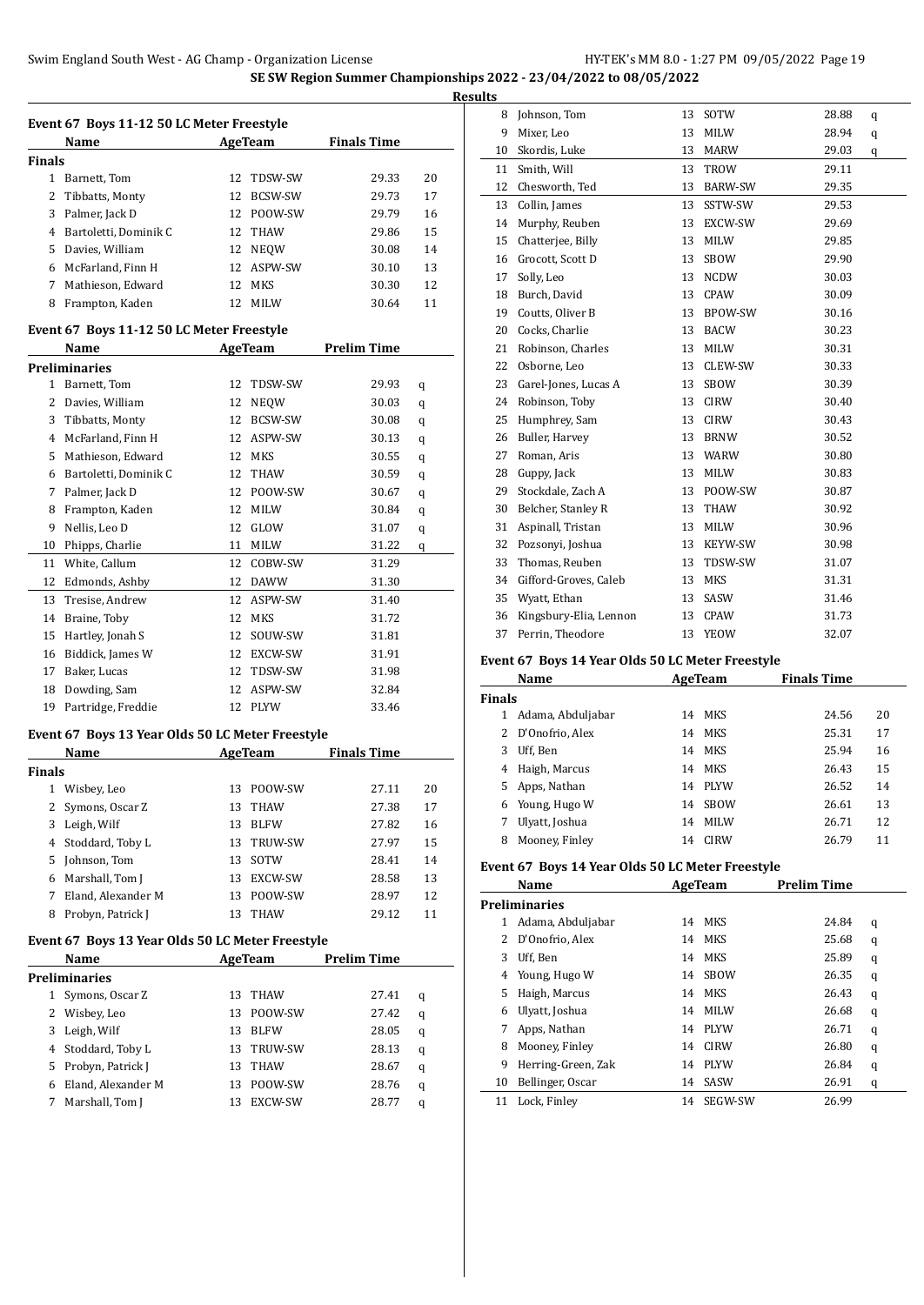|       | Preliminaries  (Event 67 Boys 14 Year Olds 50 LC Meter Freestyle) |    |             |                    |
|-------|-------------------------------------------------------------------|----|-------------|--------------------|
|       | Name                                                              |    | AgeTeam     | <b>Prelim Time</b> |
| 12    | Greaves, Farrleigh                                                | 14 | SWDW        | 27.02              |
| 13    | Stafford-Davies, Max                                              | 14 | PLYW        | 27.13              |
| 14    | Collins, Cody                                                     | 14 | POOW-SW     | 27.33              |
| 15    | Hague, Douglas                                                    | 14 | <b>NEQW</b> | 27.39              |
| 16    | Morrissey, Aden                                                   | 14 | TDSW-SW     | 27.45              |
| 17    | Powell, Zachary                                                   | 14 | <b>ASBW</b> | 27.50              |
| 18    | Merrill, Henry                                                    | 14 | COBW-SW     | 27.58              |
| 19    | Carter, Lucas                                                     | 14 | SWDW        | 27.75              |
| $*20$ | Williams, Jack                                                    | 14 | ASPW-SW     | 27.77              |
| $*20$ | Jones, Timmy                                                      |    | 14 NEOW     | 27.77              |
| 22    | Hill, Ronan L                                                     | 14 | TDSW-SW     | 27.81              |
| 23    | Price, Riley                                                      | 14 | CLEW-SW     | 27.88              |
| 24    | Phillips, Tain                                                    | 14 | PLYW        | 27.96              |
| 25    | Coad, Ruan                                                        | 14 | CARW        | 28.00              |
| 26    | Dunnett, Elliott M                                                | 14 | SBOW        | 28.02              |
| *27   | Smith, Oscar B                                                    |    | 14 WDOW-SW  | 28.06              |
| $*27$ | Hay, Lewis                                                        | 14 | ASBW        | 28.06              |
| 29    | Rundle, Oliver H                                                  | 14 | THAW        | 28.12              |
| 30    | Davis, Roger L                                                    | 14 | SOUW-SW     | 28.14              |
| 31    | Preece, Edward                                                    |    | 14 TDSW-SW  | 28.21              |
| 32    | Honor, George                                                     | 14 | SEGW-SW     | 28.23              |
| 33    | Miles, Joshua M                                                   | 14 | SOUW-SW     | 28.26              |
| 34    | Cutbush, Harry                                                    |    | 14 POOW-SW  | 28.29              |
| 35    | Backholer, George                                                 | 14 | TQLW        | 28.38              |
| 36    | Whetstone, Toby                                                   |    | 14 POOW-SW  | 28.56              |
| 37    | Rey, Jorge                                                        | 14 | SSTW-SW     | 28.57              |
| 38    | Frost, Oliver                                                     | 14 | YEOW        | 28.68              |
| *39   | Lacey, Toby C                                                     | 14 | <b>SBOW</b> | 28.70              |
| *39   | Galloway, Harry                                                   |    | 14 COBW-SW  | 28.70              |
| 41    | Palmer, Ultan                                                     |    | 14 BPOW-SW  | 28.87              |
| 42    | Dewar, Hamish                                                     |    | 14 CIRW     | 29.00              |
| 43    | Bennett, Oliver                                                   |    | 14 PLYW     | 29.23              |
| 44    | Pearse, Harry                                                     |    | 14 MKS      | 29.45              |
| 45    | Lawrence, Charlie                                                 |    | 14 DERW     | 29.57              |
| 46    | Davey, Edward W                                                   | 14 | ASPW-SW     | 30.25              |
| ---   | Ryland-Day, Oscar                                                 | 14 | MILW        | NS                 |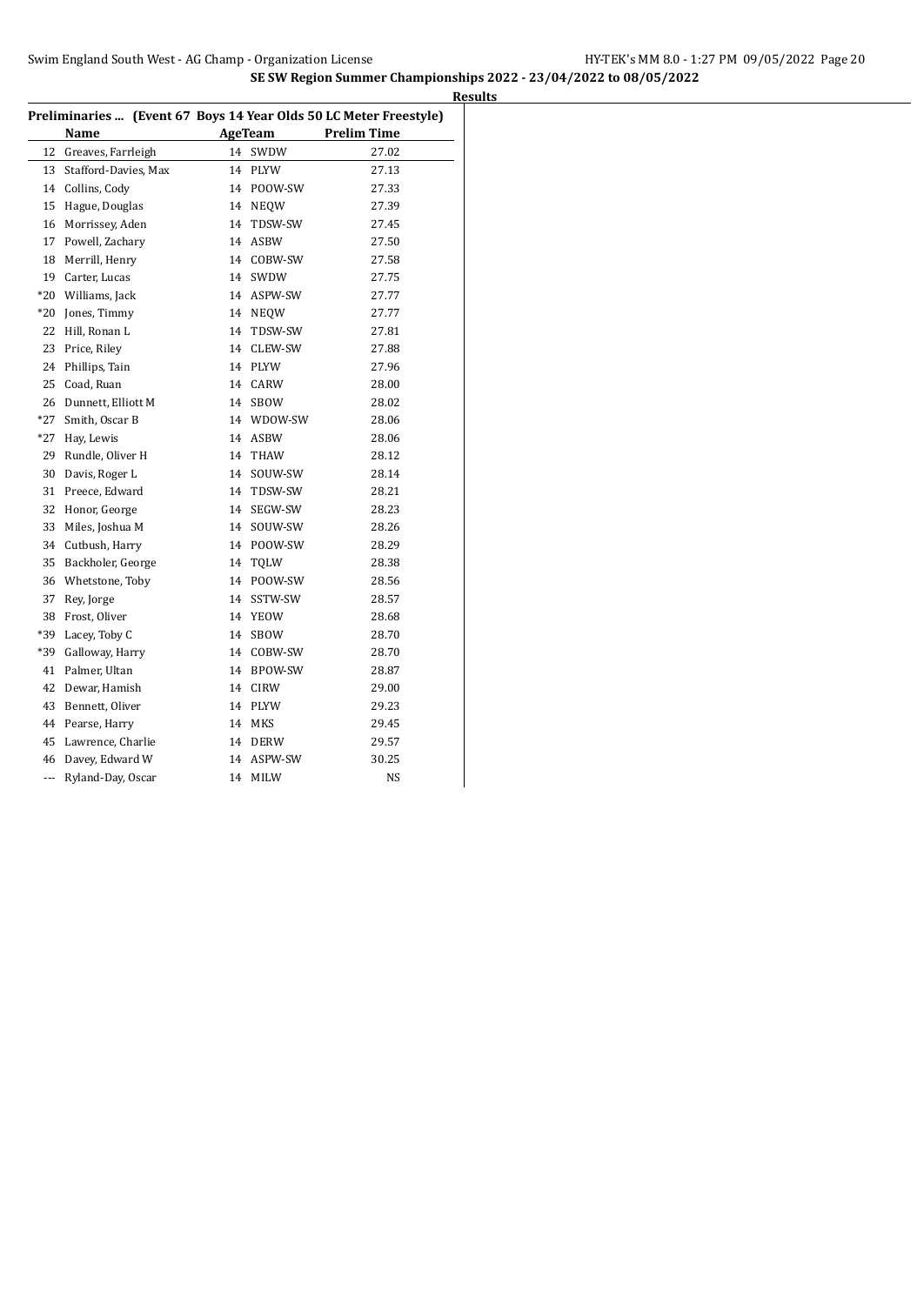|               | Name                 |     | AgeTeam     | <b>Finals Time</b> |    |
|---------------|----------------------|-----|-------------|--------------------|----|
| <b>Finals</b> |                      |     |             |                    |    |
| 1             | Main, Ailsa R        | 12. | COBW-SW     | 2:35.48            | 20 |
| 2             | Murray, Iona         | 12  | MILW        | 2:37.39            | 17 |
| 3             | Lubbe, Vivienne      | 12. | <b>MILW</b> | 2:37.64            | 16 |
| 4             | Angelakis, Christina |     | 12 MKS      | 2:38.80            | 15 |
| 5             | Daniel, Megan        | 12. | CRNW        | 2.41.74            | 14 |
| 6             | Puszkarska, Betina   | 12. | SWDW        | 2:43.72            | 13 |
|               | Green, Lily          | 12. | PLYW        | 2:45.35            | 12 |
| 8             | Fisher. Maisie       | 12. | <b>MILW</b> | 2:49.64            | 11 |

#### **Event 68 Girls 11-12 200 LC Meter Backstroke**

|    | Name                  | AgeTeam |                | <b>Prelim Time</b> |   |
|----|-----------------------|---------|----------------|--------------------|---|
|    | Preliminaries         |         |                |                    |   |
| 1  | Lubbe, Vivienne       | 12      | <b>MILW</b>    | 2:38.92            | q |
| 2  | Murray, Iona          | 12      | <b>MILW</b>    | 2:38.98            | q |
| 3  | Main, Ailsa R         | 12      | COBW-SW        | 2:39.14            | q |
| 4  | Angelakis, Christina  | 12      | <b>MKS</b>     | 2:40.39            | q |
| 5  | Daniel, Megan         | 12      | <b>CRNW</b>    | 2:44.09            | q |
| 6  | Green, Lily           | 12      | <b>PLYW</b>    | 2:45.09            | q |
| 7  | Fisher, Maisie        | 12      | <b>MILW</b>    | 2:46.59            | q |
| 8  | Puszkarska, Betina    | 12      | SWDW           | 2:46.72            | q |
| 9  | Chillingworth, Sienna | 12      | <b>BRIW</b>    | 2:46.84            | q |
| 10 | Bradley, Niamh        | 12      | WDOW-SW        | 2:47.63            | q |
| 11 | Schulze, Paula M      | 11      | <b>MKS</b>     | 2:49.60            |   |
| 12 | Bissett, Eva          | 12      | <b>BRXW-SW</b> | 2:50.20            |   |
| 13 | Townsend, Vienna      | 12      | <b>MILW</b>    | 2:50.22            |   |
| 14 | Brown, India K        | 12      | COBW-SW        | 2:50.36            |   |
| 15 | Dodd, Maia            | 12      | SOUW-SW        | 2:58.84            |   |
| 16 | Jones, Liberty        | 12      | TDSW-SW        | 3:01.19            |   |

# **Event 68 Girls 13 Year Olds 200 LC Meter Backstroke**

|        | Name                | AgeTeam |             | <b>Finals Time</b> |    |  |
|--------|---------------------|---------|-------------|--------------------|----|--|
| Finals |                     |         |             |                    |    |  |
|        | Law, Abigail        | 13      | <b>PLYW</b> | 2:29.30            | 20 |  |
|        | Huddy, Anna         | 13      | MKS         | 2:35.21            | 17 |  |
| 3      | Nisbet, Alesha      | 13      | STEW-SW     | 2:35.29            | 16 |  |
| 4      | King, Sophie        | 13      | SWDW        | 2:35.82            | 15 |  |
| 5.     | McLean, Erin I      | 13      | POOW-SW     | 2:39.24            | 14 |  |
| 6      | Turner-Moore, Dixie | 13      | <b>PLYW</b> | 2:39.34            | 13 |  |
| 7      | Declerck, Lotte     | 13      | <b>TIVW</b> | 2:39.77            | 12 |  |
| 8      | Macey, Izzy         | 13      | <b>TROW</b> | 2:40.81            | 11 |  |
|        |                     |         |             |                    |    |  |

### **Event 68 Girls 13 Year Olds 200 LC Meter Backstroke**

|    | Name                |    | AgeTeam     | <b>Prelim Time</b> |   |  |
|----|---------------------|----|-------------|--------------------|---|--|
|    | Preliminaries       |    |             |                    |   |  |
| 1  | Law, Abigail        | 13 | <b>PLYW</b> | 2:29.34            | q |  |
| 2  | Huddy, Anna         | 13 | MKS         | 2:32.80            | q |  |
| 3  | Nisbet, Alesha      | 13 | STEW-SW     | 2:36.18            | q |  |
| 4  | King, Sophie        | 13 | SWDW        | 2:38.02            | q |  |
| 5. | McLean, Erin I      | 13 | POOW-SW     | 2:38.37            | q |  |
| 6  | Turner-Moore, Dixie | 13 | <b>PIYW</b> | 2:39.04            | q |  |
| 7  | Macey, Izzy         | 13 | TROW        | 2:39.25            | q |  |
| 8  | Declerck, Lotte     | 13 | <b>TIVW</b> | 2:39.76            | q |  |
| 9  | Davies, Brianna     | 13 | <b>MKS</b>  | 2:40.16            | q |  |
| 10 | Price, Edie         | 13 | CARW        | 2:41.02            | q |  |
|    |                     |    |             |                    |   |  |

| 11 | Higginbotham, Eva        | 13 | SWDW           | 2:41.08 |
|----|--------------------------|----|----------------|---------|
| 12 | Stone, Chloe E           | 13 | <b>CARW</b>    | 2:42.10 |
| 13 | Flint, Rosina            | 13 | <b>BCSW-SW</b> | 2:42.50 |
| 14 | Griffee-Hatcher, Jasmine | 13 | COBW-SW        | 2:42.97 |
| 15 | Jones, Amy               | 13 | SSTW-SW        | 2:43.14 |
| 16 | Kerr Muir, Willow        | 13 | <b>CIRW</b>    | 2:43.35 |
| 17 | Davis, Amy J             | 13 | <b>THAW</b>    | 2:43.44 |
| 18 | Beddoes, Emily           | 13 | SASW           | 2:43.73 |
| 19 | Drake, Gabriella         | 13 | <b>PLYW</b>    | 2:44.86 |
| 20 | Hay, Daisy               | 13 | <b>WAMW</b>    | 2:44.89 |
| 21 | Hindell, Ruby M          | 13 | <b>SBOW</b>    | 2:46.49 |
| 22 | Byam, Georgie            | 13 | SASW           | 2:47.09 |
| 23 | Hart, Sasha              | 13 | <b>MILW</b>    | 2:47.30 |
| 24 | Williams, Grace          | 13 | ASPW-SW        | 2:51.82 |
|    | Daw, Alexandra           | 13 | MKS            | NS      |
|    | Davies, Sian             | 13 | MKS            | NS      |
|    |                          |    |                |         |

#### **Event 68 Girls 14 Year Olds 200 LC Meter Backstroke**

| Name          |                  |    | AgeTeam        | <b>Finals Time</b> |    |
|---------------|------------------|----|----------------|--------------------|----|
| <b>Finals</b> |                  |    |                |                    |    |
|               | Coupe, Freya     | 14 | POOW-SW        | 2:29.77            | 20 |
|               | Logan, Constance | 14 | MKS            | 2:29.79            | 17 |
| 3.            | Lawson, Eva      | 14 | <b>MILW</b>    | 2:32.18            | 16 |
| 4             | Huggins, Jes L   | 14 | POOW-SW        | 2:32.77            | 15 |
| 5.            | Maddox, Asta     | 14 | <b>MILW</b>    | 2:35.25            | 14 |
| 6             | Needs, Abigail   | 14 | <b>EXCW-SW</b> | 2:36.96            | 13 |
|               | Richards, Olalla | 14 | SSTW-SW        | 2:37.19            | 12 |
| 8             | Maguire, Elsie   | 14 | <b>TAVW</b>    | 2:41.19            | 11 |

# **Event 68 Girls 14 Year Olds 200 LC Meter Backstroke**

|    | Name                  |    | <b>AgeTeam</b> | <b>Prelim Time</b> |   |
|----|-----------------------|----|----------------|--------------------|---|
|    | <b>Preliminaries</b>  |    |                |                    |   |
| 1  | Coupe, Freya          | 14 | POOW-SW        | 2:30.88            | q |
| 2  | Lawson, Eva           | 14 | <b>MILW</b>    | 2:32.38            | q |
| 3  | Logan, Constance      | 14 | <b>MKS</b>     | 2:32.85            | q |
| 4  | Maddox, Asta          | 14 | <b>MILW</b>    | 2:33.96            | q |
| 5  | Huggins, Jes L        | 14 | POOW-SW        | 2:34.76            | q |
| 6  | Maguire, Elsie        | 14 | <b>TAVW</b>    | 2:35.37            | q |
| 7  | Needs, Abigail        | 14 | EXCW-SW        | 2:35.53            | q |
| 8  | Richards, Olalla      | 14 | SSTW-SW        | 2:36.34            | q |
| 9  | Cole, Fran            | 14 | SASW           | 2:36.69            | q |
| 10 | Vavasour, Lottie E    | 14 | POOW-SW        | 2:37.14            | q |
| 11 | Wynne-Jones, Kelly    | 14 | <b>MKS</b>     | 2:38.28            |   |
| 12 | Spicer, Amelie M      | 14 | COBW-SW        | 2:38.33            |   |
| 13 | Leigh, Daisy S        | 14 | TRUW-SW        | 2:39.72            |   |
| 14 | Brooke, Mila          | 14 | <b>MILW</b>    | 2:39.73            |   |
| 15 | Delin, Maia           | 14 | <b>MILW</b>    | 2:40.02            |   |
| 16 | Skelin, Leni S        | 14 | <b>BPOW-SW</b> | 2:40.25            |   |
| 17 | Willshire, Erin       | 14 | SASW           | 2:40.53            |   |
| 18 | Kelly, Martha         | 14 | ASPW-SW        | 2:41.44            |   |
| 19 | Miles-Simmonite, Anna | 14 | WDOW-SW        | 2:43.14            |   |
| 20 | Davis, Millie M       | 14 | SOUW-SW        | 2:43.35            |   |